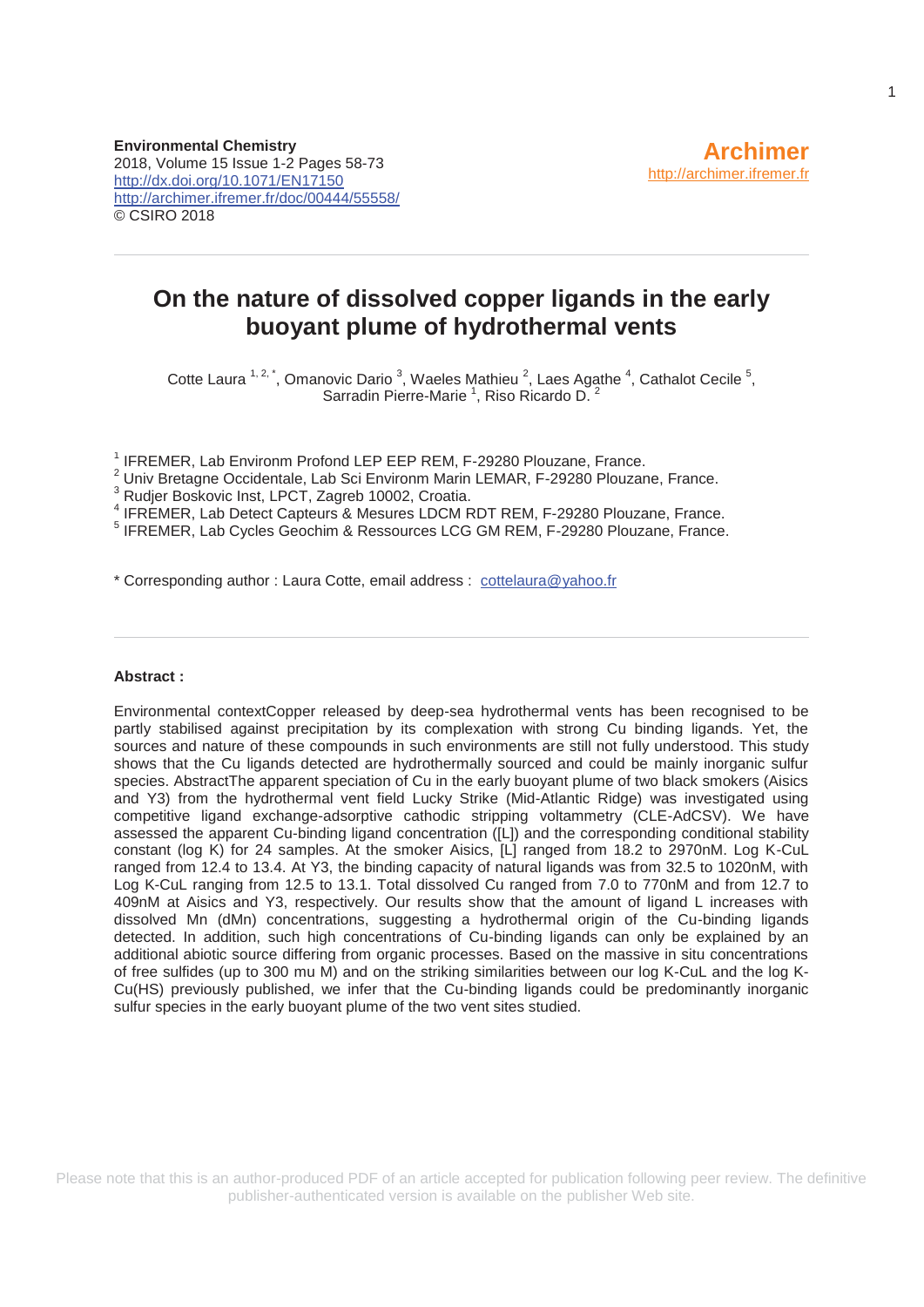#### 26 **1. Introduction**

27 Speciation studies are crucial for understanding the biogeochemical cycle of trace metals in the 28 open ocean. Commonly used to predict the biological availability and the toxicity of metals on 29 microorganisms  $\left[1\right]$ , chemical speciation also brings new insights on which chemical species are 30 controlling the fate of a particular metal in a specific environment.

31 Hydrothermal fluids are the results of the leaching of oceanic crustal basalts by hot and acidic 32 percolated seawater through the seafloor  $[2]$  as a consequence, they are enriched in various 33 inorganic  $[3]$  and in small amount of organic species  $[4,5]$ . The plumes discharging to the deep 34  $\alpha$  ocean are a complex mixture of dissolved and particulate species  $[3,6]$ , mostly reduced, which 35 concentrations depend on the extent of the basalt alteration (i.e. water/rock interactions), as well 36 as the proportion of subsurface mixing with seawater  $[7]$ . Initial concentrations of species in the 37 plume are also impacted by chemical reactions occurring throughout the mixing of the 38 hydrothermal fluid with seawater.

39 Despite this complex mixture, previous speciation studies have emphasized the ability of 40 inorganic sulfides to reduce the toxicity of divalent iron  $[8]$  or copper  $[9]$  by forming metal-sulfide 41 complexes. These previous findings suggest that inorganic sulfides contribute to metal-42 complexation in hydrothermal vents. More recently, dissolved copper from deep-sea 43 hydrothermal vents  $[10,11]$  and from shallow hydrothermal sources  $[12]$  has been recognized to be 44 partly stabilized against precipitation by its complexation with strong organic chelates. These 45 organic ligands, probably thiols <sup>[10]</sup>, have been assumed to compete against inorganic sulfide 46 complexation, hence preventing a part of Cu from being precipitated across the mixing with 47 seawater. Model simulations have even shown that such organic compounds likely increase the 48 solubility of copper, impacting thus the global Cu-fluxes in the ocean  $[13]$ . Specific organic 49 ligands for iron have also been detected in hydrothermal buoyant plumes  $[14-16]$ , suggesting a 50 stabilization in the dissolved phase as well as a higher solubility of iron in the deep ocean.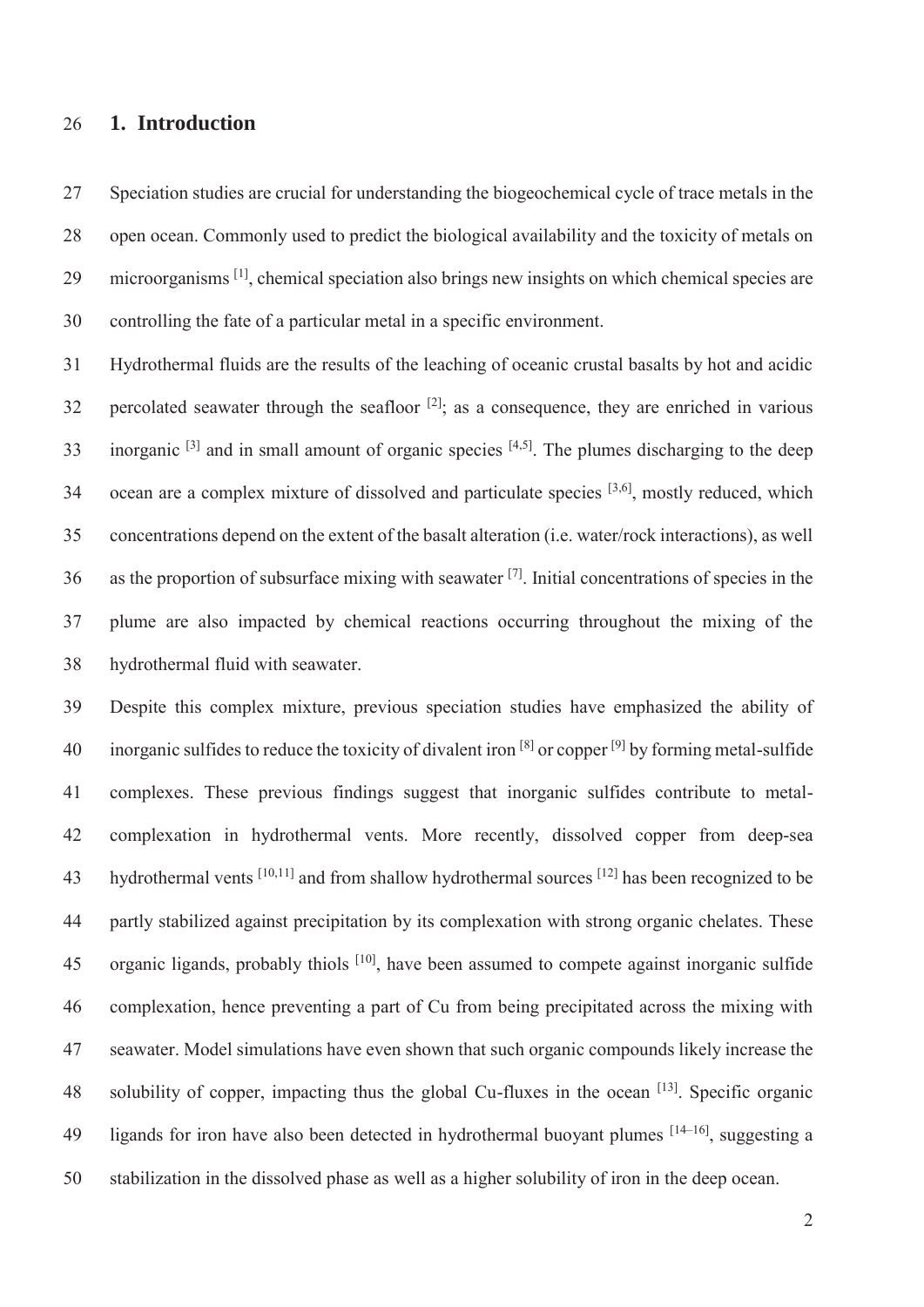51 However, the source and nature of these organic compounds in such environments are still 52 poorly known. Organosulfur compounds coming from **biologically-rich diffuse areas**, rather than typical oceanic ligands (e.g. humic substances  $[17]$ ) have been suggested to be the main 54 organic species found in such environment and thus to represent these organic ligands  $[10-12]$ . 55 Despite these assumptions, the potential impact of reduced sulfur species on metal speciation 56 is still pointed out  $[11,12]$ . Because of their massive concentrations in the hydrothermal end-57 members (from  $\mu$ M to mM levels) <sup>[11,15]</sup>, inorganic sulfides should indeed play an important 58 role in metal-complexation in the early buoyant plume.

59 In this study we provide new data on the apparent speciation of Cu in the early buoyant plume 60 of two black smokers located in the Lucky Strike hydrothermal vent field (Mid-Atlantic Ridge). 61 We discuss the apparent ligand concentrations obtained in line with DOC levels and, for the 62 first time, with the *in situ* measurements of total inorganic sulfides in the buoyant plume. We 63 then anticipate on what is the nature of the copper binding ligands in the studied area in line 64 with the corresponding *in situ* parameters measured.

65

### 66 **2. Experimental**

#### 67 **2.1. Sampling sites**

68 Hydrothermal fluid samples were collected at the Lucky Strike vent field (37°N) during 69 two oceanographic cruises on the RV Pourquoi Pas? and the Atalante (Momarsat 2015: http://

70 dx.doi.org/10.17600/15000200 and Momarsat 2016: http://dx.doi.org/10.17600/16001200).

71 The Lucky Strike Seamount is located southwest of the Azores Islands on the slow-spreading 72 Mid-Atlantic ridge (MAR) ( $\sim$  2.2 cm/yr <sup>[18,19]</sup>) and extends over almost 11 km at depth between 1800 and 2000 m [20] 73 . The volcano summit is made of three volcanic cones surrounding a flat 74 depression which hosts a fossil lava lake as well as the Lucky Strike vent field (average depth: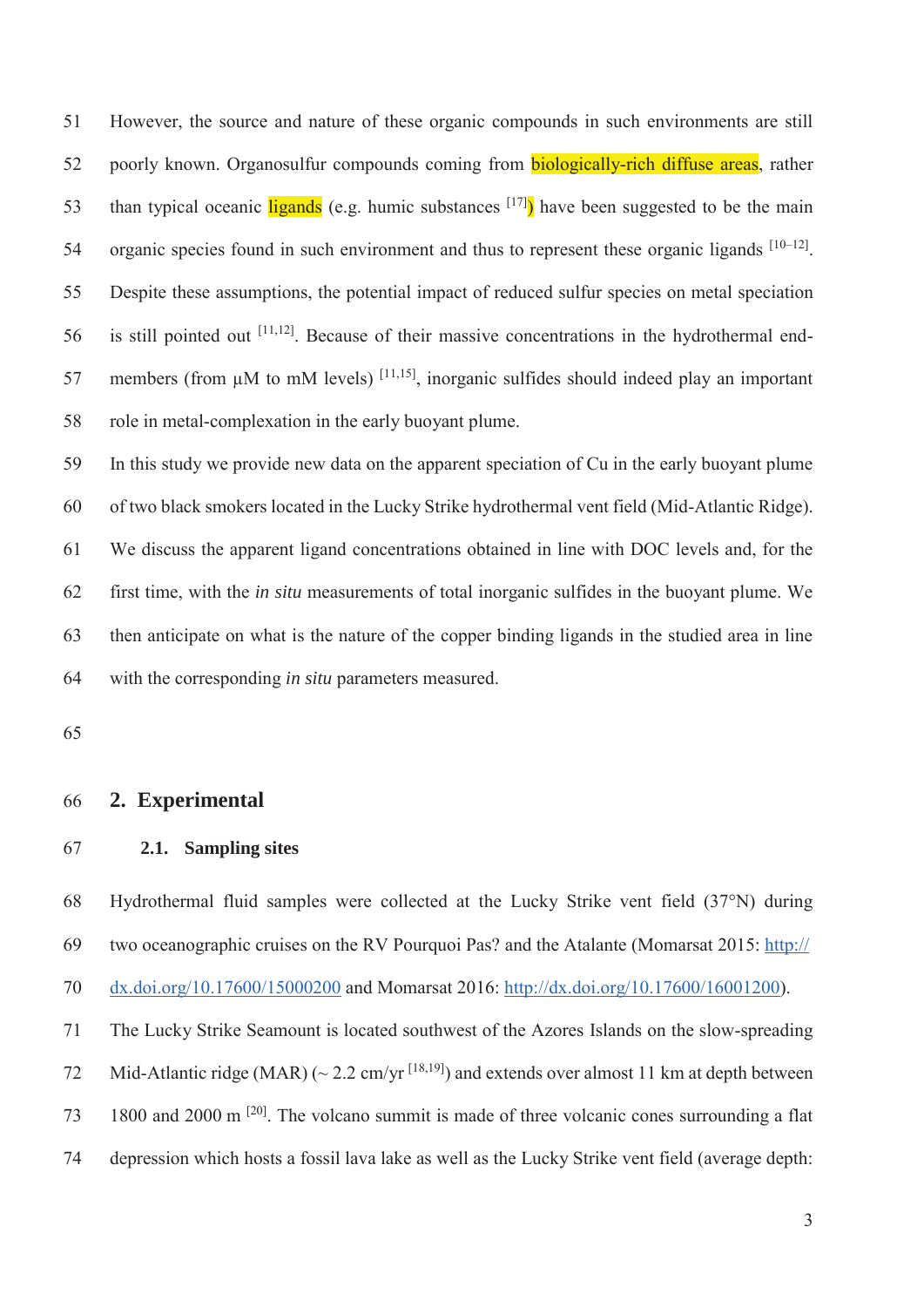75 1690 m). Hydrothermal activity is gathered around the lava lake which prevents hydrothermal 76 fluids from directly discharging through the crust  $[20-22]$ . The Lucky Strike vent field displays a 77 wide variety of emission and structures which are all hosted on a basaltic substratum <sup>[23]</sup>. Two 78 black smokers from Lucky Strike were selected to study the nature of the Cu-binding ligands: 79 Aisics (32°17.34'N; 32°16.53'W, 1690 m depth) and Y3 (37°17.51'N; 32°16.67'W, 1726 m 80 depth) (Figure 1).

- 81
- 82 **2.2. Sampling method**

83 At each site, *in-situ* filtration was carried out in the early buoyant plume of each smoker using 84 the PEPITO sampler  $[24]$  implemented on the ROV Victor 6000 (Figure 1). Prior to use, all 85 equipment used for sampling and filtration was rigorously washed with diluted hydrochloric 86 acid (pH 2, Suprapur, Merck) and rinsed with ultrapure water (Milli-Q element system). The 87 *in-situ* filtered samples were collected by pumping water into 2L-PVC/DEHP blood bags 88 (Terumo, sterile treated by ethylene oxide, PVC/DEHP, 1BDT200BM) with on-line filtration 89 at 0.45 μm (HATF, Millipore). For each dive, sampling was performed towards increasing 90 temperatures, i.e. from the seawater-dominated to the hydrothermal-dominated part of the 91 mixing zone, thus minimizing potential contamination of the sampler. The acid-cleaned 92 titanium-silicone nozzle of the sampling device was first positioned in the buoyant plume, at 93 1 to 2 m from the vent orifice. A high-temperature probe coupled to the nozzle was used to 94 monitor the temperature at each point of the mixing gradient sampled. When the temperature 95 probe was stabilized at 4°C (coldest part of the mixing), the pumping of the first sample (A1) 96 was started and held for 3 to 5 min. The nozzle was then shifted downwards within the central 97 part of the buoyant plume with temperature increments of  $\sim 10^{\circ}$ C until reaching values ranging 98 from 100 to 150°C. Overall, 15 samples were collected for each of the 2 mixing gradients 99 sampled. Pumping was systematically stopped in case of a steep increase in temperature (e.g.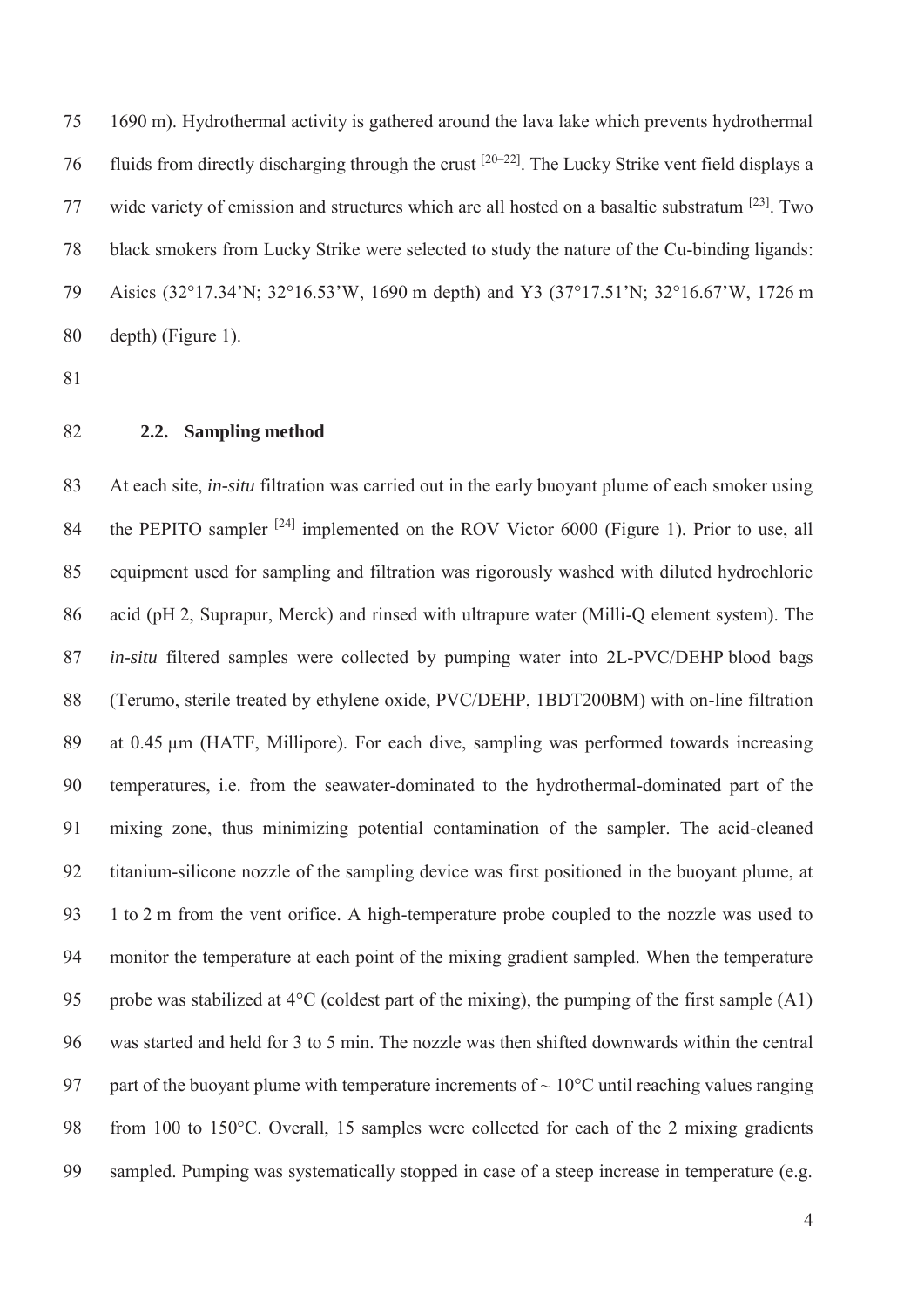100 10<sup>o</sup>C to 100<sup>o</sup>C in a few seconds) or a chimney structure collapsing to avoid samples 101 contamination by particles.

102 Coupled to the PEPITO sampling, one chemical miniaturized analyzer (CHEMINI [25]) was 103 used for the *in situ* measurement of sulfides ( $\Sigma S = HS + S^2 + H_2S$ )<sup>[26]</sup>. Briefly,  $\Sigma S$  measurement 104 is based on flow injection analysis with colorimetric detection (methylene blue method). The 105 chemical analyzer was calibrated *in situ* at the beginning and at the end of each dive using S(- 106 II) stock solutions. Hydrothermal solutions were directly pumped without any filtration and the 107 signal acquisition  $($   $\sim$  3 min) was initiated at the same time as the PEPITO sampling (the same 108 titanium-Silicon cannula is used for both PEPITO and CHEMINI). The chemical species 109 analyzed corresponded to an operationally defined fraction of sulfides, herein called free 110 sulfides. This fraction included the dissolved and particulate sulfides in unfiltered seawater that 111 are labile enough to react with methylene blue at pH 4.7 (acetate buffer). *In situ* measurement 112 of dissolved oxygen was performed using an optode (Aanderaa).

113 Immediately after recovery of the ROV, samples were processed in the chemical lab on board 114 (clean lab, Class 100 000, ISO 8) and pH was measured on dedicated aliquots using a daily-115 calibrated pH-meter (NBS buffers: pH 4, 7 and 10 at 25°C). Each bag was then sub-sampled 116 for further spectrometric analysis of the total dissolved concentrations of dissolved manganese 117 (dMn). Aliquots were stored in acid-cleaned 15 mL-polypropylene tubes (Elkay) and 118 immediately frozen at -4°C until on shore analysis. The remaining volume in the PVC/DEHP-119 bags was dedicated to Cu-speciation measurements.

# 120 **2.3. Storage strategy and analyses performed for the assessment of Cu speciation**

121 The protocol used for storage and on-shore analyses for the assessment of Cu speciation is 122 summarized in Figure 2. In total, thirty hydrothermal samples were dedicated to the study of 123 Cu-binding ligands. Samples collected in 2015 were poisoned directly inside the PVC/DEHP-124 bag with sodium azide (NaN<sub>3</sub>, extra pure, Merck) and stored at 4<sup>o</sup>C for one year. For 500 mL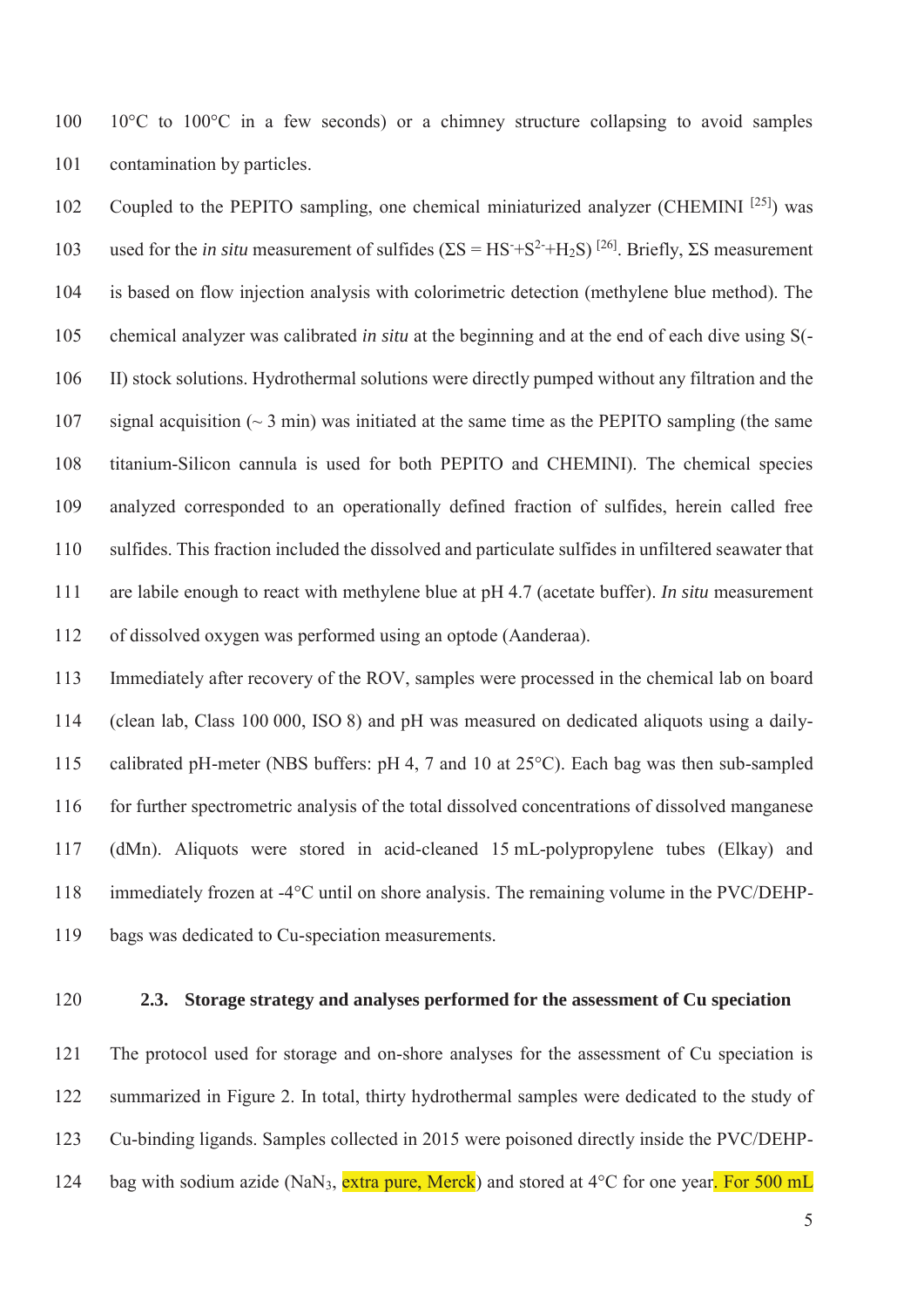125 of sample, a volume of 150  $\mu$ L of NaN<sub>3</sub> (0.2 M) was added. It should be mentioned that both 126 frozen and poisoned samples were available in 2015, with the aim at comparing the effect of 127 sampling storage on Cu-speciation measurements (Figure 1). Though no comparative study was 128 done yet, we chose the poisoning method because we suspected freezing to worsen aggregation 129 of colloidal phases (black precipitates were regularly seen inside frozen bags). In addition, 130 freezing at -20°C was reported to modify the original speciation of Cu, suggesting that this 131 storage was not fully adapted for such measurements compared to a storage at  $4^{\circ}C^{[27]}$ . 132 However, storage of our samples (4°C) was longer (1 year), meaning that changes in speciation 133 can occur before Cu titration analyses and that the results obtained for this year should be 134 discussed cautiously. Samples from the second cruise (2016) were immediately transferred in 135 500 mL PFA bottles after recovery on board and also poisoned with azide before storage at 4°C 136 for 2 months. Aliquots from bags and bottles were then analyzed on shore by High Resolution 137 Inductively Coupled Plasma Mass Spectrometry (HR ICP-MS) for total dissolved copper (dCu) 138 concentrations (see paragraph 2.5).

139 Reduced Sulfide Species (RSS) concentrations appeared to be so high in 2016 that a 140 pretreatment of samples was needed to enable any electrochemical measurement of labile Cu. 141 Prior to the complexometric titration experiments, samples were purged with clean air for about 142 1.5 h to remove volatile sulfides. They were left to equilibrate overnight and then filtered at 143 0.2 μm. Samples were not acidified before purging to minimize the chemical changes of the 144 natural inorganic and organic ligands. We also tested the procedure which involves acidification 145 of sample and purging with  $N_2$ , as described by Sander et al. <sup>[10]</sup>, but we did not observe any 146 improvement in the voltammogram shape when compared to the 'air purging' method we 147 applied. The clean air purging led to the oxidization of some inorganic RSS as  $SO<sub>4</sub><sup>2</sup>$  but also  $148$  as  $S^0$  or polysulfides particles that probably trapped some dissolved Cu. To ensure a correct 149 measurement of the remaining dissolved Cu, pretreated samples were re-analyzed by ASV as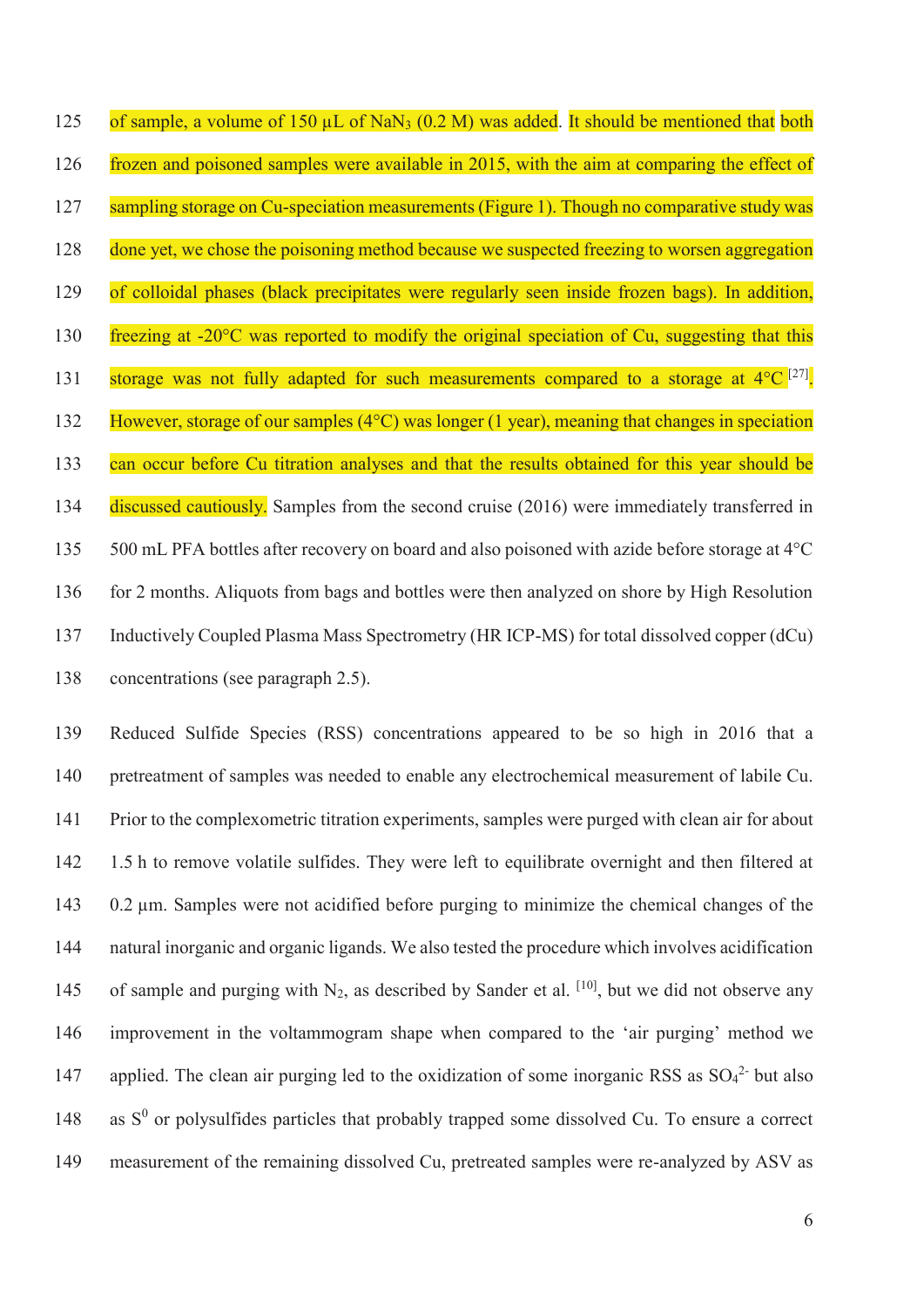150 described in section 2.4.2.d. The final Cu concentrations obtained for pretreated samples are 151 labelled dCu<sup>\*</sup> and are used for calculations of  $L^*$  concentrations and of log  $K^*_{\text{Cul.}} L^*$  and  $\log K^*_{\text{CuL}}$  will thus represent the complexing parameters for Cu-binding ligand resistant to 153 oxidation processes. The pre-treatment was not required for samples from 2015 because of the 154 lower apparent RSS concentrations. Dissolved copper concentrations (dCu) obtained by HR 155 ICP-MS were used for calculations of L and  $log K$ <sup> $c$ </sup>  $_{\text{CLL}}$ . For voltammetric titration experiments, 156 untreated samples refer to samples collected at Y3 and Aisics in 2015.

157 Because samples collected in 2016 were treated differently than those collected in 2015, the

158 two datasets could not be directly compared. Despite this important issue, each dataset enabled

159 to shed different insights on the speciation of Cu in hydrothermal vents and was thus used

160 accordingly. On one hand, samples from 2015, which remained untreated, were the most 161 comparable to the other Cu speciation data that have been previously published. This dataset 162 was also the most reflective of relatively unperturbed Cu speciation, bearing in mind that any

163 hydrothermal sample is perturbed during storage or pH buffering. On the other hand, samples

164 from 2016 enabled to discuss on the relative importance of organic ligands relative to inorganic

- 165 ligands.
- 166
- 167 **2.4. Voltammetric measurements**
- 168 **2.4.1. Analytical equipment and reagents**

169 Voltammetric measurements were performed using the potentiostat-galvanostats 170 PGSTAT128N or μAutolab III (Metrohm) controlled by GPES 4.9 software coupled with a 171 three-electrode system 663 VA stand (Metrohm) at the Ruđer Bošković Institute (RBI), 172 Croatia. The working electrode was a Hanging Mercury Drop Electrode (HDME) (drop area: 173 0.25 mm<sup>2</sup>). A double junction  $Ag/AgCl/sat$ . NaCl/UVSW and a platinum wire were used as the 174 reference and the counter electrodes, respectively. UVSW used for experiments refers to UV-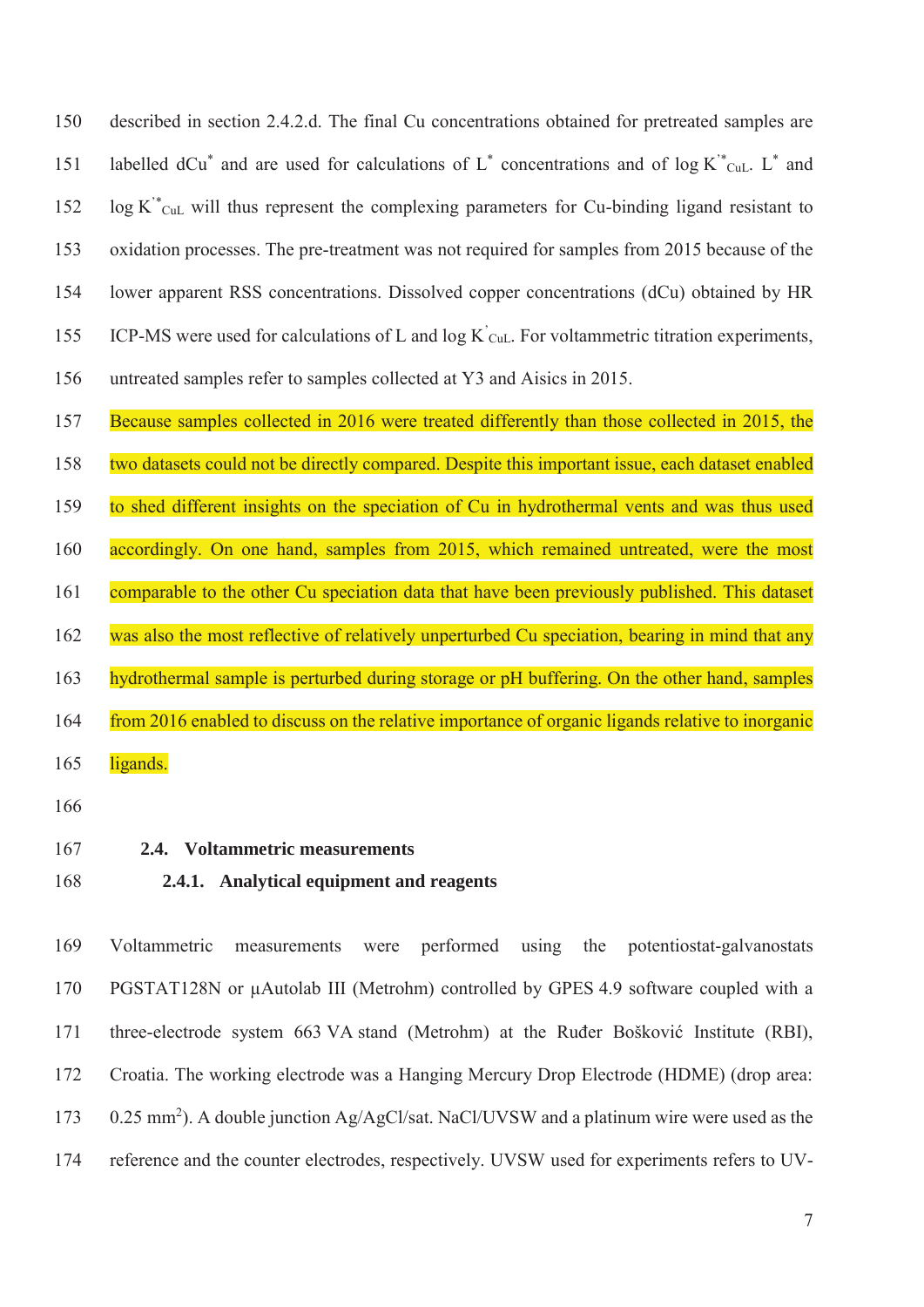175 irradiated seawater collected off-shore of Šibenik (Croatia). Solutions were stirred during the 176 deposition step by a quartz or a Teflon stirrer rotating at 3000 rpm. Experiments were conducted 177 in a quartz cell with a working volume of 10 mL. All measurements were carried out at room 178 temperature (~25°C). pH was monitored using a pH-meter (Orion Research, model 920) with a 179 daily calibrated pH electrode (Metrohm). Ultra clean water (ASTM Type I, 18.2 MΩ; Milli-Q) 180 used for final washings and preparation of chemicals was purified by combining Elix 5 and 181 Synthesis 10 purification systems from Millipore. All sample containers were acid-cleaned with 182 10% nitric acid (HNO3 65%, analytical reagent grade) and thoroughly rinsed with Milli-Q water 183 before use. Only fluorinated ethylene propylene (FEP) or perfluoroalkoxy (PFA) bottles were 184 used. Prior to voltammetric measurement, an aqueous stock solution containing 0.05 M 185 salicylaldoxime (SA, 98% Sigma) was prepared and stored at 4°C. A 1 mM SA standard was 186 then prepared from the 0.05 M stock solution and used for voltammetric analyses. A pH buffer 187 was made by dissolution of boric acid (Suprapur, Merck) in 0.35 M ammonia (> 25%, 188 TraceSelect, Fluka) to obtain a 1 M solution. The addition of 100 μL of this buffer in 10 mL 189 sample gave a pH of 8.2 in the cell. Slightly acidic Cu standards solutions  $(10^{-6}; 10^{-5} \text{ and } 10^{-18})$ 190  $^4$  M) were prepared in Milli-Q water (pH  $\sim$  3) from a 1 g.L<sup>-1</sup> Cu-stock solution (Fluka).

191

#### 192 **2.4.2. Determination of Cu complexing parameters by CLE-AdCSV**

# 193 **2.4.2.a Titration procedure**

194 The Cu binding ligands concentration ([L] or  $[L^*]$ ) and the corresponding conditional stability 195 constant ( $log K'$  or  $log K''$ ) were assessed using Competitive Ligand Exchange – Adsorptive 196 Cathodic Stripping Voltammetry (CLE – AdCSV) with SA as the competing ligand  $^{[28]}$ . 197 Theoretical background as well as details for the calculation of complexation parameters are 198 provided in supplementary information. In order to perform CLE-AdCSV experiments within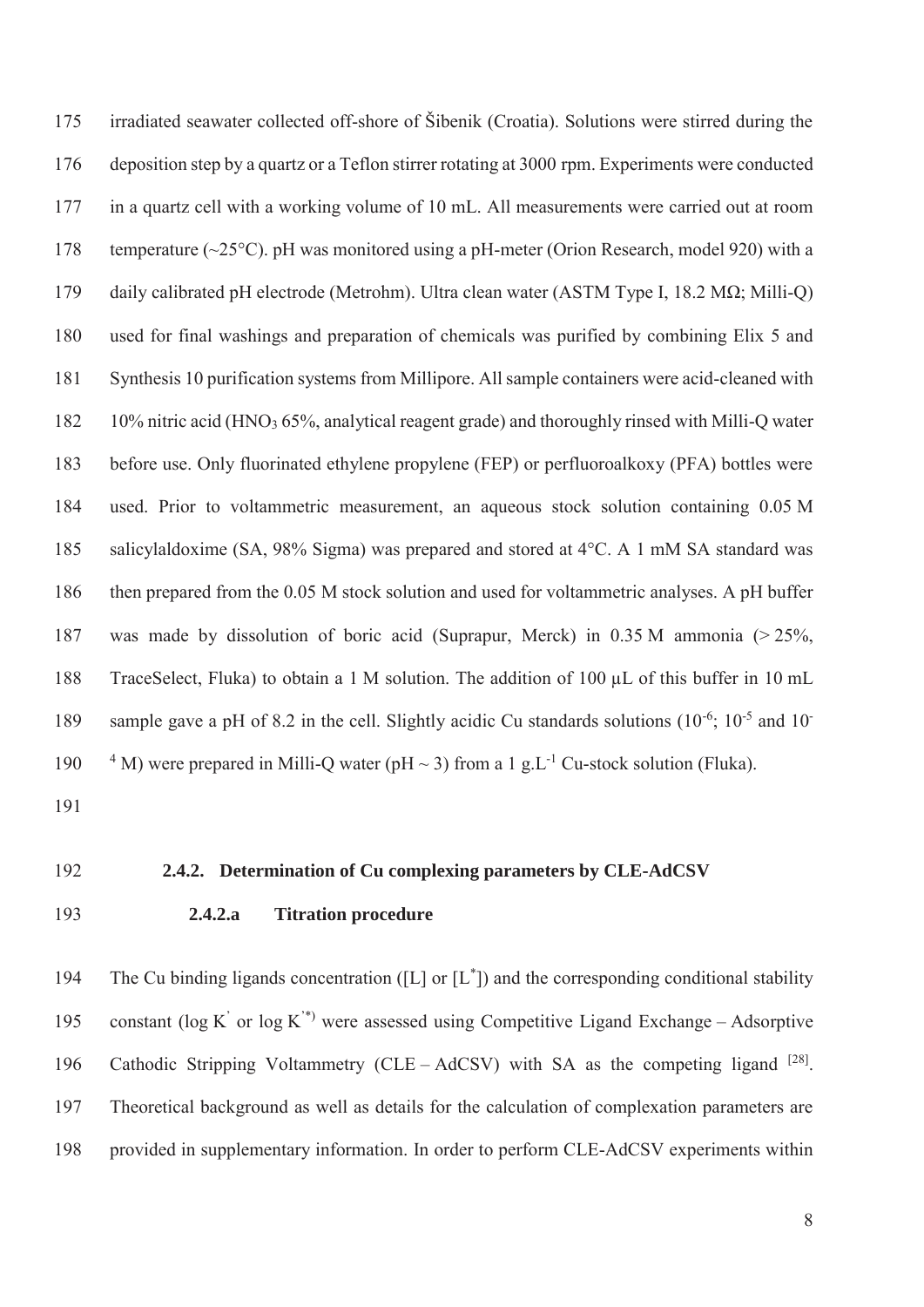199 the linear range of the method (up to  $\sim$  400 nM of Cu<sub>T</sub>), untreated samples with high Cu content 200 (1st set) were generally diluted 10-fold in clean UVSW ( $dCu < 1$  nM). Pretreated samples ( $2<sup>nd</sup>$ 201 set) were not diluted as the signal measured without addition of Cu was generally low.

202 Preparations for titration experiments were carried out under a laminar flow hood in a 500 mL-203 acid-cleaned FEP bottle and in fifteen 30-mL acid-cleaned FEP flasks with ETFE screw caps.  $204$  A 16<sup>th</sup> 30-mL flask was used for the blank. The analysis was carried out using an automated 205 system equipped with an in-house made sample changer which allowed the addition of the 206 sample in the cell plus a rinse between each aliquot. A volume of 20 mL was needed in each of 207 the 15 flasks (i.e. 10 mL for the rinse and 10 mL for the analysis). When 10-fold diluted, 30 mL 208 of sample was first transferred in the 500-mL FEP bottle. Then, borate buffer and SA were 209 added in order to reach a pH of  $8.2 \pm 0.2$  and a SA concentration of 4  $\mu$ M in final solution. 210 UVSW was finally added to achieve the total volume of 300 mL. 20 mL aliquots of the solution 211 were then pipetted into the 15 FEP flasks. Cu was added to each flask in logarithmic steps <sup>[29]</sup> 212 progressively increasing the additions from 0 to 300 nM by using automatic burette system 213 (XE1000, TECAN). The blank consisted of UVSW prepared directly in the 30-mL flask with 214 0.01 M borate buffer and 4 μM of SA. The 16 flasks were left to equilibrate overnight at room 215 temperature (8 h minimum). Concentration of labile Cu was then determined by CSV using 216 30 to 180 s deposition time. The deposition potential was -0.1 V followed by a 5 s equilibration 217 time and a cathodic scan from 0.05 V to -1.6 V using the square wave (SW) mode (step potential 218 2 mV, frequency 50 Hz). Five repetitions for each aliquot were made for quality control. 219 Overall, precision was better than 2%. The titration experiment performed in UVSW showed 220 fully linear response, confirming that the chosen titration range was adequate.

221 Once the voltammogram treatment was performed (see 2.4.2.c), final titration curves were 222 plotted in the ProMCC software. Conditional stability constant as well as ligand concentrations 223 were modelled using the complete complexation-fitting model <sup>[30]</sup>. For all samples, the use of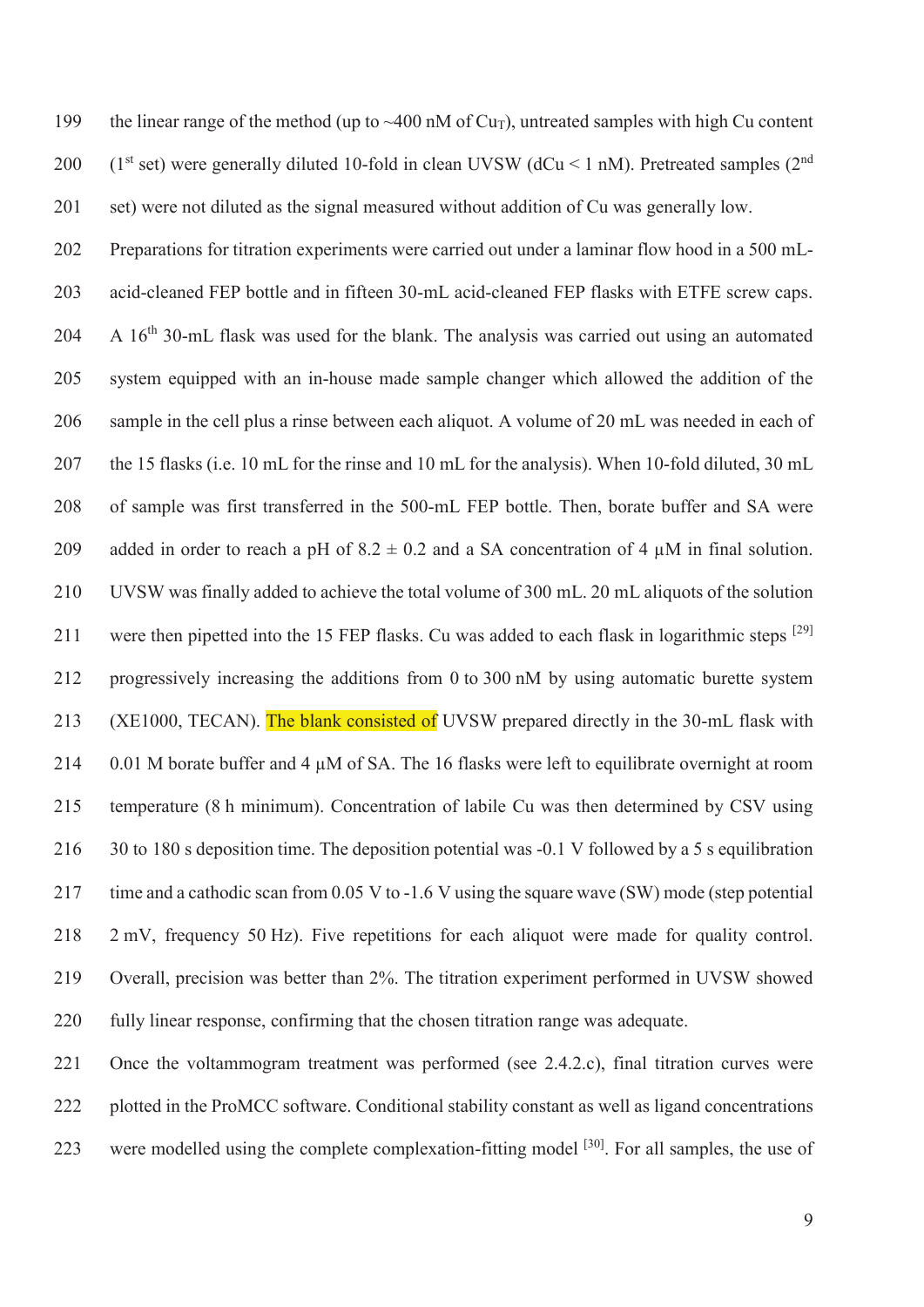224 1 ligand model gave proper estimations of both conditional stability constant and Cu-binding 225 ligands concentrations.

#### 226 **2.4.2.b Side reaction coefficient**

227 Most of samples were diluted in UVSW of salinity 38 resulting in a final salinity of around 35- 228 36 in the measured samples. As salinity and the SRC of CuSA were close among samples, 229 calculations of stability constants for diluted samples were all conducted with a salinity value 230 of 36. Values of 9.54 and 14.96 for log  $K'_{CUSA}$  and log  $\beta'_{CU(SA)2}$  were obtained and used for all 231 further calculations. A value of 13 was chosen for **inorganic** side reaction coefficient  $\alpha_X$  and 232 used in calculations  $[31]$ .

#### 233 **2.4.2.c Signal treatment and final titration curves**

234 All voltammograms treatment was performed using the software ECDSOFT available at 235 https://sites.google.com/site/daromasoft/home/ecdsoft <sup>[32]</sup>. Raw signals were first corrected 236 from noise using automatic smoothing (Savistky-Golay method  $[33]$ ). Smoothed 237 voltammograms were then automatically subtracted by the blank (which was flat in the potential 238 range of  $Cu(SA)_x$  peak). Additionally, the baseline at the position of  $Cu(SA)_x$  peak was 239 manually subtracted for each voltammogram using the 'spline' procedure  $[34]$ . The reduction 240 peak corresponding to the Cu(SA)<sub>x</sub> complexes was found at  $\sim$  0.35 V (Figure 3). A 'shoulder' 241 was also observed on the positive side of the main Cu-SA peak and could be linked to other 242  $\degree$  Cu-complexes existing in the sample, such as Cu-sulfides nanoparticles  $^{[35-37]}$ . 243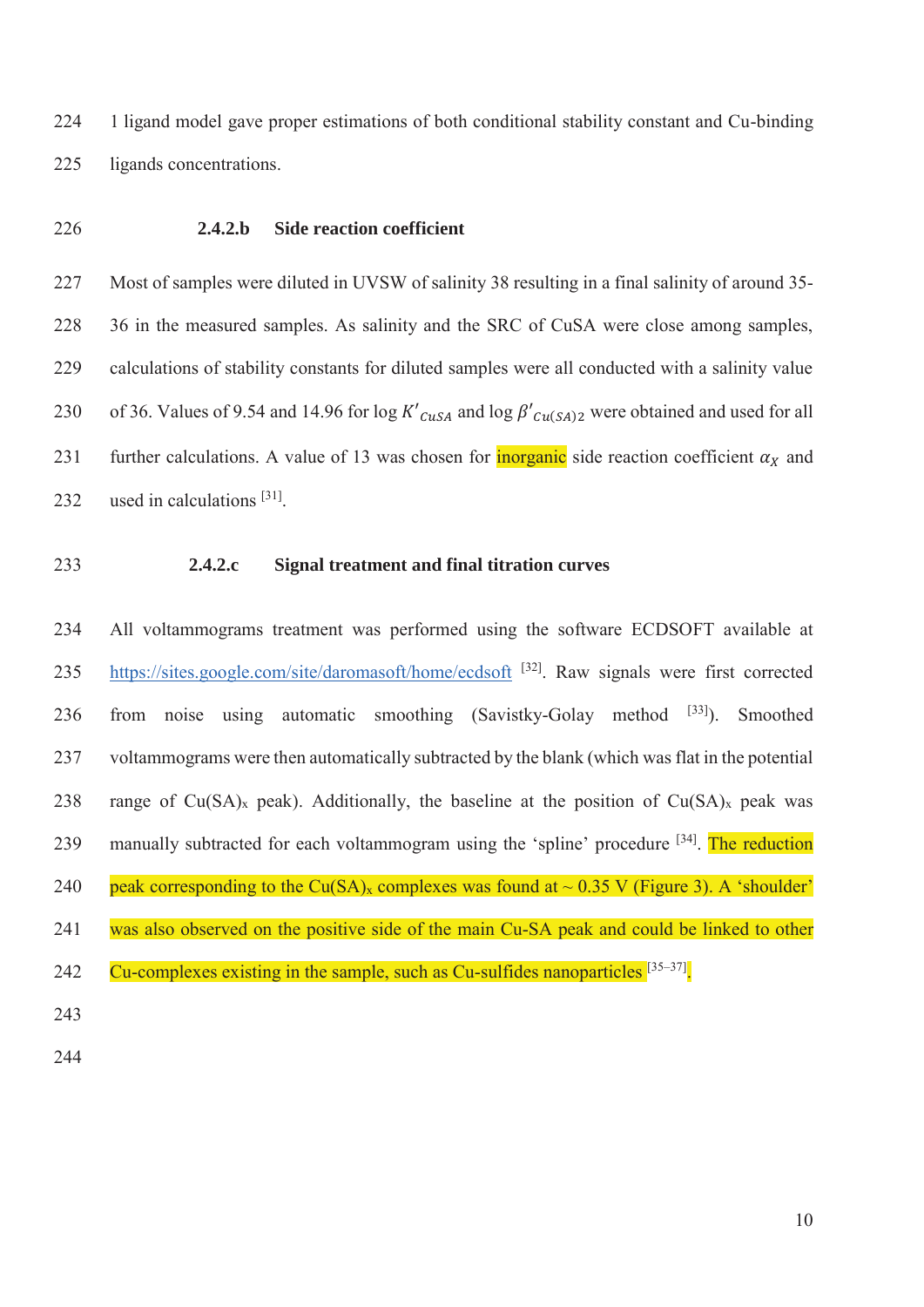#### 245 **2.4.2.d Total dissolved Cu in pretreated samples**

246 Total dissolved Cu concentration in pretreated samples  $(dCu<sup>*</sup>)$  was determined using 247 differential pulse anodic stripping voltammetry (DPASV). Prior to analysis, 10 to 20 mL of 248 hydrothermal fluid samples were acidified to  $pH < 2$  (20 to 40 µL of HNO<sub>3</sub> 69 %, Suprapur) 249 and then UV-irradiated overnight (250 W high pressure mercury lamp). Electrochemical 250 paramaters were adapted from Omanović et al. <sup>[38]</sup>. Samples were first deaerated by purging the 251 solution for at least 5 min. The accumulation was performed at a deposition potential of -1 V 252 for 120 or 180 s, followed by an anodic stripping scan from -0.45 to 0 V using the differential 253 pulse (DP) mode (modulation time 40 ms, modulation amplitude 40 mV, step potential 2 mV 254 and interval time 0.1 s). A 2-s potential-jump to -1.3 V was applied at the end of the 255 accumulation time. This step is needed for non-UV irradiated samples at natural pH in order to 256 desorb any layer of natural organic matter from the mercury drop  $[39]$ , but was also found to 257 slightly improve the baseline shape in acidic and UV-irradiated samples. The equilibration time 258 was set to 5 s. Cu concentration was determined using the standard addition method. Every 259 measurement was repeated 3 times for quality control.

260

#### 261 **2.5. Total dissolved Cu and Mn concentrations in untreated samples**

262 Untreated samples (both sets) were analyzed by HR ICP-MS (Element 2, Thermo Finnigan; at 263 IRB, Zagreb) and by ICP-AES (Ultima 2, Horiba Jobin Yvon; at PSO, Brest) for dCu and dMn 264 concentrations, respectively. The measurement of dCu concentrations was performed after 265 dilution of the samples from bags and PFA-bottles in a 2% HNO<sub>3</sub> solution (dilution factor: 10) 266 spiked with a stock solution of indium  $(1 g_{\text{L}}L^{-1})$  as internal standard (final concentration: 267 10  $\mu$ g.L<sup>-1</sup>). External standards of Cu were then prepared in the matrix matching media (UWSV, 268 2% HNO3) for the assessment of dCu. The analysis of dMn was conducted on aliquots stored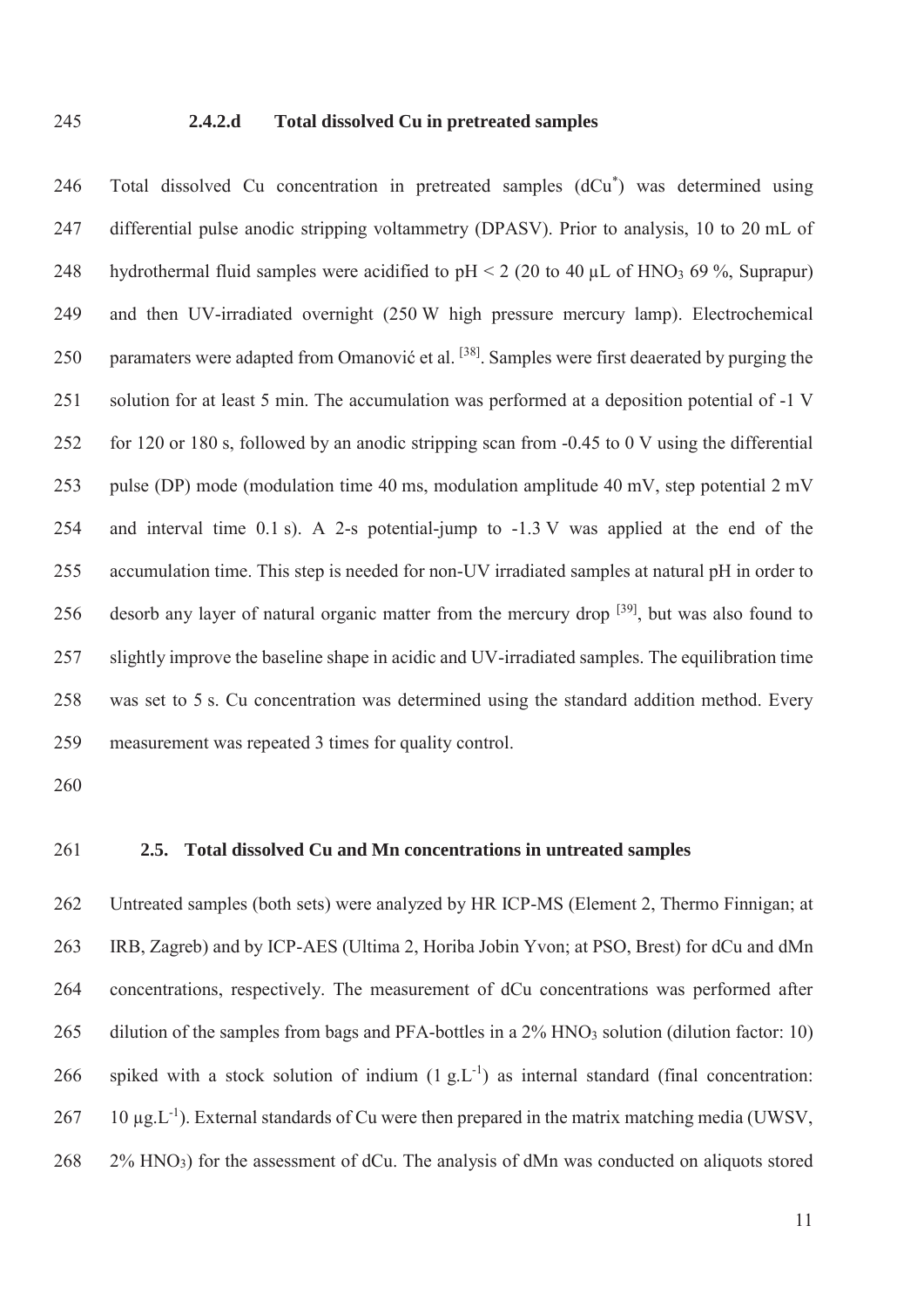269 in 15 mL pre-cleaned polypropylene tubes (Elkay) dedicated for ICP measurements. 270 Preparation of solutions and standards is more detailed in Cotte et al. <sup>[40]</sup> Blanks included 271 several replicates of the 2% HNO<sub>3</sub> solution as well as ultrapure water processed in the PEPITO 272 sampler. Repeatability ( $n = 10$ ) was 3% for dMn and 4% for dCu. Dissolved concentrations 273 presented here were generally well above the detection limits. Blanks were below detection 274 limits and mostly negligible when compared to dissolved concentrations. It should be 275 mentioned that acidification alone in sulfidic waters has been previously reported to result in a 276 significant underestimation of total dissolved Cu because of the formation of stable Cu sulfide 277 phases which can adsorb onto bottle walls <sup>[41]</sup>. However, overlooking total dCu concentrations 278 is much more critical for the correct interpretation of the dCu spatial distribution in relation to 279 the hydrothermal vent distance, than for the complexation study by which we tried to identify 280 possible ligands (organic/sulfur derived) which control Cu speciation. Due to the complexity 281 of such studies, including sample collection, preservation, storage and, finally, measurement, it 282 is certain that some absolute values (e.g. concentrations of dCu) do not correspond to the 283 ambient conditions. However, the observed experimental/voltammetric phenomena are 284 supposed to be mostly unaffected regardless of the total concentrations of some compounds.

285

#### 286 **2.6. Dissolved organic carbon**

287 Samples were pipetted in glass tubes cleaned with 10% HNO3 (analytical reagent grade), rinsed 288 with Milli-Q water and calcinated for 4 hours at 450°C. Dissolved organic carbon (DOC) 289 measurement was conducted by direct injection of the sample into the furnace for combustion 290 at a temperature of 680°C through a highly sensitive catalyst (Pt)  $^{[42]}$ . Formed CO<sub>2</sub> was then 291 measured by a non-dispersive infrared analyzer (NDIR). Dissolved inorganic carbon (DIC) was 292 removed from the solution by acidification of each sample with a 2% HCl solution to pH 2-3 293 and bubbling with clean air stream for 10 min. Calibration was performed using potassium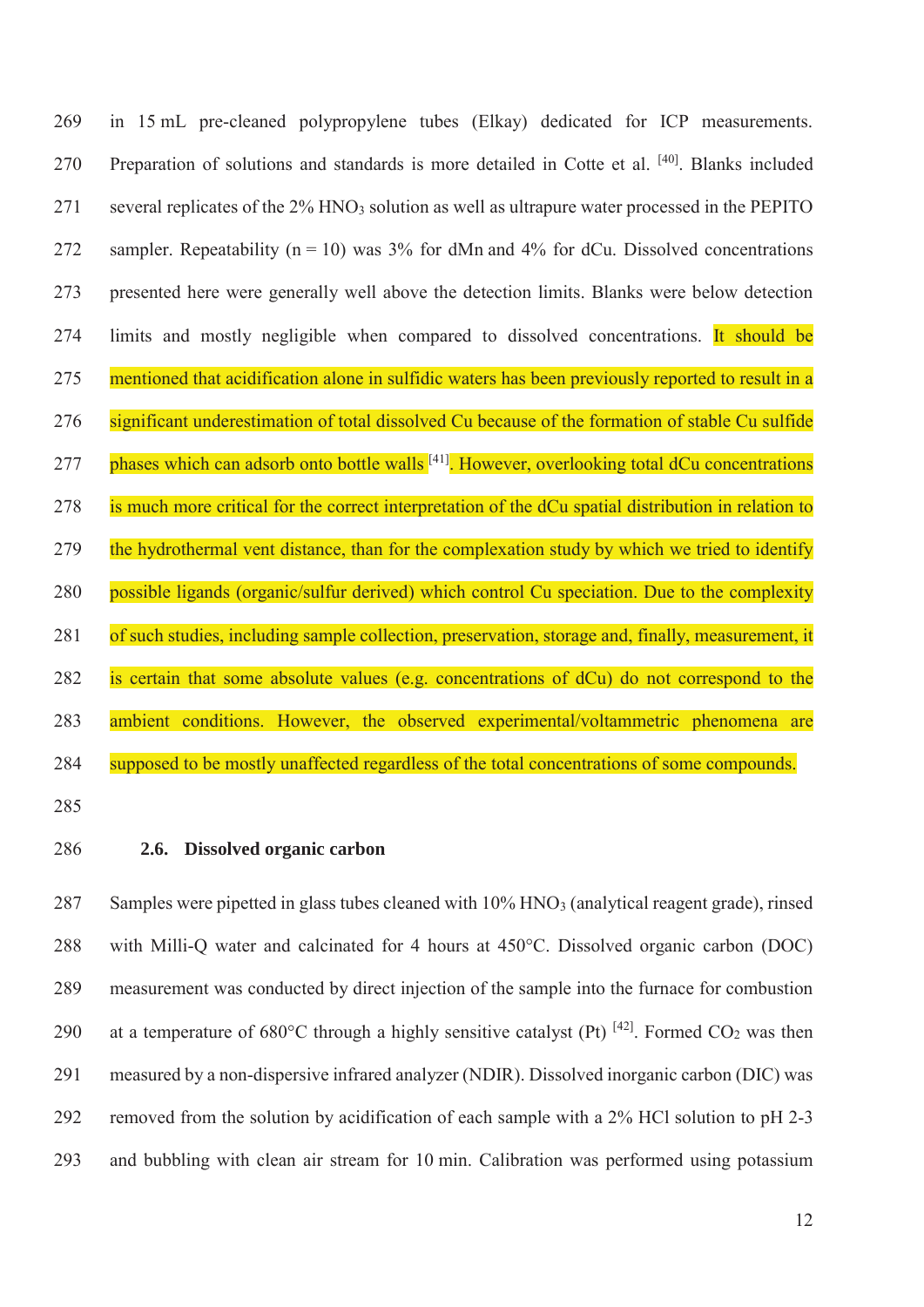294 hydrogenophtalate as a standard. Sample from each cuvette was measured in triplicate and 295 standard deviation was calculated (0.01 mg.  $L^{-1}$ ). Note that DOC was only measured on the 2016 296 samples.

297

# 298 **3. Results and discussion**

299 **3.1. Master variables** 

300 All Cu speciation parameters and the associated master variables measured in the present study 301 are summarized in Table 1, Table 2 and Table 3. Dissolved manganese (dMn) was used as 302 conservative tracer because of its well-known very slow scavenging rate in the plume  $[43,44]$ . As 303 expected, samples from the early buoyant plume were highly enriched in dMn at both sampling 304 sites compared to typical deep-seawater concentrations ( $dMn \sim 0.5$  nM at 1700 m depth  $^{[45]}$ ). 305 The 3 sets of samples collected at Aisics (2015 and 2016) and Y3 (2015) displayed dMn 306 concentrations ranging from 1 to  $\sim$  100  $\mu$ M indicating that the examined area corresponds to a 307 dilution of the hydrothermal solution with local seawater of  $\sim$  3 to  $\sim$  300 (Table S1). In addition, 308 similar T-dMn linear relationships were observed at both vent sites  $(T \sim 1.5dMn)$ . 309 Dissolved Cu concentrations (dCu) in untreated samples were generally found in the range 10- 310 800 nM at both vent sites with values from 12 to 771 nM and from 13 to 409 nM at Aisics and 311 Y3, respectively (Table 1). This is much higher (one or two orders of magnitude) than the 312 ambient concentrations reported in deep-seawater of the North Atlantic  $(2-3 \text{ nM}^{[46,47]})$  but 313 typical of hydrothermal input. As opposed to dMn, concentrations for dCu differed between the 314 two vent sites, Y3 displaying globally higher dCu concentrations than Aisics ( $dCu = 5.6dMn$ ) 315 vs. dCu = 3.0dMn, respectively). This discrepancy suggests different physico-chemical 316 properties in the corresponding end-members fluids (e.g. higher dCu at Y3). Note that at Aisics,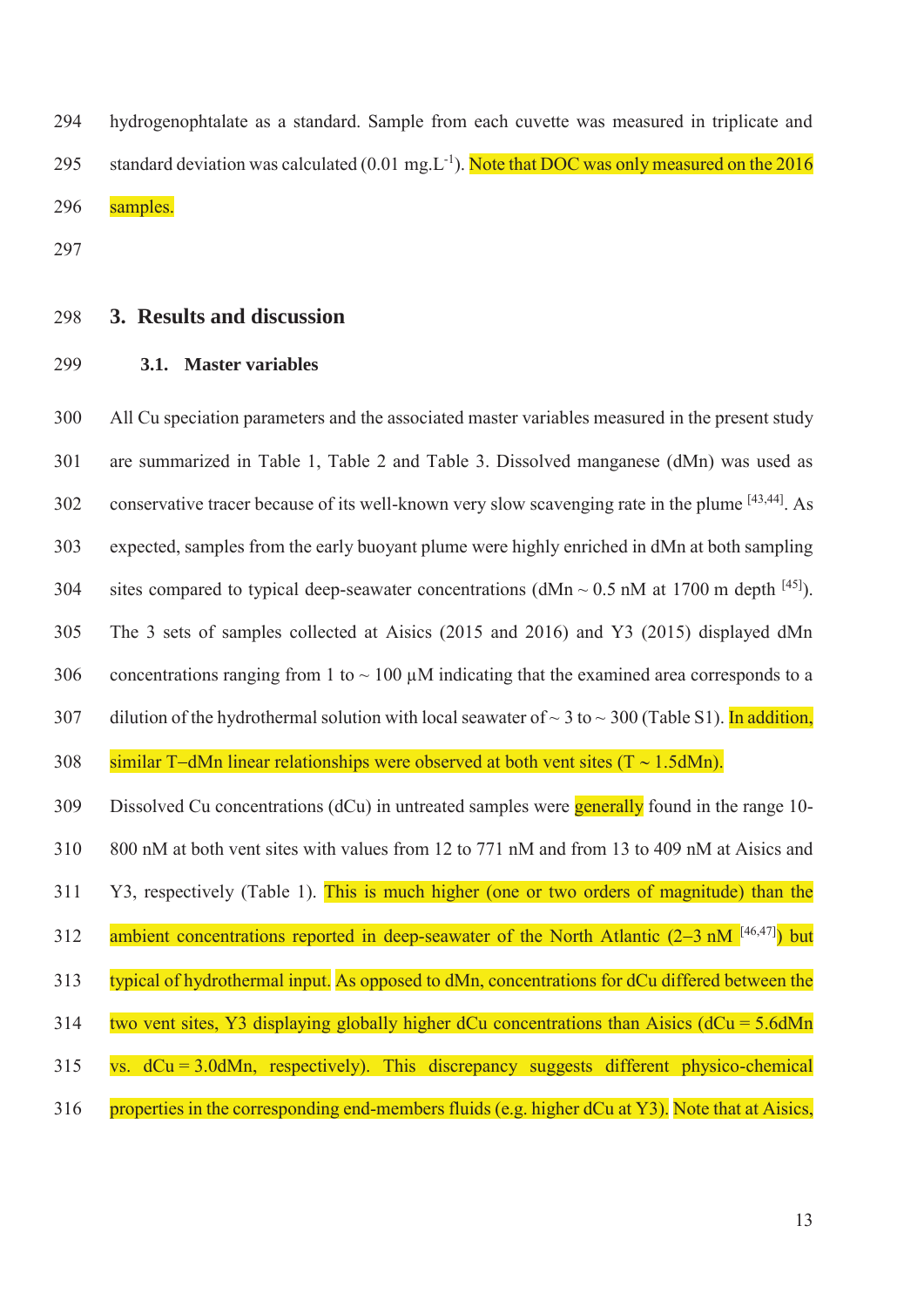317 a low year-to-year variability of dCu in the mixing gradient was observed for the 2 sampling 318 years (Table 1 and Table 2).

 $19$  In pretreated samples, dissolved Cu concentrations  $(dCu<sup>*</sup>)$  were much lower than the original 320 dCu. Indeed, dCu<sup>\*</sup> at Aisics varied between 2.5 and 14 nM whereas corresponding dCu ranged 321 from 7 to 410 nM (Table 2). Such difference arises from the removal of the dCu by adsorption 322 onto the PFA bottle walls over the storage period and by additional scavenging onto the newly-323 formed particles resulting from the air-purging treatment.

324

#### 325 **3.2.** *In situ* **concentrations of sulfides and oxygen**

326 Concentrations of *in situ* free sulfides  $(ES = HS + S^2 + H_2S)$  and dissolved oxygen are 327 summarized in Table 3. *In situ* concentrations of ΣS ranged from 1 to 320 μM and from 5 to 328 350 μM at Aisics in 2015 (dive 02598) and in 2016 (dive 09632), respectively. The  $\Sigma S$ 329 concentrations were slightly higher at Y3 as they were ranging from 52 to 415  $\mu$ M. Like for 330 dCu, this difference could be due to a different chemical signature of each end-member fluid. 331 Note that the ΣS data were not measured in 2015 at Y3. We thus chose to use the ΣS data 332 measured in 2014 at the same site. Such earlier data can be considered representative of free 333 sulfide conditions occurring at Y3 considering the very low variability observed for other chemical parameters at that site between 2014 and 2015 [48] 334 . As expected, *in situ* ΣS levels were 335 increasing with dMn and T, towards the vent orifice (Figure 5, Figure 6 and Figure 7). Note 336 however the positive anomaly in  $\Sigma S$  observed at Aisics where  $\Sigma S$  concentrations reach more 337 than 300 μM at around 50 μM of dMn (Figure 5). Changes in the *in situ* dissolved oxygen (O2) 338 levels along the mixing gradient were not as steep as it was noticed for  $\Sigma S$ . Concentrations were 339 indeed slowly decreasing with increasing dMn concentrations from 276 to 146  $\mu$ M 340 (avg = 200 μM) and from 264 to 183 μM (avg = 230 μM) at Aisics and Y3, respectively (Table 341 3). The two vent sites generally displayed similar oxygen levels throughout the mixing gradient,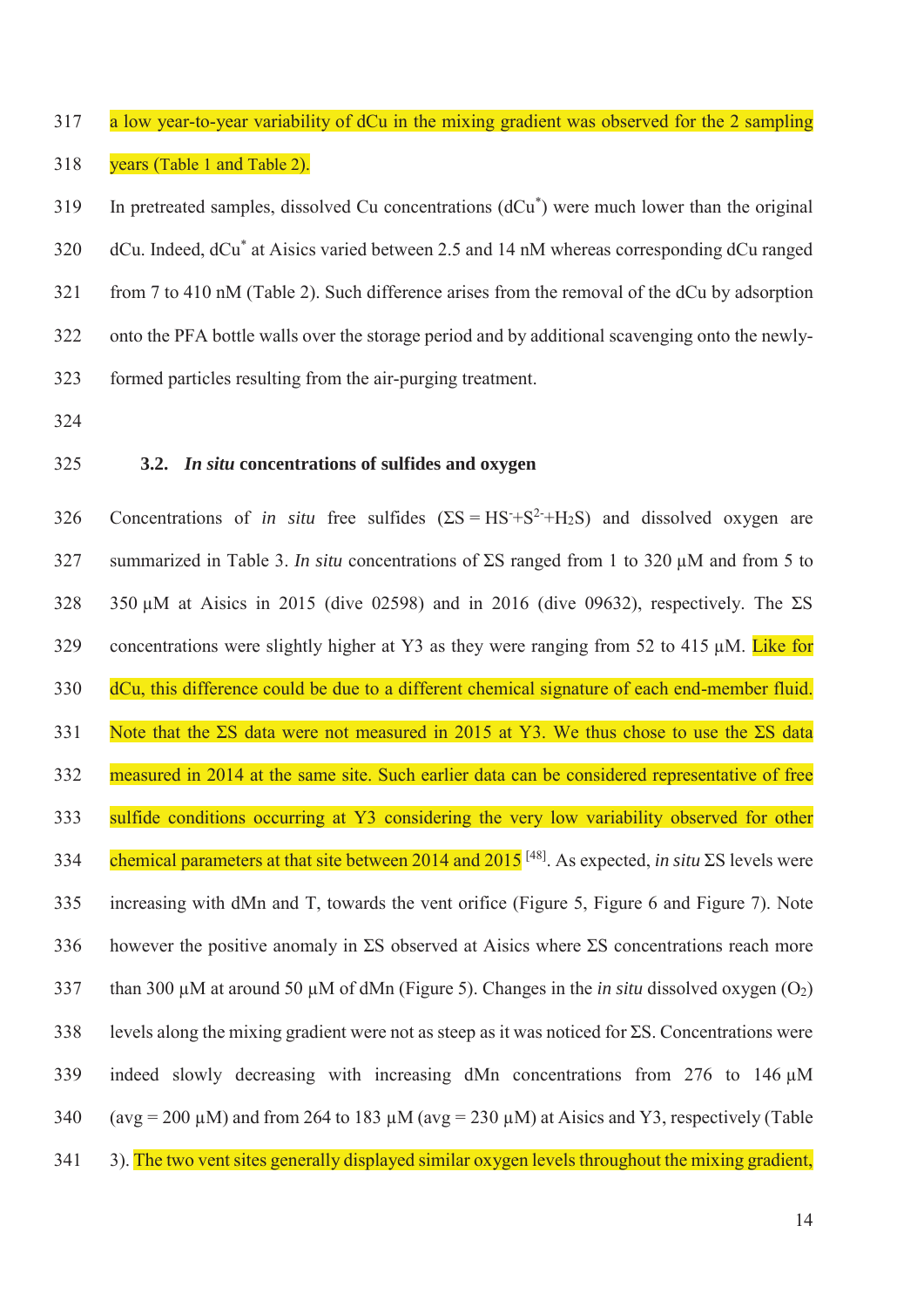- 342 though slightly lower levels were sometimes found at Aisics (e.g. at dMn in the range  $343$   $10-50 \mu M$ ).
- 344
- 

# 345 **3.3. Description of the voltammograms**

346 In our hydrothermal samples, voltammograms differed from those classically obtained in 347 seawater because of the occurrence of interferences on the  $Cu(SA)_x$  signal as well as several 348 additional peaks. As their description can provide an 'imprint' of the hydrothermal 349 environment, a complete scan from 0.05 to -1.6 V was performed during stripping. None of 350 these interferences or additional peaks were detectable when analyzing UVSW, indicating a 351 natural origin of the compounds involved and not an artifact from the method. In this section, 352 we investigate on the nature of these additional peaks thanks to laboratory tests and literature. 353 We then discuss on the interferences affecting the  $Cu(SA)<sub>x</sub>$  signal.

#### 354 **3.3.1. On the nature of additional peaks**

355 Voltammograms for untreated and pretreated samples are presented in Figure 3. The peak at - 356 1.45 V was related to the reduction of dMn (it is not accumulated) as the peak height was 357 increasing in response to Mn(II) additions (Figure S1). As expected, the closer from the vent 358 orifice, the higher was the dMn signal (Figure S2).

359 The massive signal observed at -0.6 V vs. Ag/AgCl in pretreated samples (Figure 3B) could be 360 related to the high ambient reduced sulfur species  $(RSS)$   $[49,50]$  in our samples, in line with the 361 high *in situ* concentration of ΣS measured (up to 300 μM). The signal is much lower but still 362 visible in untreated samples (Figure 3A). The peak likely corresponds to the dissolution-363 reduction of an HgS layer deposited on the mercury drop surface as reported in many studies [50– <sup>55]</sup>. Many sulfur species could contribute to the HgS layer deposition especially sulfides (HS<sup>-</sup> 365 and  $S^2$ ), but also dissolved elemental sulfur  $S^0$  (< 0.2 µm), polysulfides  $(S_n^2)$  [52,56] or metal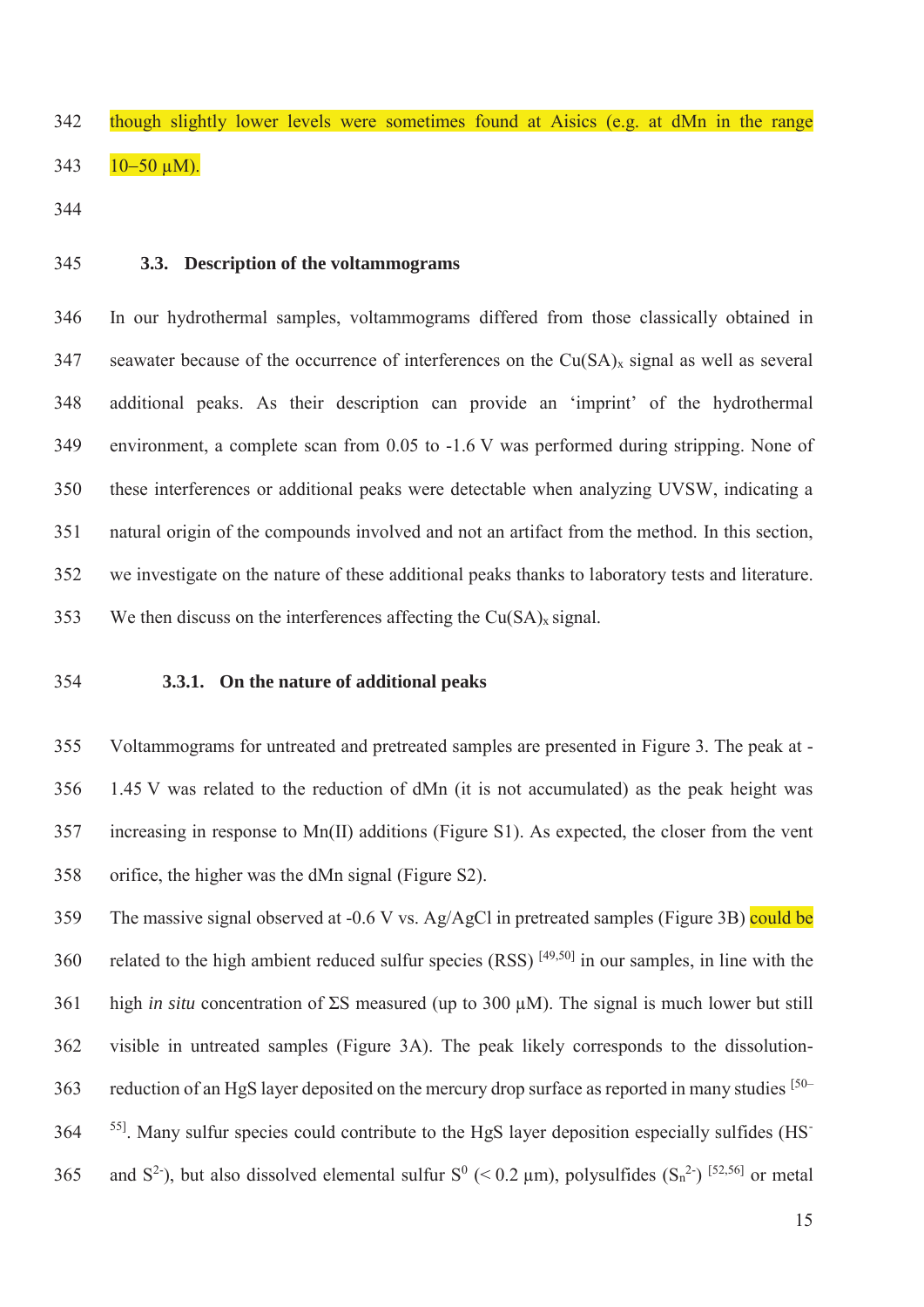sulfide nanoparticles [35–37,57,58] 366 . According to the excess of the *in situ* free sulfide concentrations 367 measured, free sulfides should be the dominant RSS in our samples. In the experimental 368 conditions used (pH  $\sim$  8), HS might be the dominant free sulfide species and the formation of 369 the insoluble HgS layer at deposition potential more positive than -0.5 V could therefore be 370 expressed according to the following reversible two-electron process  $[49]$  (1):

371

$$
HS^- + Hg^0 \leftrightarrow HgS_{layer} + H^+ + 2e^- \quad (1)
$$

372

As dissolved Fe concentrations are relatively high in untreated samples  $(\sim 2-200 \mu M^{[48]})$ , we 374 cannot exclude that some dissolved Fe would still persist as Fe(II) species, even after the pre-375 treatment. If so, the diffusion of labile Fe(II) to the Hg electrode may change the HgS layer 376 formed with sulfides to a FeS layer  $[58]$  (2): 377

# $HgS<sub>layer</sub> + Fe<sup>2+</sup> + 2e^- \leftrightarrow FeS<sub>layer</sub> + Hg<sup>0</sup>$  (2)

| 379 | FeS layers could also be generated by the direct deposition of FeS nanoparticles at the electrode                       |
|-----|-------------------------------------------------------------------------------------------------------------------------|
| 380 | surface <sup>[58]</sup> . Since the FeS layers deposited are re-dissolved at around -0.6 V <sup>[58]</sup> , they could |
| 381 | partly contribute to the massive signal observed in pre-treated samples. In addition to sulfide                         |
| 382 | species, thiols could also contribute to the large peak observed, this compounds providing a                            |
| 383 | peak at the same potential [59,60]. It is also important to underline that the height of the peak at -                  |
| 384 | $0.6$ V was decreasing with additions of Cu (Figure 3B). This suggests that the specie(s)                               |
| 385 | involved, i.e. sulfides or thiols, is(are) reacting with the added Cu throughout the titration                          |
| 386 | experiment $[50, 60]$ .                                                                                                 |
| 387 | The peak at -0.1 V, which does not increase with the accumulation time, observable for both                             |

388 untreated and pretreated samples could be related to three different reduction processes (Figure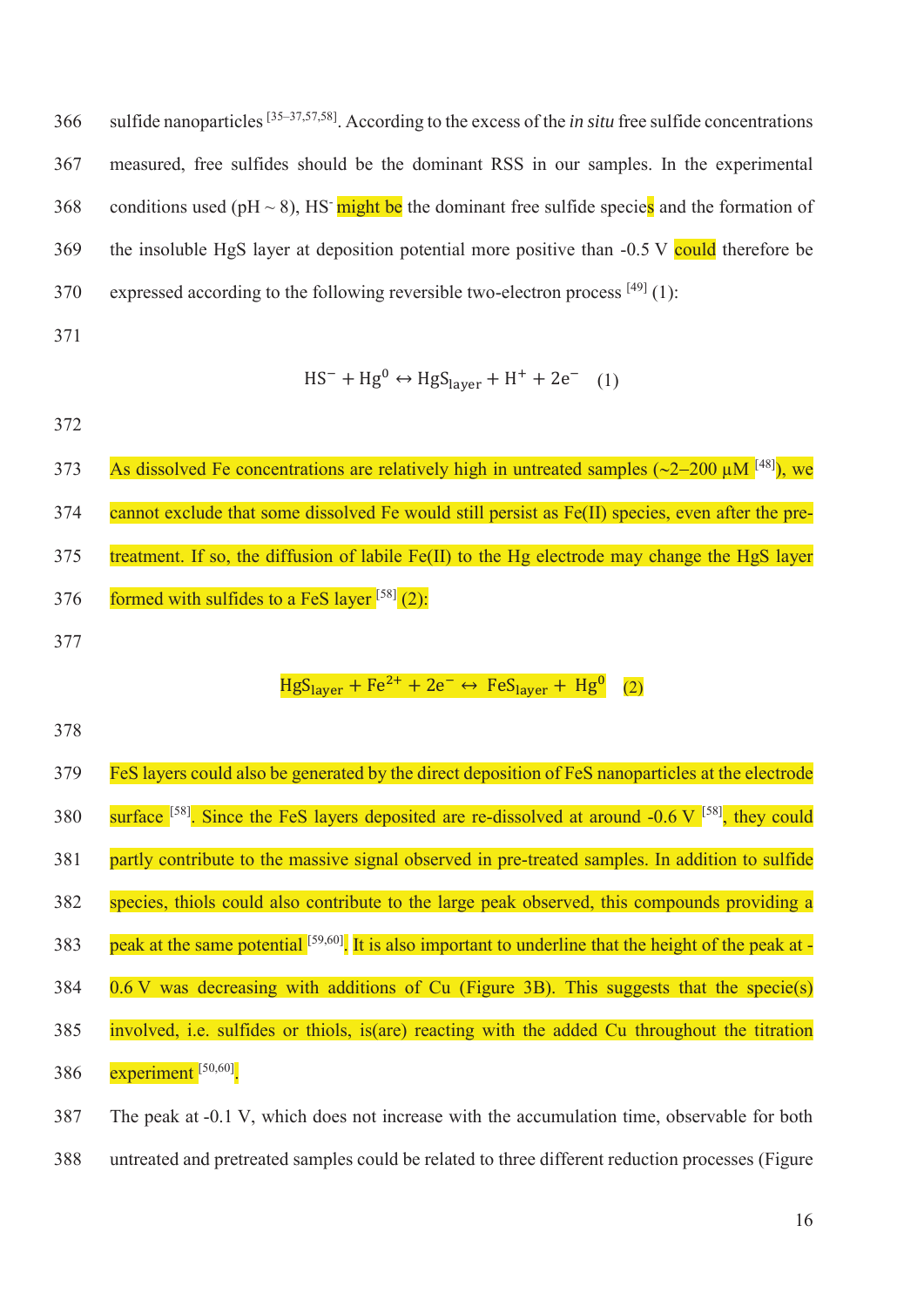389 3). The first one could be iodide which was found to occur at that potential in estuarine samples, 390 though easily removed through the application of a desorption step at more negative potential [17] 391 . Unfortunately, neither the addition of potassium iodide in the buffered samples (pH 8.2, not 392 shown), nor the application of the 1-s jumping potential did produce any increasing or removal 393 of the peak of interest, respectively. Combined with the fact that iodide is not a major compound 394 of hydrothermal fluid compared to chloride, this first hypothesis was thus excluded. Another 395 possible explanation could be the deposition of a copper-sulfide layer on the drop surface as a 396 result of an exchange reaction between  $Hg^{2+}$  from the HgS layer and labile Cu in solution, 397 according to the reversible reaction  $(3)$  [55].

398

$$
HgS_{layer} + Cu^{2+} + 2e^- \leftrightarrow CuS_{layer} + Hg^{0} \quad (3)
$$

399

400 Labile Cu could correspond to weak Cu-complexes or, potentially, Cu-sulfides nanoparticles 401 (clusters). Such process has been shown to happen for many metal as  $\text{Zn}^{2+}$  or Fe<sup>2+</sup> but only the 402 formation of the CuS layer provides a signal at -0.1 V vs Ag/AgCl (e.g.  $E \sim -0.6$  V for the FeS 403 layer) [53,55]. Once deposited, the CuS layer will be reduced at  $\sim$  -1.0 V vs Ag/AgCl [35–37,55] as 404 described in reaction (4) :

405

$$
CuSlayer + H+ + 2e- \rightarrow Cu0 + HS-
$$
 (4)

406

407 Among voltammograms of untreated samples, this reduction peak was sometimes noticeable 408 (up to 15 nA, Figure 3A). In pretreated samples, this signal was not observed, probably because 409 hindered by the massive HgS reduction peak. The peak potential of the CuS formation process 410 (3) is determined by the solubility product  $K_{\text{sp}}$  of CuS <sup>[55]</sup>. Through the titration experiment,  $K_{\text{sp}}$ 411 will increase with increasing addition of Cu whereas  $pK_{sp}$  will decrease. Consequently, the peak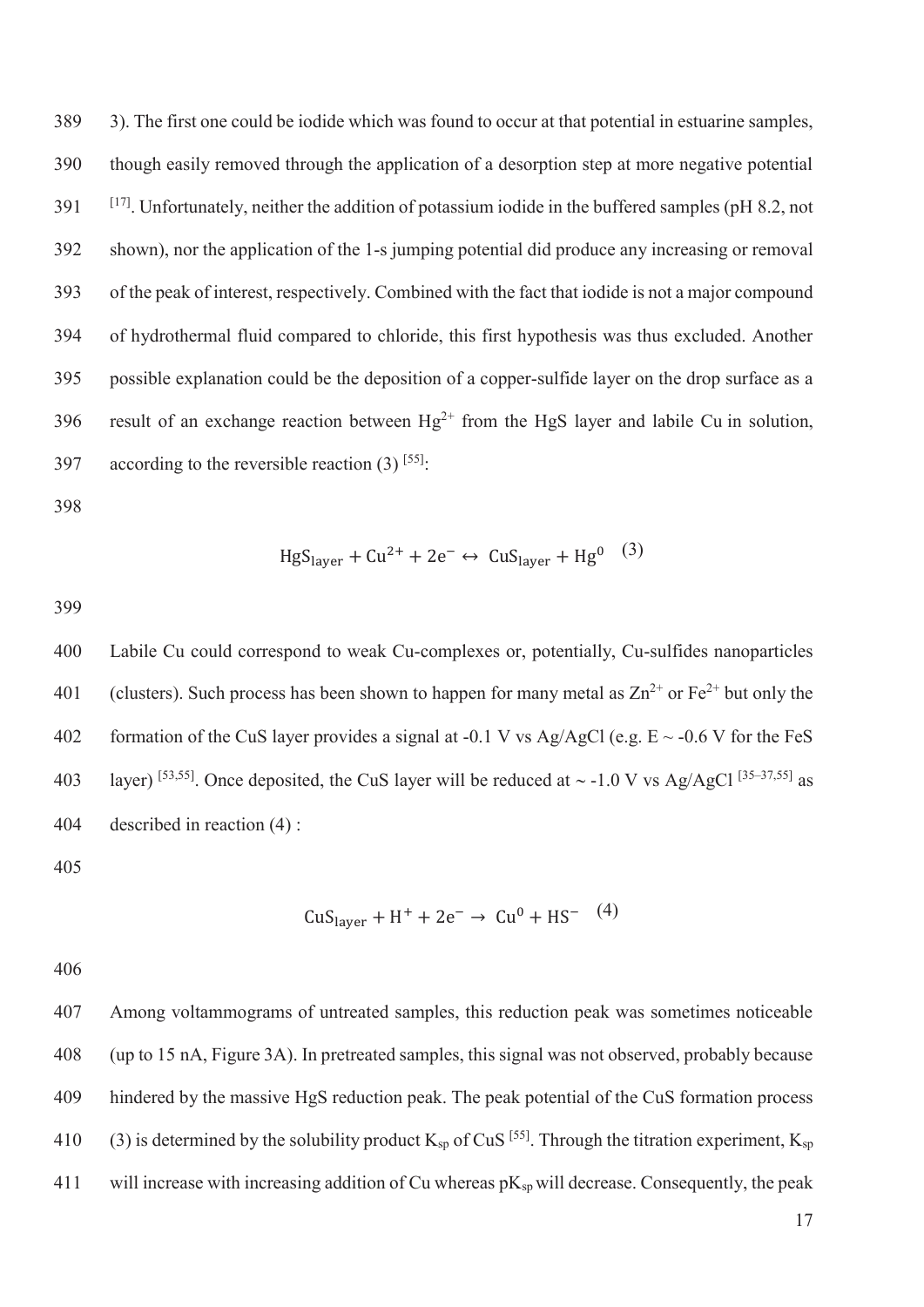412 potential will be slightly shifted towards more negative potential as shown by Milanović et al. [55] 413 . This feature was not observed when performing titrations, except some slight shifting of 414 the presumed CuS peak toward more positive potential in few cases (Figure 3A). In addition 415 with the potential shifting observed, the peak height was not dependent on the accumulation 416 time. However, the peak height was increasing when getting closer to the vent source (Figure 417 S2). This led us to the final assumption that the peak of interest could be related to thiosulfate, 418 which is known to be formed in hydrothermal vents by the slow oxidization of sulfides <sup>[61]</sup>. 419 Thiosulfate  $(S_2O_3^2)$  reduction occurs at around -0.1 V vs Ag/AgCl and is well separated from 420 the global sulfides reduction peak (-0.6 V) at pH 8  $[51,52]$ . The interaction between thiosulfate 421 and mercury results in the formation of a soluble complex via the oxidation of Hg according to 422 the two electron process (5):

423

 $2S_2O_3^{2-} + Hg^0 \leftrightarrow [Hg(S_2O_3)_2]^{2-} + 2e^{-}$  (5)

424

425 The soluble complex cannot be pre-concentrated to the drop surface as it immediately goes back 426 to solution after its formation (as mentioned above, this peak does not increase with the 427 accumulation time). The cathodic scan enables then to strip only the quantity of  $[Hg(S_2O_3)_2]^2$ 428 formed on the drop surface at that precise moment, the current measured corresponding to the 429 reduction of Hg<sup>2+</sup> to Hg<sup>0 [51]</sup>. Unfortunately, addition of sodium thiosulfate was not performed 430 on samples to confirm this assumption. Besides, the aforementioned studies were working on 431 laboratory solutions with known concentrations of all species in solution or on samples not truly 432 representative of hydrothermal samples. Accordingly, the identification of each electroactive 433 species in such unusual samples must be more problematic and more tests should be further 434 carried out to decide which process is truly happening. Hence, the peak at -0.1 V vs Ag/AgCl 435 could be both related to the CuS layer formation and to the thiosulfate reduction.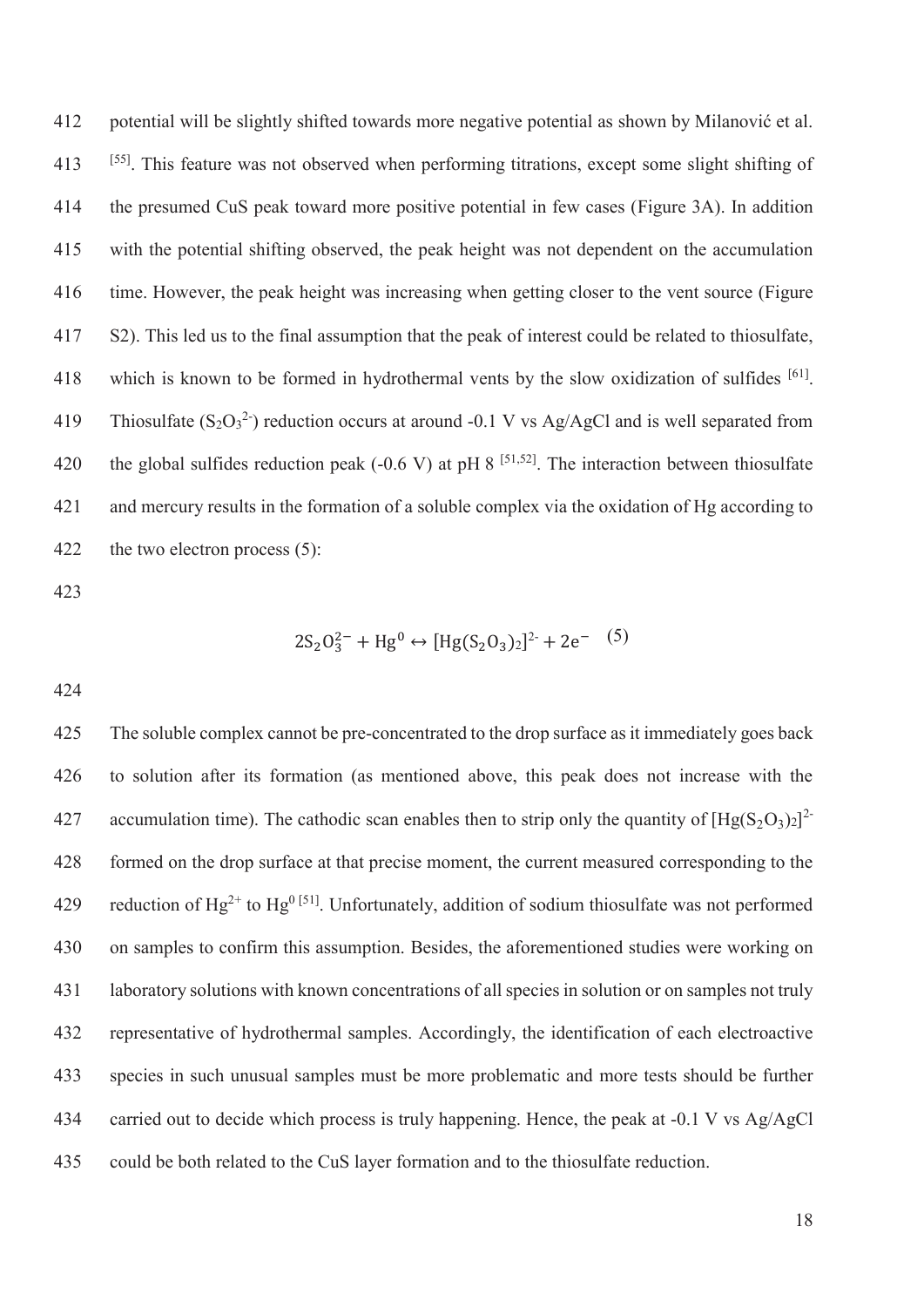# 437 **3.3.2. Interferences on the Cu(SA)x signal**

438 Interferences on the  $Cu(SA)_x$  signal were observed in most of hydrothermal samples (Figure 3). 439 At low addition of Cu, unknown peak/shoulder at  $\sim$  -0.27 V was systematically overlapping 440 with the  $Cu(SA)<sub>x</sub>$  signal in both untreated and pretreated samples. A similar shoulder is 441 observable in voltammograms presented on the 'Figure 1.b' of Sander et al.'s paper <sup>[10]</sup>. In both 442 datasets, the corresponding reduction signal was thus fitted and **de-convolved** from the 443 interferences observed at  $\sim$  -0.27 V using the ECDSOFT program. Depending on the sample, 1 444 or 2 peaks were considered to overlap with the main  $Cu(SA)<sub>x</sub>$  reduction peak. Signal de-445 convolution was performed by starting from the signal corresponding to the highest Cu addition, 446 where interferences no longer overlook the  $Cu(SA)<sub>x</sub>$  reduction peak, towards the signal 447 corresponding to the lowest Cu addition, where extraction was more liable to errors. The height 448 of the de-convolved peak of  $Cu(SA)_x$  was then measured and used to construct the final titration 449 curves which consist in the relationship between the measured current  $(i<sub>p</sub>)$  and the total 450 concentration of Cu (Figure 4).

451 Note that the Cu(SA)<sub>x</sub> signal at  $\sim$  -0.3 V obtained for pretreated samples was not well defined, 452 especially at low additions of Cu where it appears flattened and narrower compared to the one 453 observed in untreated samples (see boxed window (\*), Figure 3B). The spike observed did not 454 correspond to a reversible process which suggest that it was not related to the reduction of the  $455$  Cu(SA)<sub>x</sub> complex. With increasing additions of Cu, the spike was shifting towards more 456 positive potential (-0.27 V) until the appearance of a second peak corresponding to the 457 reversible reduction of the Cu(SA)<sub>x</sub> complexes at -0.3 V. In addition, the maximum reduction 458 current for the  $Cu(SA)<sub>x</sub>$  signal, corresponding to the last addition of Cu (same final 459 concentration), was ~ 200 nA in pretreated samples whereas it reached almost 400 nA for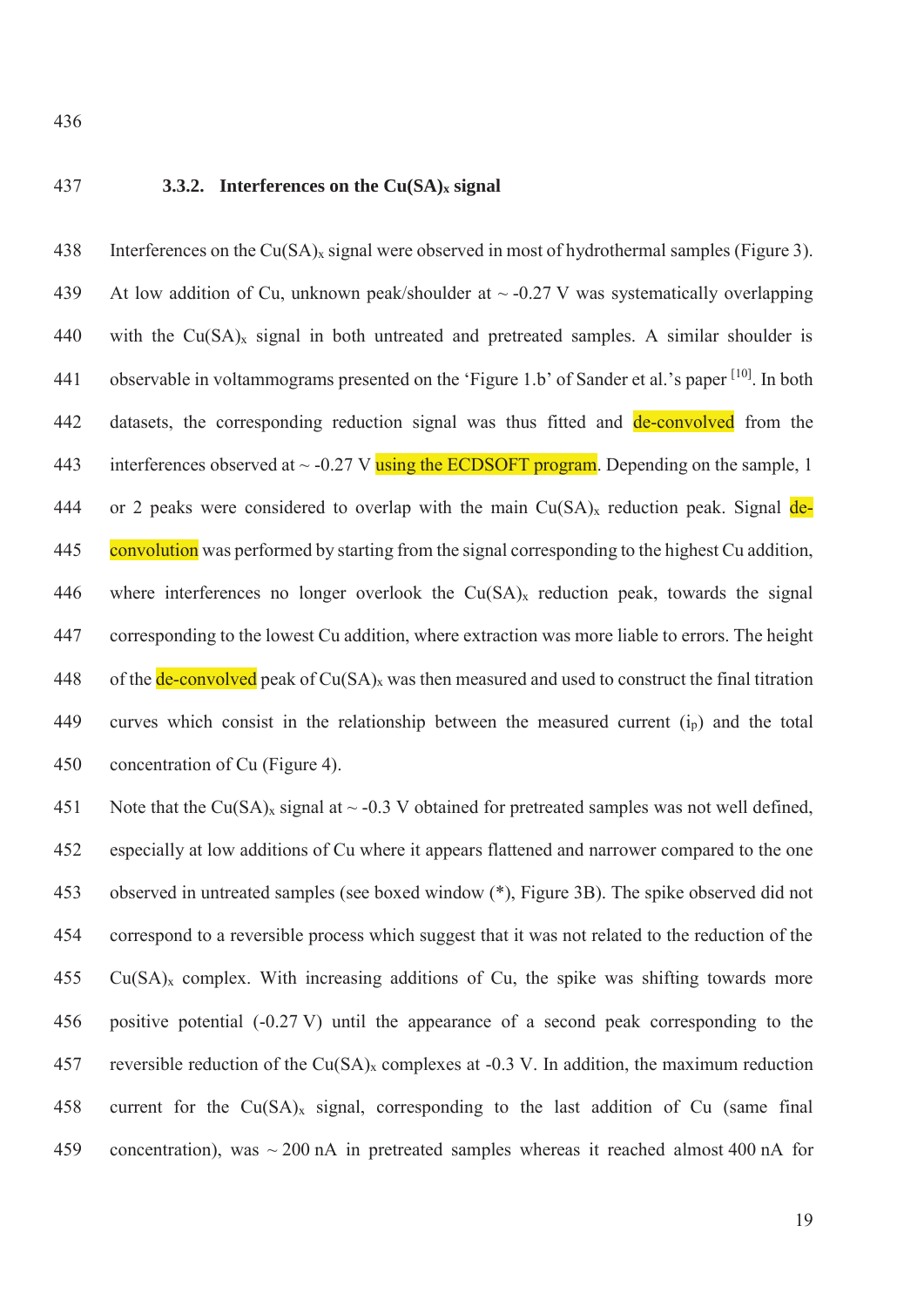460 untreated samples. These issues are likely related to the HgS layer formed at the mercury drop. 461 By occupying most of the space available on the drop, the HgS layer probably prevents the  $462$  Cu(SA)<sub>x</sub> complexes from adsorbing on the drop surface. This feature has already been observed 463 by Powell <sup>[11]</sup> who mentioned both an over-scale reduction peak at  $-0.5$  V (vs Ag/AgCl) related 464 to RSS and a poorly defined  $Cu(SA)_x$  peak, but before any pre-treatment of his hydrothermal 465 samples. Consequently, the HgS layer formation as well as its reduction are interfering on the  $466$  Cu(SA)<sub>x</sub> signal, although the two reduction peaks are not overlapping.

467 In an attempt to remove the HgS interference, a 1-s potential-jump to -0.65 V to desorb the HgS 468 layer from the drop was performed to the air-purged samples at the end of the accumulation 469 step. This desorption step effectively removed > 95% of the HgS interference. However, 470 comparative experiments in model and real samples showed that this procedure is providing 471 good results on model samples whereas its application on real hydrothermal samples still needs 472 to be more explored, because of problems with the linearity. Though unsuccessful, the 473 procedure employed is described in supplementary information. Note that the HgS interference 474 should also be high in untreated samples since the *in situ* concentrations of ΣS are similar than 475 for pretreated samples. It was not the case because untreated samples were 10-fold diluted and 476 were analyzed a year after collection, meaning that most of the free RSS could have been slowly 477 oxidized with time by  $O_2$  excess in samples (e.g.  $\sim$  200 µM, Figure 5) or potentially by slight 478 air passing through sampling bags. By contrary, pretreated aliquots were analyzed only 2 479 months after sampling, meaning that a short time is required between sampling and 480 electrochemical analysis for speciation studies. In conclusion, fairly good titration curves were 481 obtained from the classical analysis used for speciation studies <sup>[28]</sup> but titration of the Cu-482 binding ligands was more problematic than expected in 2016 because of the high ambient sulfur 483 species. Despite not fully identified, sulfur species obviously play a major role in the early 484 buoyant plume and likely interfere on Cu speciation measurement in this area.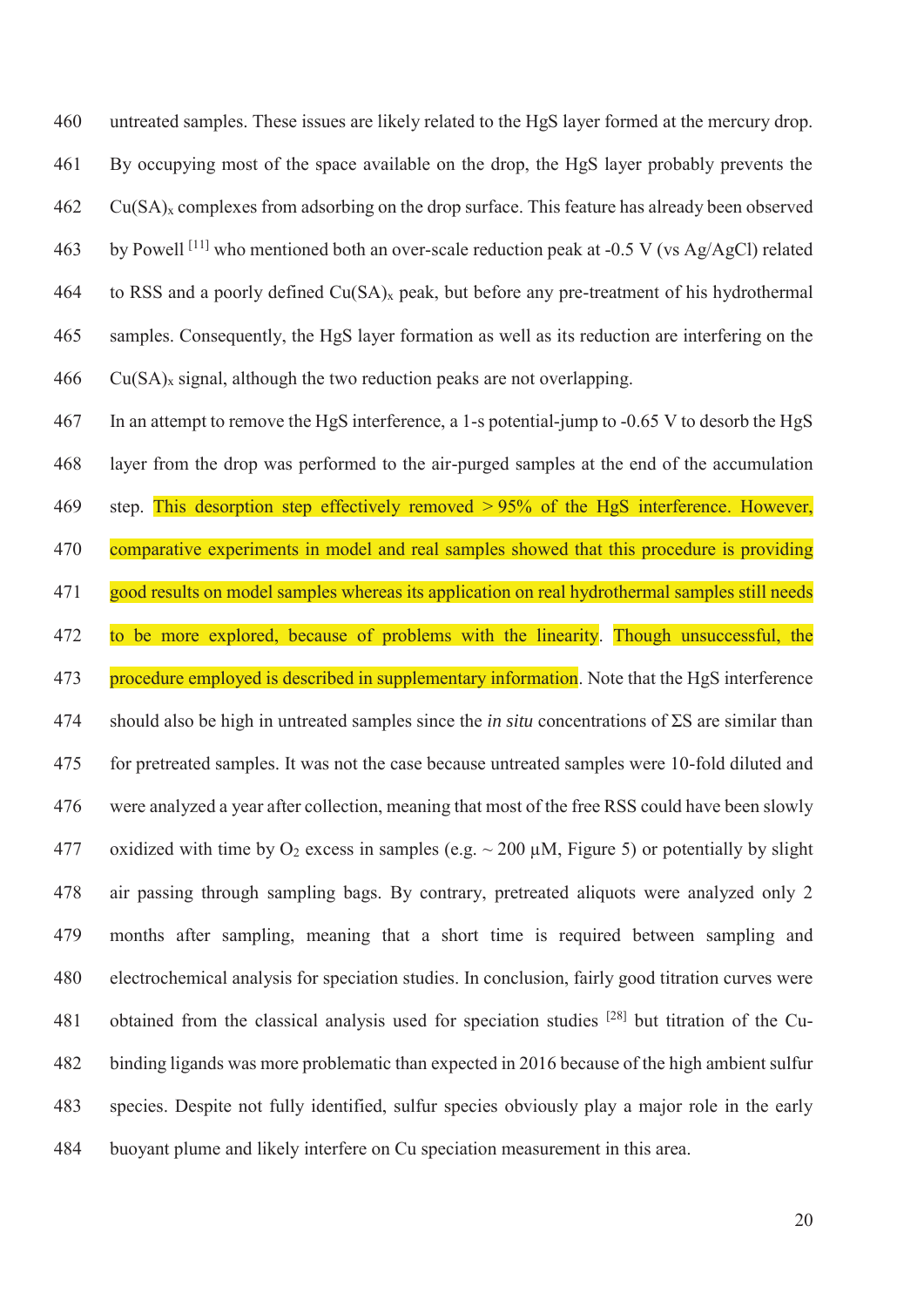# 486 **3.4. Cu-complexing ligand parameters**

487 Concentrations for Cu-binding ligands ([L]) in the untreated samples ranged from 0.032 to 488 3  $\mu$ M (avg. 700 nM, n = 19; Table 1). Aisics and Y3 both exhibited similar concentrations for 489 [L] which varied between 0.23 and 3 μM and from 0.032 to 1 μM, respectively. Interestingly, 490 an increasing trend towards the plume core clearly appears when plotting both [L] and  $\Sigma S$ 491 against the dMn concentrations at Y3 (Figure 6). This suggests a common source for all these 492 parameters including the Cu-binding ligands. This feature has already been observed close to 493 deep-sea vents for Fe-binding ligands which were highly correlated with the hydrothermally 494 sourced Fe concentrations ( $r^2 = 0.996$ ) <sup>[16]</sup>. The trend was less clear at Aisics where [L] were 495 globally flattened by two samples displaying the highest concentrations measured (02598 B1 496 and 02598 D3) (Figure 5). Note that the corresponding dCu concentrations in these two samples 497 were also the highest measured (770 and 460 nM, resp.), indicating that these two exceptions 498 for [L] were not an artefact from the titration experiments. However, it should be mentioned 499 that, when these two 'outliers' are not considered, a very good match between [L] and the 500 anomaly of  $\Sigma S$  is observed (not shown). Stability constants (log K'<sub>CuL</sub>) remained globally 501 similar at both sites: calculations provided  $log K_{\text{CuL}}$  values ranging from 12.37 to 13.38

502 (avg. 12.89).

503 To our knowledge, Sander et al. [10] and Klevenz et al. [62] are the only studies for which titration 504 experiments have been conducted on untreated hydrothermal samples (i.e. non-acidified, non-505 purged) and thus to which our results for L can be directly compared. Our untreated samples 506 displayed [L] in similar range than concentrations previously measured at the Kermadec Arc in 507 . Pacific  $[10]$ . The authors have indeed reported concentrations for Cu-binding ligands ranging 508 from 125 nM to 4.5 uM (avg. 1.7 uM,  $n = 4$ ). However, Klevenz et al. <sup>[62]</sup> have reported 509 narrower concentration ranges (50 - 200 nM) from diffuse hydrothermal fluids of the MAR,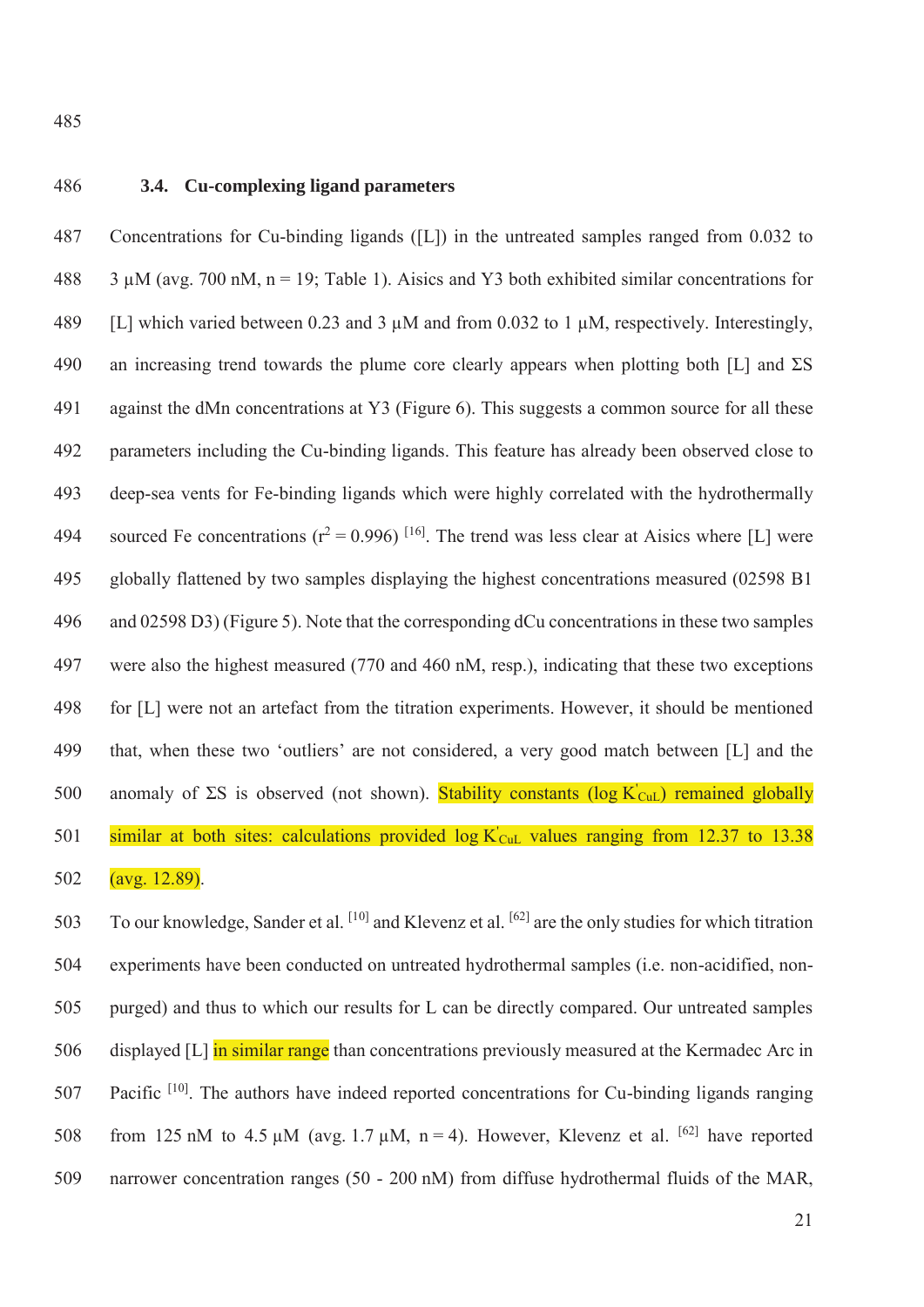510 with an average value of 125 nM  $(n = 2)$ . Interestingly, our obtained stability constants 511 (12.37–13.38, avg. 12.89  $\pm$  0.11) are also very close to those observed by Sander et al. <sup>[10]</sup>, 512 i.e. log K'<sub>CuL</sub> ranging from 12.53 to 13.46 (avg.  $12.88 \pm 0.61$ ). A similar ligand class has 513 therefore been measured in both cases, suggesting that the Cu-binding ligands found are likely 514 to be of same nature. Although Sander and co-workers have attributed their findings to the 515 occurrence of strong organic ligands (i.e. thiols), it is also worth mentioning that a  $\log K_{\text{CuL}}$ 516 value of 12.9 has been found for Cu-bisulfide complexes using ligand competition with oxine 517 at pH 8  $^{[50]}$ . Regarding their similar stability constants, both strong organic and inorganic 518 bisulfide ligands could therefore be considered as part of the Cu-binding ligands mixture. It 519 should be mentioned that both Cu(I) or Cu(II) species could be part of the Cu-complexes 520 detected. The existence of Cu(I) is probable in hydrothermal samples because of the complex 521 redox reactions in which Cu is involved  $[63]$ . The existing Cu(I) species could be further 522 stabilized by complexation with thiols, as previously suggested [64,65]. In our case, the oxidation 523 of Cu(I) during sample storage is likely to occur  $[66]$  and it would be too speculative to claim 524 that the observed Cu speciation is mainly related to Cu(I)-thiol compounds. However, the 525 formation of Cu(I)-thiol complexes should also be considered with specific experiment 526 designed in order to prove such complexation scenario.

527

#### 528 **3.5. On the nature of dissolved copper ligands in the buoyant plume**

529 Below, we discuss the potential sources of Cu-binding ligands (organic and/or inorganic) which 530 could explain at best the high concentrations for L measured in our samples, in line with our 531 available data set for DOC and for *in situ* free sulfides. We then consider copper speciation 532 under laboratory conditions and discuss the implications deduced from  $[L^*]$  on the persistence 533 of hydrothermal Cu-binding ligands in the oxic water column.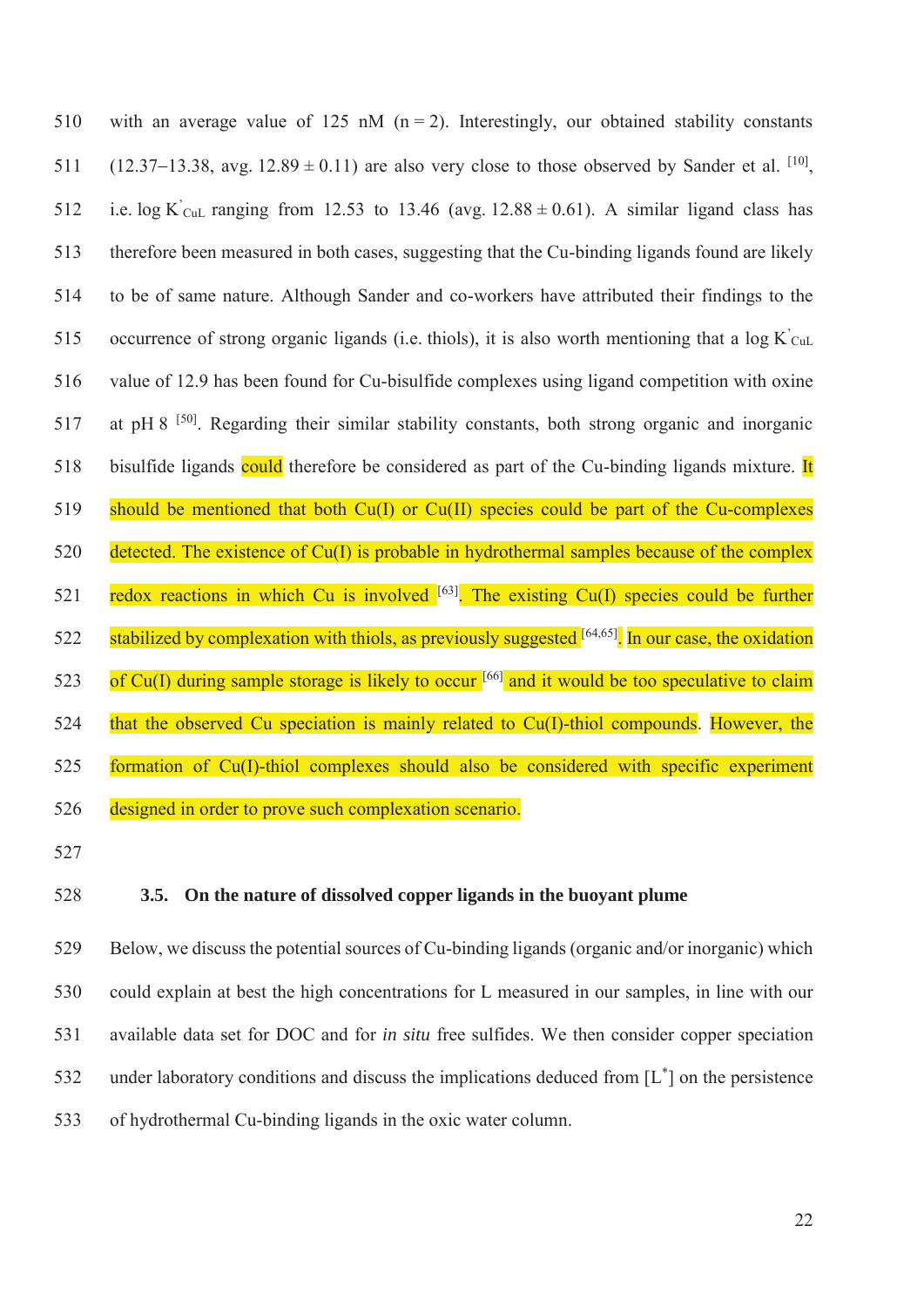#### 534 **3.5.1. Organic Cu-ligands**

535 DOC in deep ocean waters is mainly composed of refractory organic matter originally coming  $536$  from sea surface  $[67]$  and resistant enough to removal processes such as microbial activity. In 537 deep waters, background concentrations of **refractory** DOC are averaging 45  $\mu$ M <sup>[68,69]</sup> whereas 538 concentrations detected in focused and diffuse vents range on average from 15 to  $\sim 100 \mu M$  $[70,71]$  and from 50 to ~ 100 μM  $[70-72]$ , respectively. The oldest (or most refractory) forms of the 540 deep DOC pool are almost all removed (> 90%) through thermal degradation in subseafloor 541 circulation  $[71,73]$  but, still bulk DOC concentrations remain important because of carbon-rich 542 sediment remobilization as well as local input of abiotically-produced organics compounds 543  $[4,71]$ 

544

545 Our samples display DOC concentrations ranging from 25 to 90 μM (avg. 53 μM) which is 546 slightly above background DOC in deep seawater (45 μM) but in the range of previous finding 547 in hydrothermal vents. The highest value corresponded to one of the closest sample from the 548 vent source (09632 C3) (Table 2) though no particular trend has been noticed along the mixing 549 gradient. In surrounding deep Atlantic waters, concentrations of organic ligands have been 550 reported to be in the range of 2-4 nM  $[47]$ . So, basically, organic ligands from deep seawater 551 account for 0.01% of the deep recalcitrant DOC pool. More importantly, those organic ligands 552 can only provide a very limited part of the Cu-binding ligands observed here (up to 3 μM). A 553 deep local source must therefore explain the enhanced concentrations measured for L.

554 First, organic compounds including organosulfur Cu-ligands could be directly produced in the 555 hydrothermal fluid, before venting  $[74]$ . Synthesis of thiols through abiotic reduction of the 556 hydrothermally-sourced inorganic carbon  $(CO<sub>2</sub>$  or  $CO)$  has indeed been suggested for H<sub>2</sub>-rich fluids [75] 557 . However, this process has been reported to be limited. In addition, the hydrothermal 558 fluids from Lucky Strike show relatively low levels in H2 when compared to other sites from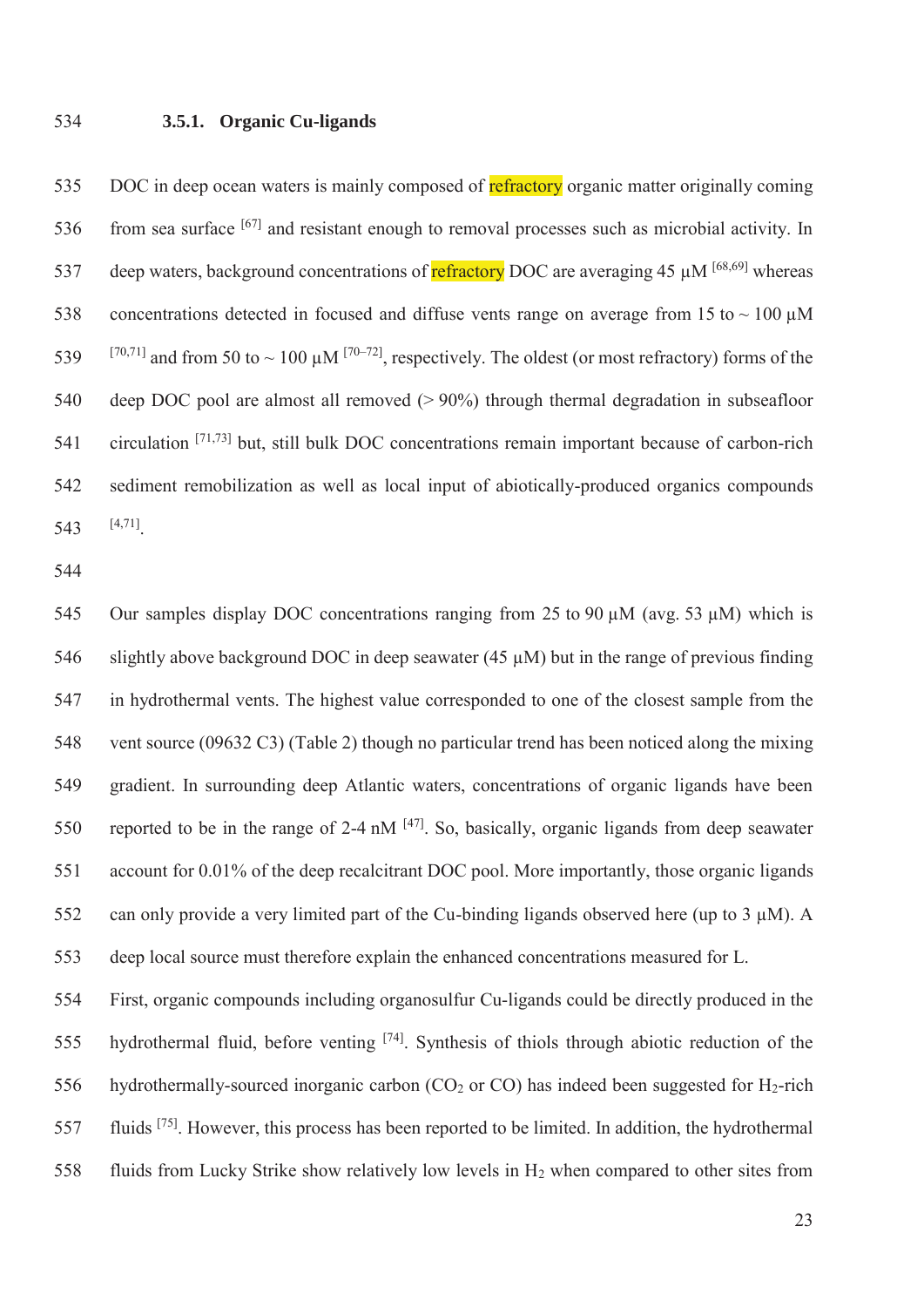559 the MAR such as Rainbow <sup>[76]</sup>. Instead, thermal degradation of microbial communities with the 560 associated dissolved organic matter in subsurface has been suggested to produce methanethiols. 561 The abundance of such specific compounds has been reported to be around 10 nM in high 562 temperature fluids ( $> 200^{\circ}$ C) <sup>[4]</sup>. Indeed, the authors have performed measurements of 563 methanethiols in the end-members fluids of 4 smokers located in the Lucky Strike vent field. 564 The resulting concentrations were around 6–7 nM with a maximum of 23 nM (avg. 10 nM). 565 Since the Aisics and Y3 end-members both display temperatures greater than 300°C (Table S1), 566 the abundance of methanethiols are likely to be in a similar range, i.e. lower than 20 nM.

567 Second, organosulfur ligands with available binding sites could be supplied by microbial 568 production in diffuse areas. If located in the close vicinity of focused black smokers 569 (e.g. Aisics), then microbially-produced ligands could be laterally entrained in the buoyant 570 plume, as suggested for larvae  $^{[77]}$ . Cultured microbes from two hydrothermal vents of the MAR 571 have indeed been reported to produce organic Cu-binding ligands as a protection against the 572 enhanced Cu concentrations <sup>[62]</sup>. In response to the addition of 100 nM of Cu, around 200 nM 573 of Cu-binding ligands were produced in one of the cultures, which is not negligible but still not 574 completely explaining the enhanced level for L in the present study.

575 Finally, laterally entrained microbial communities could produce organics directly in the early 576 buoyant plume, where temperature falls down rapidly under 100°C. However, we anticipate 577 that the early mixing of the studied gradients (on the order of ten seconds) should be much 578 faster than **microbial** production of organic compounds. Although not known for hydrothermal 579 microbes, the kinetic of production for organic ligands by phytoplankton in response to metal 580 enrichments has been found to be around 1 nM per day for specific zinc-binding compounds  $581$  <sup>[78]</sup>, which is much longer than the mixing time.

582 Overall, deep local sources of potential organic Cu-ligands are existing in deep-sea 583 hydrothermal vents but the input appears to be relatively limited and can only explain a small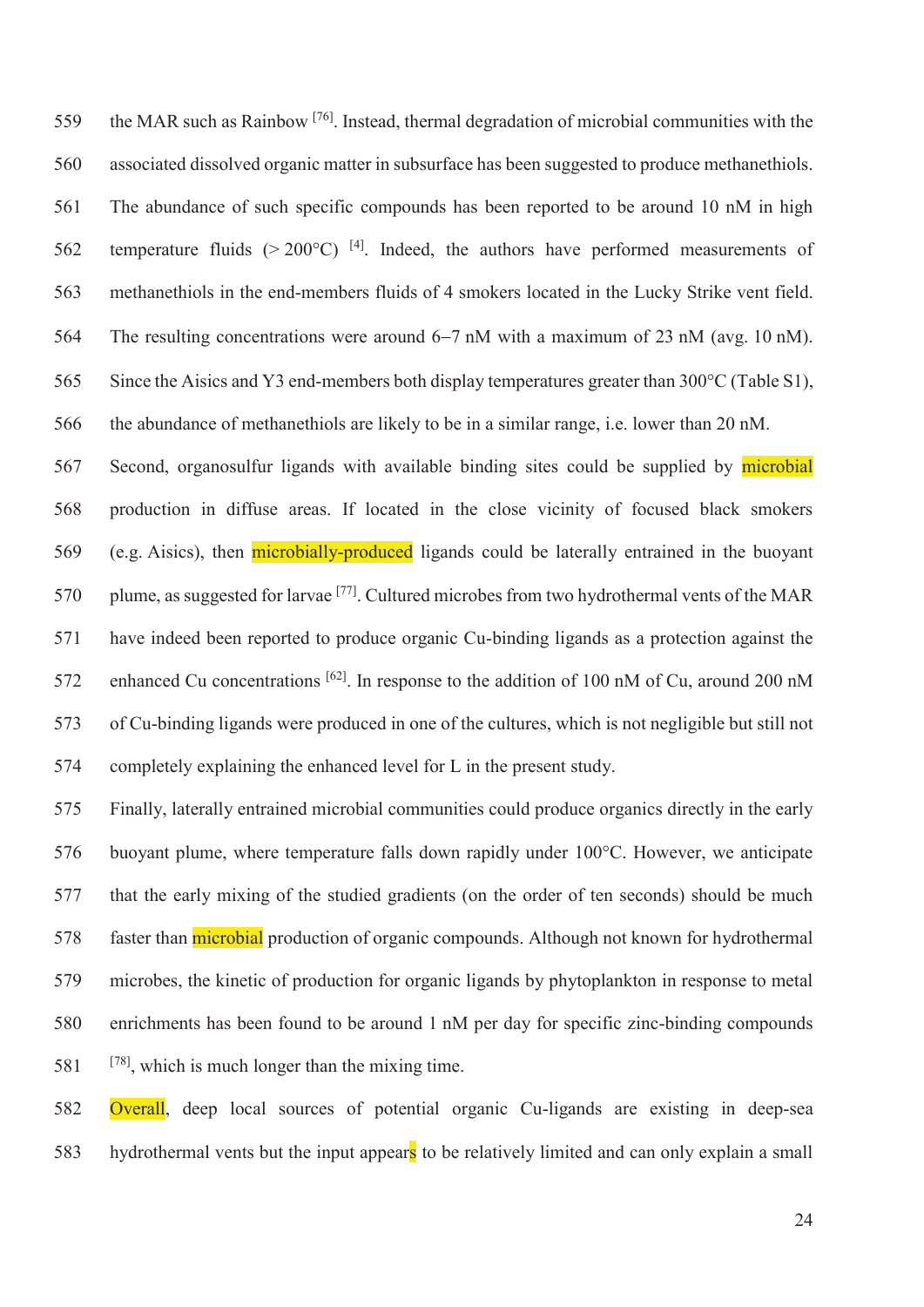584 part of the Cu-binding ligands measured in the buoyant plume. As none carbon-rich sediment 585 remobilization has been noticed during sampling – the lava lake is moderately covered by 586 sediment  $[20]$  – other sources as well as other type of ligands should be considered such as the 587 input of inorganic Cu-binding ligands by vent sources. It is worth noting however, that the 588 fraction of Cu-ligands resistant to the air purging treatment  $(L^*)$  could correspond to organic 589 species. Their concentrations, up to 20 fold lower than those of the ligands L (range  $18-44$  nM; 590 Table 2) appear to be on the same order of magnitude than the aforementioned potential organic 591 sources. Their stability constants ( $\log K^*_{\text{CuL}}$ ) range from 12.57 to 13.04 (avg. 12.79) and are 592 thus comparable to those found for thiols  $[10,60]$ . When plotting  $[L^*]$  against dMn at Aisics 593 (Figure 7), the highest concentrations for  $L^*$  were observed closer to the hydrothermal end-594 member, at dMn concentrations about 75 nM (corresponding to a temperature of  $\sim 120^{\circ}$ C). This 595 feature suggests that the ligands  $L^*$  are hydrothermally sourced. Nevertheless, more samples 596 would have been needed in the hotter part of the mixing to confirm this assumption.

597

#### 598 **3.5.2. Inorganic Cu-ligands**

599 Chloride and sulfides are recognized to be the dominant inorganic Cu-binding ligands in 600 hydrothermal fluids [9,79]. While Cu(I)-chloride complexes dominate in hot ( $\sim$  300°C) and acidic  $(601 \text{ (pH} \leq 3)$  fluids [80]. Cu-sulfides complexes become predominant at temperature lower than 602 150 $^{\circ}$ C with increasing pH  $^{[79]}$ . Upon mixing with seawater, the temperature of hydrothermal 603 fluids rapidly falls down under 150°C leading to weaker Cu-chloride complexes. Cooling 604 promptly establishes a competition between chloride and sulfides for Cu and Cu-sulfides 605 complexes progressively overlook the Cu-chloride complexes  $[80]$ .

606 Because of their high stability constant, comparable to that of strong organic ligands and their 607 massive concentrations measured *in situ* (> 100 μM) (Figure 5, Figure 6 and Figure 7), we infer 608 that inorganic sulfides could be the main contributors of the enhanced Cu-binding ligands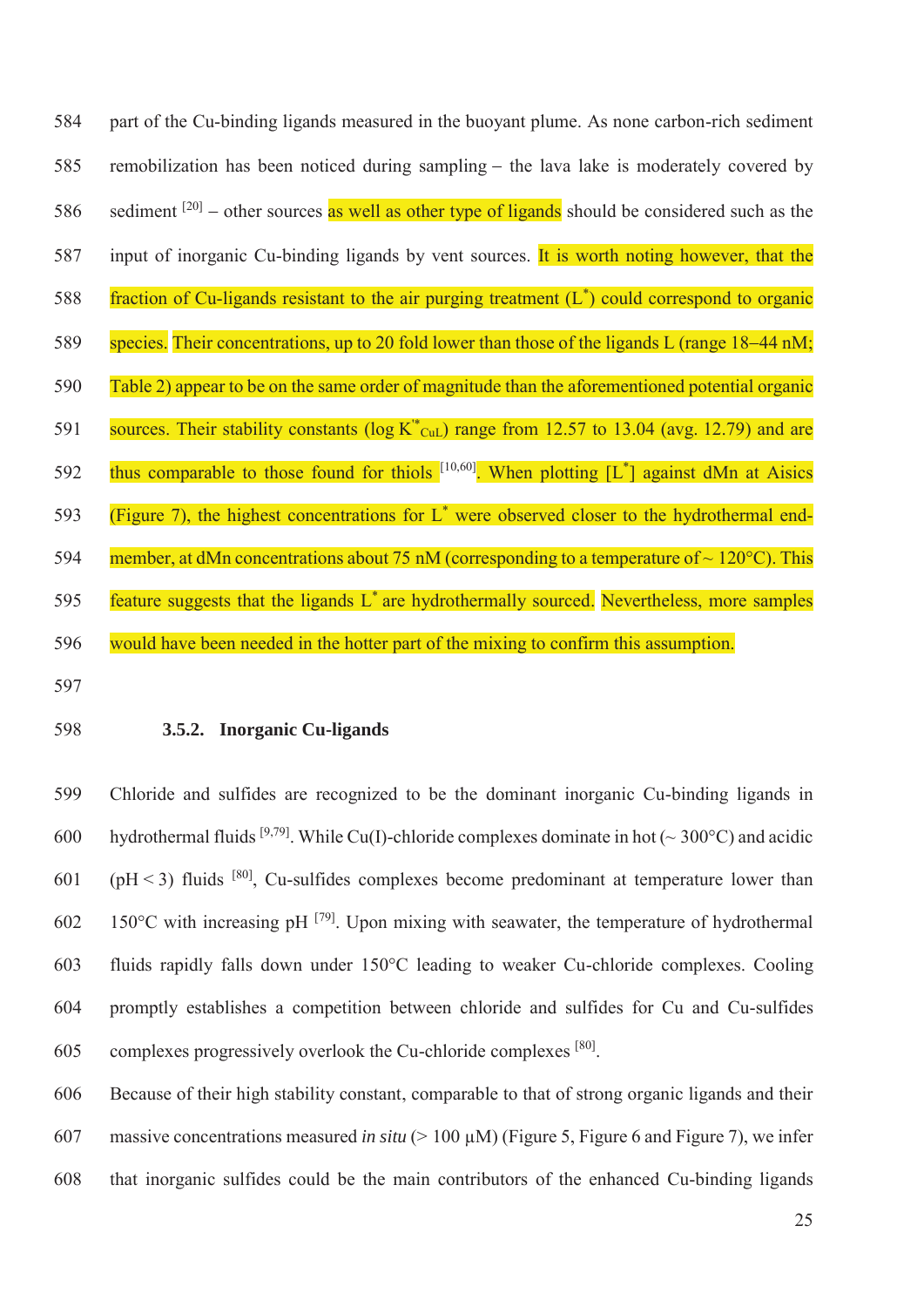609 concentrations observed in the early mixing. This assumption is supported by the fact that the 610  $log K$ <sup> $c_{\text{UL}}$ </sup> value we found at deep-sea vents were very similar to those reported by Al-Farawati and van den Berg [50] 611 for Cu(HS) complexes (i.e. 12.9). Moreover, the *in situ* concentrations of 612 inorganic sulfides are greater than 100 μM in most of our samples (Table 3). At such level of 613 inorganic sulfides, Al-Farawati and van den Berg have shown that the competition between 614 organic ligands and bisulfide for Cu does not exist anymore since the effect of organic 615 compounds on Cu-speciation becomes negligible when bisulfide concentrations are greater than 616 1 nM. The slow kinetics reported for the abiotic oxidation of sulfides by oxygen in diffuse hydrothermal vents strengthen this hypothesis  $[61]$ . The authors have indeed calculated sulfides 618 oxidation rate lower than 1 nM.min<sup>-1</sup> which is negligible when compared to the mixing velocity 619 of the early buoyant plume  $(22-119 \text{ cm.s}^{-1}$  [81]) and to the total sulfides concentrations. 620 Furthermore, using *in situ* voltammetry, they did not find enhanced concentrations of sulfur 621 oxidation intermediate (i.e. thiosulfate or polysulfides), attesting to the slow oxidization process 622 of H<sub>2</sub>S and HS<sup>-</sup> in the mixing  $[61]$ .

623 As pH is around 5 for all samples, the inorganic sulfide species should be mainly found as  $H_2S$ 624 and HS<sup>-</sup>. With the progressive mixing with seawater, pH will gradually increase until  $7-8$ , and sulfides will be mostly found as bisulfides HS- 625 . Consequently, the inorganic Cu-sulfide 626 complexes should be mainly found as  $Cu(HS)^+$  or as  $Cu(HS)_2$  [50] and, in any case, should 627 largely overtake the organic ligands in the early mixing. Elemental sulfur  $S^0$  could also interact 628 with the ambient Cu<sup>[11]</sup>, though it is hard to know to which extent in the present study. However, 629 with the aging of the plume, local mixing of the plume with biologically rich diffuse vents 630 should lead to the input of organic ligands (e.g. thiols) which would mainly come from biotic 631 interactions. Such input would then increase the impact of organic ligands on the speciation of 632 Cu. We hypothesize that organosulfur compounds and stabilized sulfides (i.e. bound to Cu or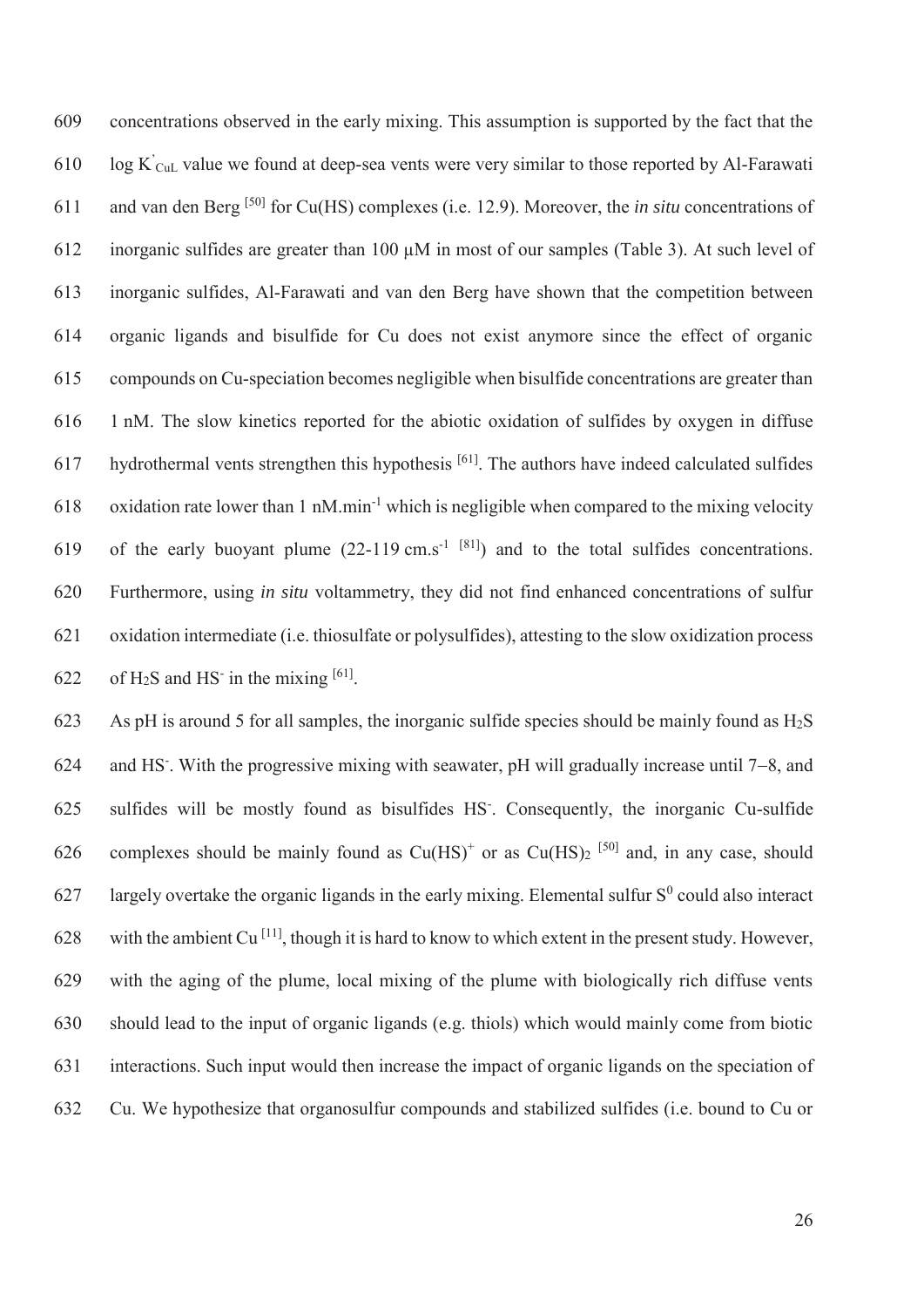633 another metal) might coexist in the neutrally buoyant plume, until the complete oxidation of the 634 inorganic copper-sulfides complexes.

635

#### 636 **3.6. Chemical changes of** *in situ* **speciation in laboratory conditions**

637 As soon as samples are collected, free sulfides start going through progressive oxidation 638 because of the excess of  $O_2$  in samples as well as some potential slight air-passing through the 639 bags/bottles. Despite this slow removal, our results show that free sulfides still control Cu 640 speciation at least 2 months after sampling. Facing such dominance, all previous studies aiming 641 at defining organic copper complexation in hydrothermal vents have performed an acidification 642 pre-treatment (pH < 2) followed by N<sub>2</sub>-purging to remove any ambient RSS <sup>[82]</sup> in order to 643 measure only labile Cu released from the remaining organic ligands  $[10-12]$ . As mentioned 644 previously, we tested this protocol, but did not observe any difference in the voltammogram 645 shapes and final results.

646 In an attempt to distinguish the organic part from the ligand pool and to fasten the process of 647 sulfur species oxidation which already started inside of the PFA bottle, we simply air-purged 648 and re-filtered at 0.2  $\mu$ m samples (2<sup>nd</sup> set) for titrations of Cu-binding ligands. Lower Cu-649 binding ligands concentrations were systematically found in these pretreated samples, attesting 650 that sulfides species removed are part of the Cu-ligands measured. On the contrary, air purging 651 would not have impacted organic ligands that much. Assuming that  $L^*$  mostly stand for organic 652 ligands, i.e. strong organosulfur ligands as thiols  $[10]$ , the organic pool still constitute a limited 653 part of the global ligand pool found in untreated samples. Furthermore,  $L^*$  could also be used 654 as the utmost example to show how much Cu-complexes are resistant to strong and fast 655 oxidization. Note that the extent to which RSS were removed is unknown for both sets, but the 656 shape of voltammograms clearly show that these compounds still have an influence on Cu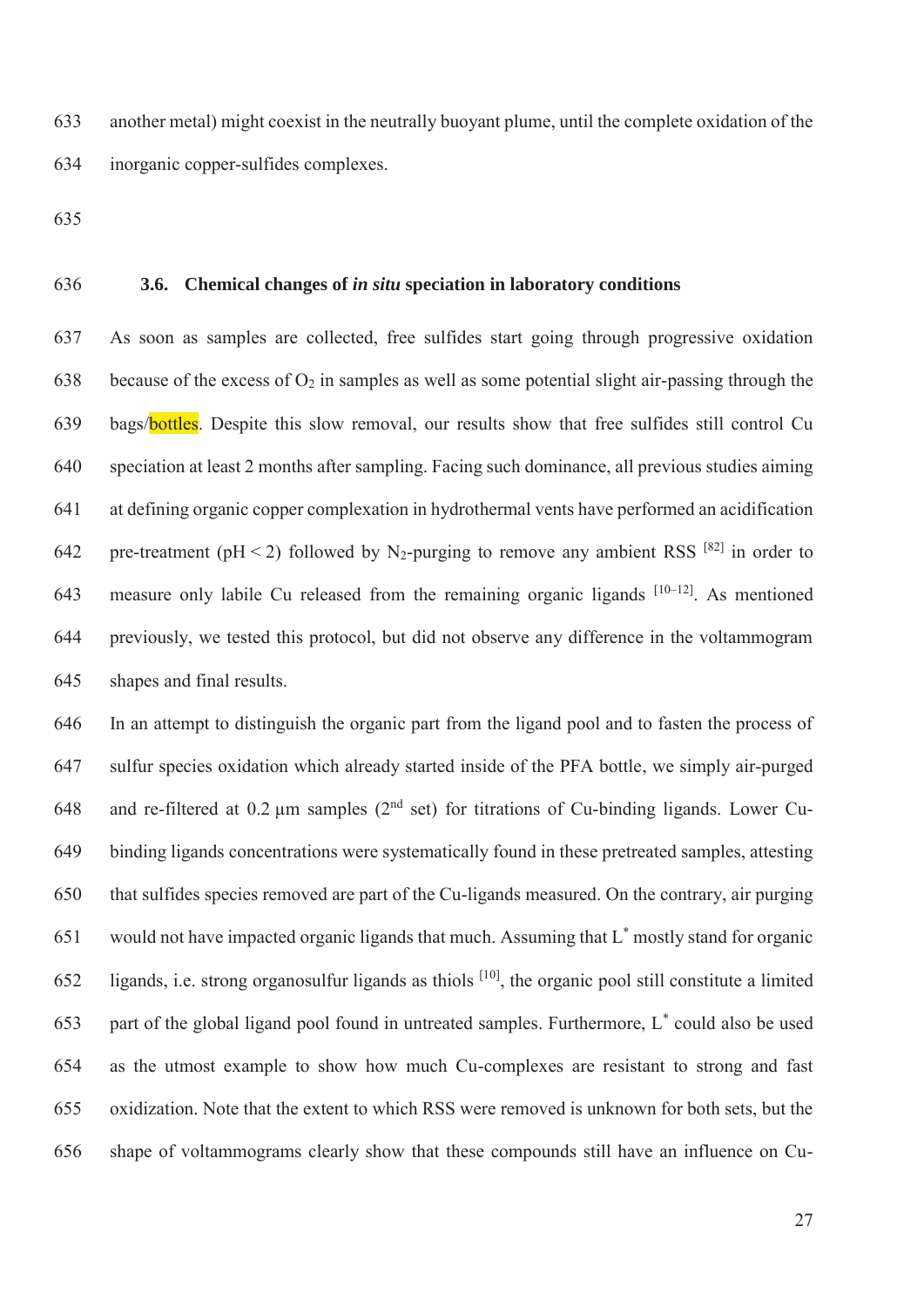657 speciation, in accordance with the known stability of Cu-sulfides complexes in oxic conditions  $658$  <sup>[82,83]</sup>. In deep waters, the mixture of Cu-binding ligands including organosulfur compounds and 659 stabilized sulfides which results from the progressive mixing with seawater, is therefore able to 660 cope with the rapid mixing between hydrothermal fluid and seawater which could enable 661 dissolved Cu to be transported far from the venting source.

662

# 663 **4. Conclusion**

664 We assessed the apparent speciation of Cu in the early mixing with seawater of two different 665 black smokers at the Lucky Strike hydrothermal vent field (Mid-Atlantic Ridge). The Cu 666 binding ligand concentrations were increasing with the dMn concentrations suggesting a 667 hydrothermal origin of the Cu-ligands detected. For the first time, the apparent L concentrations 668 were discussed in line with the *in situ* concentrations of free inorganic sulfides. In the early 669 mixing, it appeared that L concentrations were following the trend of ΣS when plotting both 670 parameters against dMn. The corresponding stability constants of Cu-ligands (log  $K'_{\text{CuL}}$ ; avg. 671 12.9) were similar to those already reported for strong organic ligands (e.g. thiols,  $\log K_{\text{CuL}}$ )  $672 \sim 13$ ) in deep sea hydrothermal vents <sup>[10]</sup> but also to that of inorganic sulfide complexes (log  $K'_{\text{CuHS}}$  [<sup>50]</sup>. Taking into account the experimental conditions used in the present work, the 674 apparent copper binding capacity measured in all samples was likely a combination of strong 675 organosulfur complexes and stable inorganic Cu-sulfide complexes, able to resist to the 676 progressive oxidization of samples. However, the inorganic sulfides, present at massive 677 concentrations *in situ*, are probably the major ligand involved in the stabilization of 678 hydrothermally sourced copper in this area, as suggested in earlier work  $[8,9]$ . Based on the work 679 of Al-Farawati and van den Berg <sup>[50]</sup> and on sulfides concentrations greater than 100  $\mu$ M in 680 most of our samples, we inferred that Cu bindings ligands could be predominantly inorganic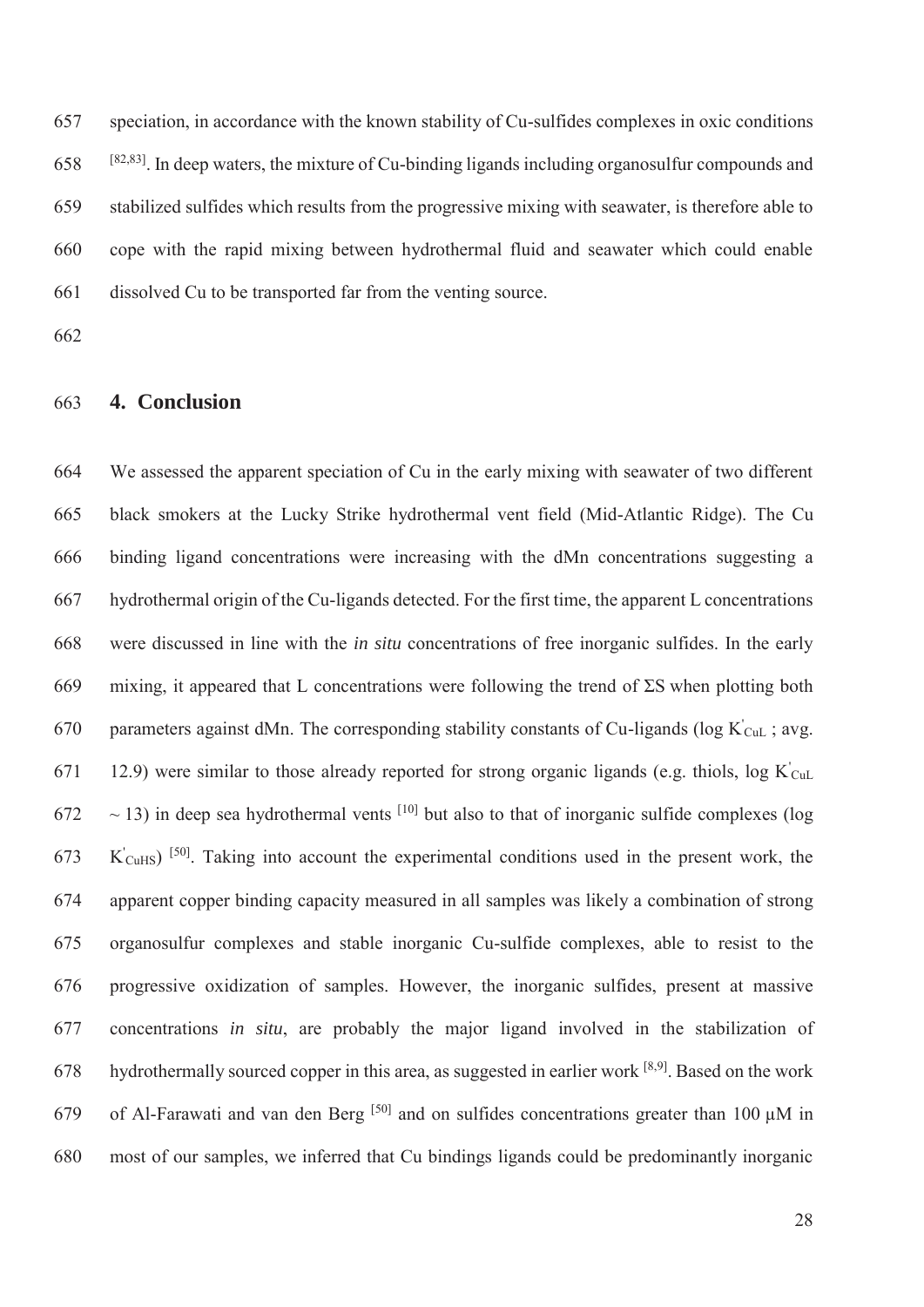681 sulfur species in the early mixing. This does not invalidate the previous finding on organic 682 copper complexation in hydrothermal vents. The assumption made here is rather that the impact 683 of the organosulfur ligands on Cu-stabilization should be much lower than the one of inorganic 684 sulfides in the buoyant plume because of their low concentration in comparison to sulfides. 685 However, with the aging of the plume, the progressive oxidization of free sulfides and some 686 local mixing with biologically rich diffuse vents, the part of organic ligand should increase, as 687 well as its role on Cu-stabilization. Organosulfur compounds and stabilized sulfides might 688 therefore coexist in the buoyant and neutrally buoyant plume, until the complete oxidation of 689 inorganic sulfides complexes. Finally, our results indicate that this mixture partly resists to 690 strong oxidizing conditions (air-purging) suggesting that copper could be transported far from 691 the vent sources.

692

693

#### 694 **Acknowlegdements**

695 We wish to thank the captains and crew of the two R/V Pourquoi Pas? and Atalante. We are 696 grateful to the Victor 6000 ROV pilots for their assistance at sea, Mathilde Cannat and Jérôme 697 Blandin coordinators of the projects and cruises, Nicolas Gayet for his help in collecting the 698 samples, Céline Liorzou and Marie-Laure Rouget (PSO) for the ICP-AES and ICP-MS 699 measurements. We would like to thank Irena Ciglenečki-Jušić and Zdeslav Zovko for DOC 700 measurements. This work was funded by grants from Ifremer and Université de Bretagne 701 Occidentale (DEI). We acknowledge financial support from the French ANR Luckyscales 702 project (ANR-14-CE02-0008-02) and the EU project EMSO (http://www.emso-eu.org/) (PhD 703 grant to L. Cotte). This work was also supported by the MEBTRACE project granted by the 704 Croatian Science Foundation (IP–2014–09–7530; PI: DO). Finally, we are grateful to two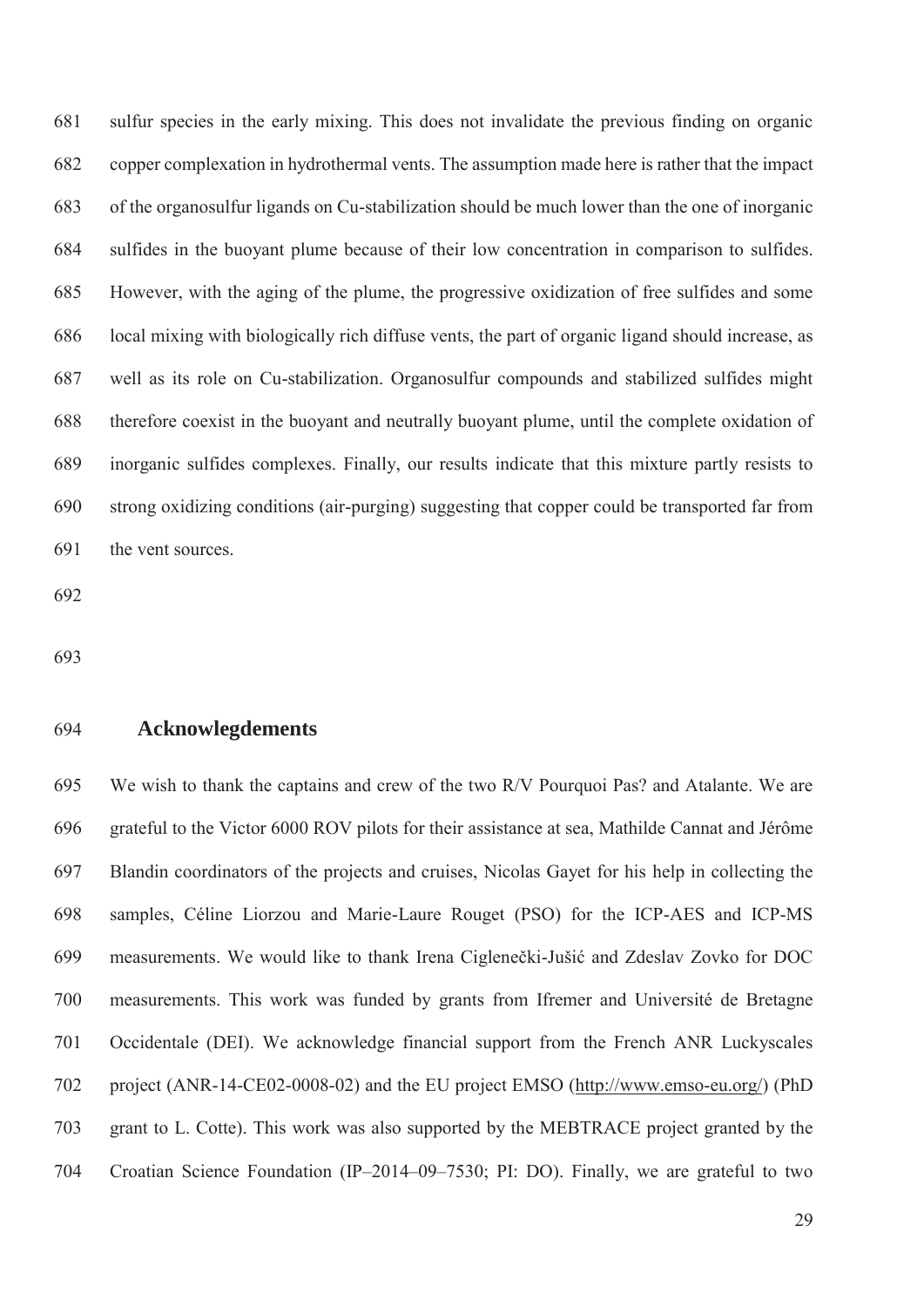- 705 anonymous reviewers and the editor Peter Croot for their helpful and constructive comments.
- 706 The authors declare no conflicts of interest.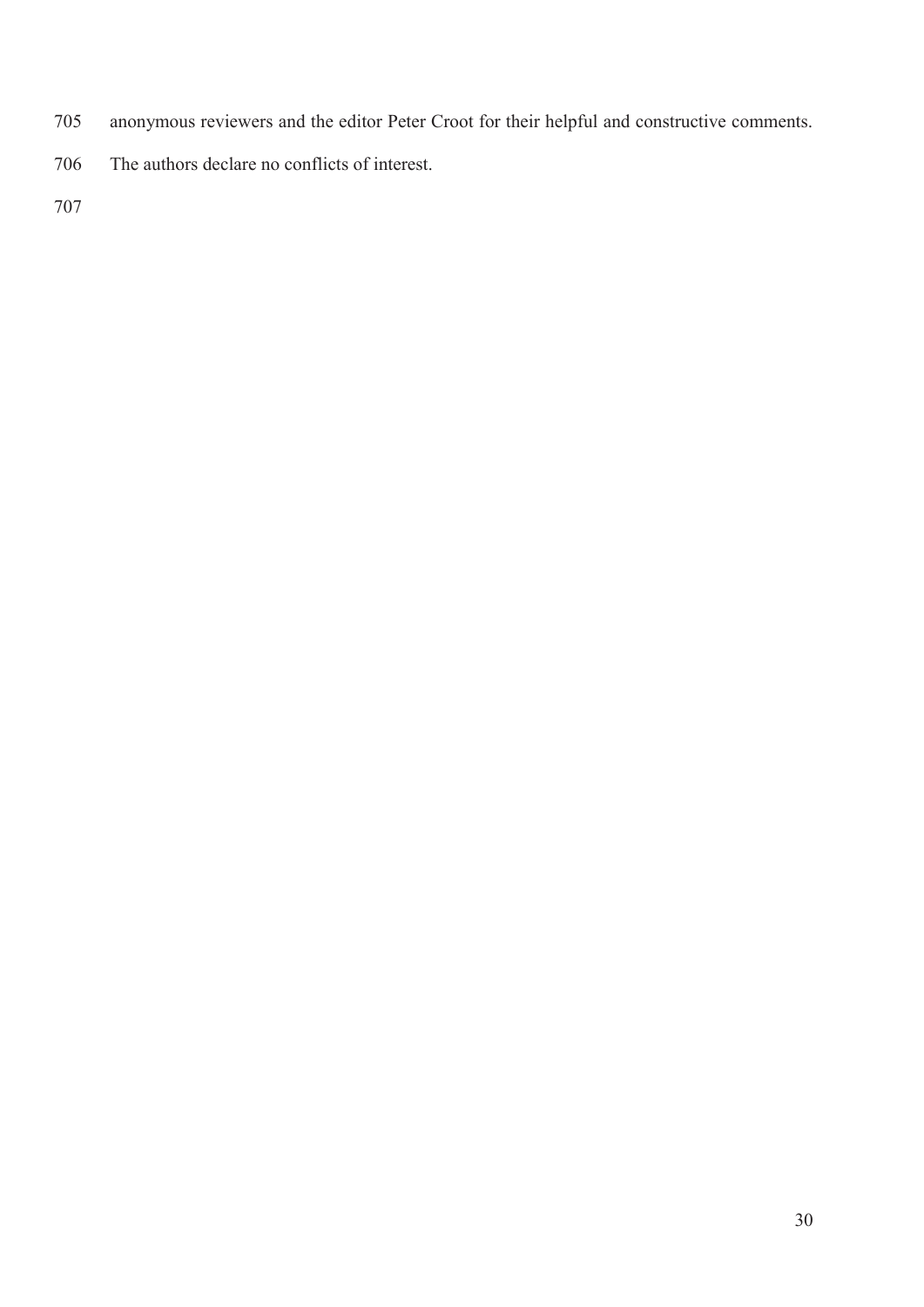# 708 **References**

- 709
- 710 [1] K. Hirose, Chemical speciation of trace metals in seawater: a review, *Analytical Sciences* 711 **2006**, *22*, 1055–1063.
- 712 [2] J.C. Alt, Subseafloor processes in Mid-Ocean Ridge hydrothermal systems, *Seafloor*  713 *Hydrothermal Systems: Physical, Chemical, Biological, and Geological Interactions,*  714 *Geophysical Monograph Series* **1995**, *91*, 85–114.
- 715 [3] J.L. Charlou, J.P. Donval, E. Douville, P. Jean-Baptiste, J. Radford-Knoery, Y. Fouquet, 716 A. Dapoigny, M. Stievenard, Compared geochemical signatures and the evolution of 717 Menez Gwen (37°50′N) and Lucky Strike (37°17′N) hydrothermal fluids, south of the 718 Azores Triple Junction on the Mid-Atlantic Ridge, *Chemical Geology* **2000**, *171*, 49–75. 719 doi:10.1016/S0009-2541(00)00244-8.
- 720 [4] E.P. Reeves, J.M. McDermott, J.S. Seewald, The origin of methanethiol in midocean ridge 721 hydrothermal fluids, *Proceedings of the National Academy of Sciences* **2014**, *111*, 5474– 722 5479.
- 723 [5] T.M. McCollom, J.S. Seewald, C.R. German, Investigation of extractable organic 724 compounds in deep-sea hydrothermal vent fluids along the Mid-Atlantic Ridge, 725 *Geochimica et Cosmochimica Acta* **2015**, *156*, 122–144. doi:10.1016/j.gca.2015.02.022.
- 726 [6] V. Klevenz, W. Bach, K. Schmidt, M. Hentscher, A. Koschinsky, S. Petersen, 727 Geochemistry of vent fluid particles formed during initial hydrothermal fluid–seawater 728 mixing along the Mid-Atlantic Ridge, *Geochemistry, Geophysics, Geosystems* **2011**, *12*, 729 1–23. doi:10.1029/2011GC003704.
- 730 [7] J.M. Edmond, C. Measures, R.E. McDuff, L.H. Chan, R. Collier, B. Grant, L.I. Gordon, 731 J.B. Corliss, Ridge crest hydrothermal activity and the balances of the major and minor 732 elements in the ocean: The Galapagos data, *Earth and Planetary Science Letters* **1979**, *46*, 733 1–18. doi:10.1016/0012-821X(79)90061-X.
- 734 [8] G.W. Luther, T.F. Rozan, M. Taillefert, D.B. Nuzzio, C. Di Meo, T.M. Shank, R.A. Lutz, 735 S.C. Cary, Chemical speciation drives hydrothermal vent ecology, *Nature* **2001**, *410*, 813– 736 816. doi:10.1038/35071069.
- 737 [9] V.P. Edgcomb, S.J. Molyneaux, M.A. Saito, K. Lloyd, S. Böer, C.O. Wirsen, M.S. Atkins, 738 A. Teske, Sulfide ameliorates metal toxicity for deep-sea hydrothermal vent archaea, 739 *Applied and Environmental Microbiology* **2004**, *70*, 2551–2555.
- 740 [10] S.G. Sander, A. Koschinsky, G. Massoth, M. Stott, K.A. Hunter, Organic complexation 741 of copper in deep-sea hydrothermal vent systems, *Environmental Chemistry* **2007**, *4*, 81– 742 89.
- 743 [11] Z.D. Powell, Voltammetric studies on the stabilisation of dissolved copper in 744 hydrothermal vent fluids, *PhD Thesis, University of Otago, Dunedin, New Zealand* **2014**.
- 745 [12] C. Kleint, S. Kuzmanovski, Z. Powell, S.I. Bühring, S.G. Sander, A. Koschinsky, Organic 746 Cu-complexation at the shallow marine hydrothermal vent fields off the coast of Milos 747 (Greece), Dominica (Lesser Antilles) and the Bay of Plenty (New Zealand), *Marine*  748 *Chemistry* **2015**, *173*, 244–252. doi:10.1016/j.marchem.2014.10.012.
- 749 [13] S.G. Sander, A. Koschinsky, Metal flux from hydrothermal vents increased by organic 750 complexation, *Nature Geoscience* **2011**, *4*, 145–150. doi:10.1038/ngeo1088.
- 751 [14] S.A. Bennett, E.P. Achterberg, D.P. Connelly, P.J. Statham, G.R. Fones, C.R. German, 752 The distribution and stabilisation of dissolved Fe in deep-sea hydrothermal plumes, *Earth*  753 *and Planetary Science Letters* **2008**, *270*, 157–167. doi:10.1016/j.epsl.2008.01.048.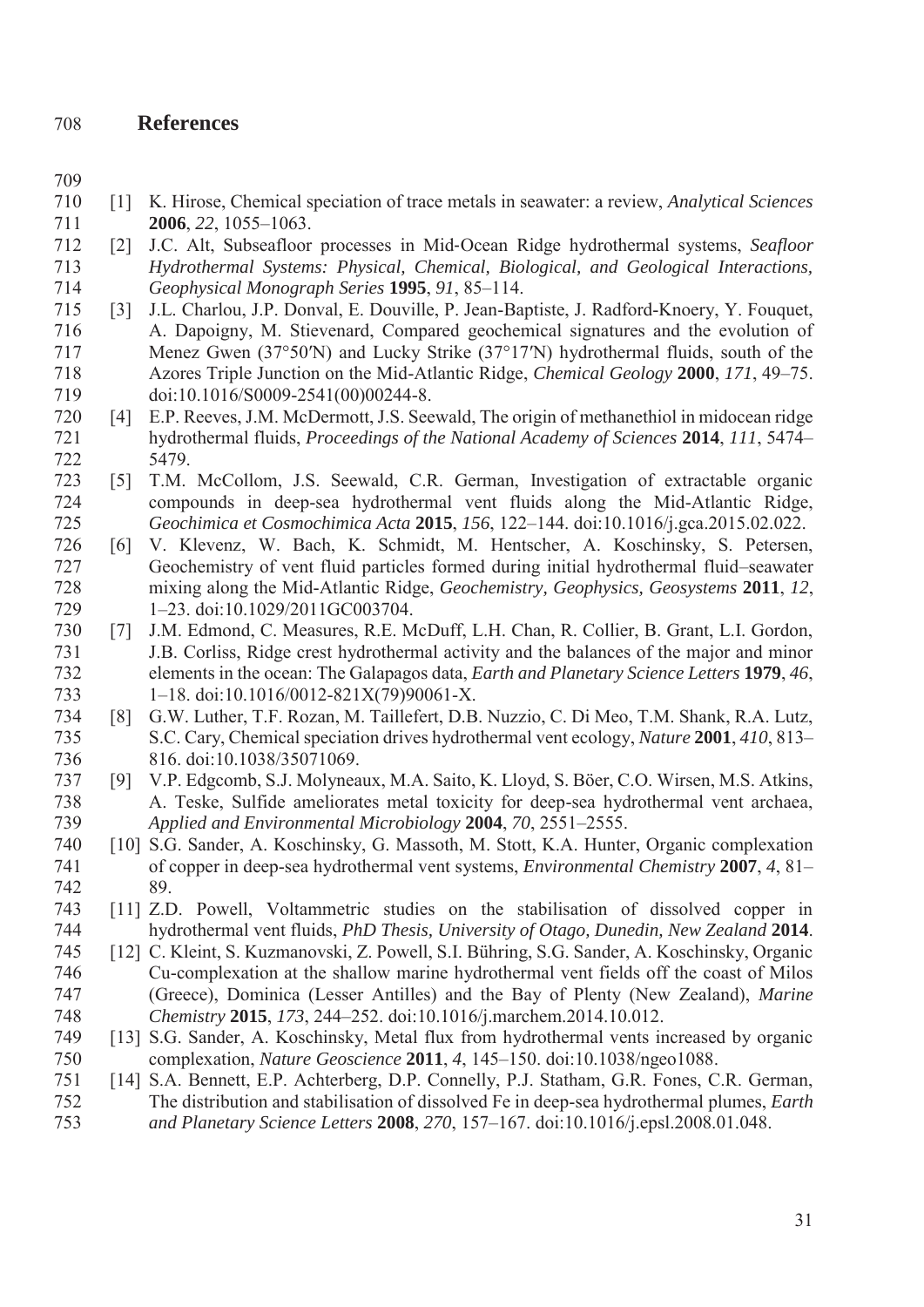- 754 [15] J.A. Hawkes, D.P. Connelly, M. Gledhill, E.P. Achterberg, The stabilisation and 755 transportation of dissolved iron from high temperature hydrothermal vent systems, *Earth*  756 *and Planetary Science Letters* **2013**, *375*, 280–290. doi:10.1016/j.epsl.2013.05.047.
- 757 [16] C. Kleint, J.A. Hawkes, S.G. Sander, A. Koschinsky, Voltammetric investigation of 758 hydrothermal iron speciation, *Frontiers in Marine Science* **2016**, *3*, 75. 759 doi:10.3389/fmars.2016.00075.
- 760 [17] H. Whitby, C.M.G. van den Berg, Evidence for copper-binding humic substances in 761 seawater, *Marine Chemistry* **2015**, *173*, 282–290. doi:10.1016/j.marchem.2014.09.011.
- 762 [18] C.R. DeMets, R.G. Gordon, D.F. Argus, S. Stein, Current plate motions, *Geophysical*  763 *Journal International* **1990**, *101*, 425–478.
- 764 [19] M. Cannat, A. Briais, C. Deplus, J. Escartín, J. Georgen, J. Lin, S. Mercouriev, C. Meyzen, 765 M. Muller, G. Pouliquen, A. Rabain, P. da Silva, Mid-Atlantic Ridge–Azores hotspot 766 interactions: along-axis migration of a hotspot-derived event of enhanced magmatism 10 767 to 4 Ma ago, *Earth and Planetary Science Letters* **1999**, *173*, 257–269.
- 768 [20] S.E. Humphris, D.J. Fornari, D.S. Scheirer, C.R. German, L.M. Parson, Geotectonic 769 setting of hydrothermal activity on the summit of Lucky Strike Seamount (37°17′N, Mid-770 Atlantic Ridge), *Geochemistry, Geophysics, Geosystems* **2002**, *3*, 1–24.
- 771 [21] Y. Fouquet, H. Ondréas, J.L. Charlou, J.P. Donval, J. Radford-Knoery, I. Costa, N. 772 Lourenco, M.K. Tivey, Atlantic lava lakes and hot vents, *Nature* **1995**, *377*, 201–201. 773 doi:10.1038/377201a0.
- 774 [22] H. Ondréas, M. Cannat, Y. Fouquet, A. Normand, P.M. Sarradin, J. Sarrazin, Recent 775 volcanic events and the distribution of hydrothermal venting at the Lucky Strike 776 hydrothermal field, Mid-Atlantic Ridge, *Geochemistry, Geophysics, Geosystems* **2009**, 777 10, 1–18. doi:10.1029/2008GC002171.
- 778 [23] T. Barreyre, J. Escartín, R. Garcia, M. Cannat, E. Mittelstaedt, R. Prados, Structure, 779 temporal evolution, and heat flux estimates from the Lucky Strike deep-sea hydrothermal 780 field derived from seafloor image mosaics, *Geochemistry, Geophysics, Geosystems* **2012**, 781 *13*, 1–29. doi:10.1029/2011GC003990.
- 782 [24] P.M. Sarradin, Sarrazin, J., Allais, A. G., Almeida, D., B. V., Boetius, A., Buffier, E., 783 Coiras, E., Colaco, A., Cormack, A., Dentrecolas, S., Desbruyeres, D., Dorval, P., du Buf, 784 H., Dupont, J., Godfroy, A., Gouillou, M., Gronemann, J., Hamel, G., Hamon, M., Hoge, 785 U., Lane, D., Le Gall, C., Leroux, D., Legrand, J., Leon, P., Leveque, J. P., Masson, M., 786 Olu, K., Pascoal, A., Sauter, E., Sanfilippo, L., Savino, E., Sebastiao, L., Santos, R. S., 787 Shillito, B., Simeoni, P., Schultz, A., Sudreau, J. P., Taylor, P., Vuillemin, R., Waldmann, 788 C., Wenzhöfer, F., Zal, F., EXtreme ecosystem studies in the deep OCEan: Technological 789 developments, *Ieee* **2007**, *1*–*3*.
- 790 [25] R. Vuillemin, D. Le Roux, P. Dorval, K. Bucas, J.P. Sudreau, M. Hamon, C. Le Gall, P.M. 791 Sarradin, CHEMINI: A new in situ CHEmical MINIaturized analyzer, *Deep Sea Research*  792 *I* **2009**, *56*, 1391–1399. doi:10.1016/j.dsr.2009.02.002.
- 793 [26] N. Le Bris, P.M. Sarradin, D. Birot, A.M. Alayse-Danet, A new chemical analyzer for in 794 situ measurement of nitrate and total sulfide over hydrothermal vent biological 795 communities, *Marine Chemistry* **2000**, *72*, 1–15. doi:10.1016/S0304-4203(00)00057-8.
- 796 [27] K.N. Buck, J. Moffett, K.A. Barbeau, R.M. Bundy, Y. Kondo, J. Wu, The organic 797 complexation of iron and copper: An intercomparison of competitive ligand exchange-798 adsorptive cathodic stripping voltammetry (CLE-ACSV) techniques, *Limnology and*  799 *Oceanography: Methods* **2012**, *10*, 496–515. doi:10.4319/lom.2012.10.496.
- 800 [28] M.L.A.M. Campos, C.M.G. van den Berg, Determination of copper complexation in sea 801 water by cathodic stripping voltammetry and ligand competition with salicylaldoxime, 802 *Analytica Chimica Acta* **1994**, *284*, 481–496. doi:10.1016/0003-2670(94)85055-0.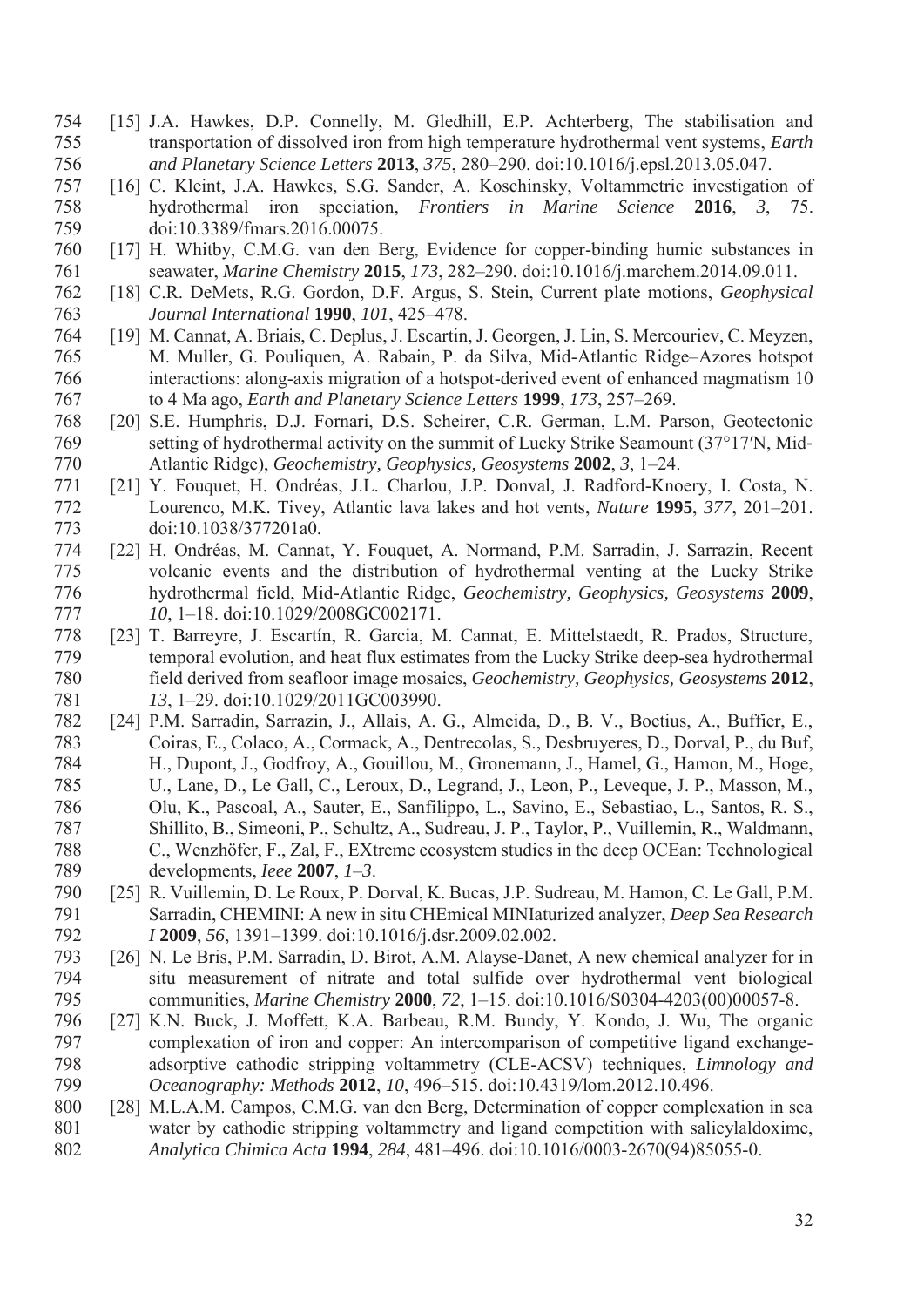- 803 [29] C. Garnier, I. Pižeta, S. Mounier, J.Y. Benaı̈m, M. Branica, Influence of the type of 804 titration and of data treatment methods on metal complexing parameters determination of 805 single and multi-ligand systems measured by stripping voltammetry, *Analytica Chimica*  806 *Acta* **2004**, *505*, 263–275. doi:10.1016/j.aca.2003.10.066.
- 807 [30] D. Omanović, C. Garnier, I. Pižeta, ProMCC: An all-in-one tool for trace metal 808 complexation studies, *Marine Chemistry* **2015**, *173*, 25–39. 809 doi:10.1016/j.marchem.2014.10.011.
- 810 [31] I. Pižeta, S.G. Sander, R.J.M. Hudson, D. Omanović, O. Baars, K.A. Barbeau, K.N. Buck, 811 R.M. Bundy, G. Carrasco, P.L. Croot, C. Garnier, L.J.A. Gerringa, M. Gledhill, K. Hirose, 812 Y. Kondo, L.M. Laglera, J. Nuester, M.J.A. Rijkenberg, S. Takeda, B.S. Twining, M. 813 Wells, Interpretation of complexometric titration data: An intercomparison of methods for 814 estimating models of trace metal complexation by natural organic ligands, *Marine*  815 *Chemistry* **2015**, *173*, 3–24. doi:10.1016/j.marchem.2015.03.006.
- 816 [32] D. Omanović, M. Branica, Automation of voltammetric measurements by polarographic 817 analyser PAR 384B., *Croatica Chemica Acta* **1998**, *71*, 421–433.
- 818 [33] I. Pižeta, D. Omanović, M. Branica, The influence of data treatment on the interpretation 819 of experimental results in voltammetry, *Analytica Chimica Acta* **1999**, *401*, 163–172. 820 doi:10.1016/S0003-2670(99)00491-2.
- 821 [34] D. Omanović, C. Garnier, Y. Louis, V. Lenoble, S. Mounier, I. Pižeta, Significance of 822 data treatment and experimental setup on the determination of copper complexing 823 parameters by anodic stripping voltammetry, *Analytica Chimica Acta* **2010**, *664*, 136–143. 824 doi:10.1016/j.aca.2010.02.008.
- 825 [35] I. Ciglenečki, D. Krznarić, G.R. Helz, Voltammetry of copper sulfide particles and 826 nanoparticles:  Investigation of the cluster hypothesis, *Environmental Science &*  827 *Technology* **2005**, *39*, 7492–7498. doi:10.1021/es050586v.
- 828 [36] D. Krznarić, G.R. Helz, I. Ciglenečki, Prospect of determining copper sulfide 829 nanoparticles by voltammetry: A potential artifact in supersaturated solutions, *Journal of*  830 *Electroanalytical Chemistry* **2006**, *590*, 207–214. doi:10.1016/j.jelechem.2006.03.046.
- 831 [37] D. Krznarić, G.R. Helz, E. Bura-Nakić, D. Jurašin, Accumulation mechanism for metal chalcogenide nanoparticles at Hg0 832 electrodes: Copper sulfide example, *Analytical*  833 *Chemistry* **2008**, *80*, 742–749. doi:10.1021/ac071180z.
- 834 [38] D. Omanović, Z. Kwokal, A. Goodwin, A. Lawrence, C.E. Banks, R.G. Compton, S. 835 Komorsky-Lovrić, Trace metal detection in Sibenik Bay, Croatia: Cadmium, lead and 836 copper with anodic stripping voltammetry and manganese via sonoelectrochemistry. A 837 case study, *Journal of the Iranian Chemical Society* **2006**, *3*, 128–139. 838 doi:10.1007/BF03245940.
- 839 [39] Y. Louis, P. Cmuk, D. Omanović, C. Garnier, V. Lenoble, S. Mounier, I. Pižeta, 840 Speciation of trace metals in natural waters: The influence of an adsorbed layer of natural 841 organic matter (NOM) on voltammetric behaviour of copper, *Analytica Chimica Acta* 842 **2008**, *606*, 37–44. doi:10.1016/j.aca.2007.11.011.
- 843 [40] L. Cotte, M. Waeles, B. Pernet-Coudrier, P.M. Sarradin, C. Cathalot, R.D. Riso, A 844 comparison of in situ vs. ex situ filtration methods on the assessment of dissolved and 845 particulate metals at hydrothermal vents, *Deep Sea Research I* **2015**, *105*, 186–194. 846 doi:http://dx.doi.org/10.1016/j.dsr.2015.09.005.
- 847 [41] S.L. Simpson, S.C. Apte, G.E. Batley, Sample storage artifacts affecting the measurement 848 of dissolved copper in sulfidic waters, *Analytical Chemistry* **1998**, *70*, 4202–4205. 849 doi:10.1021/ac980006v.
- 850 [42] R. Benner, M. Strom, A critical evaluation of the analytical blank associated with DOC 851 measurements by high-temperature catalytic oxidation, *Marine Chemistry* **1993**, *41*, 153– 852 160. doi:10.1016/0304-4203(93)90113-3.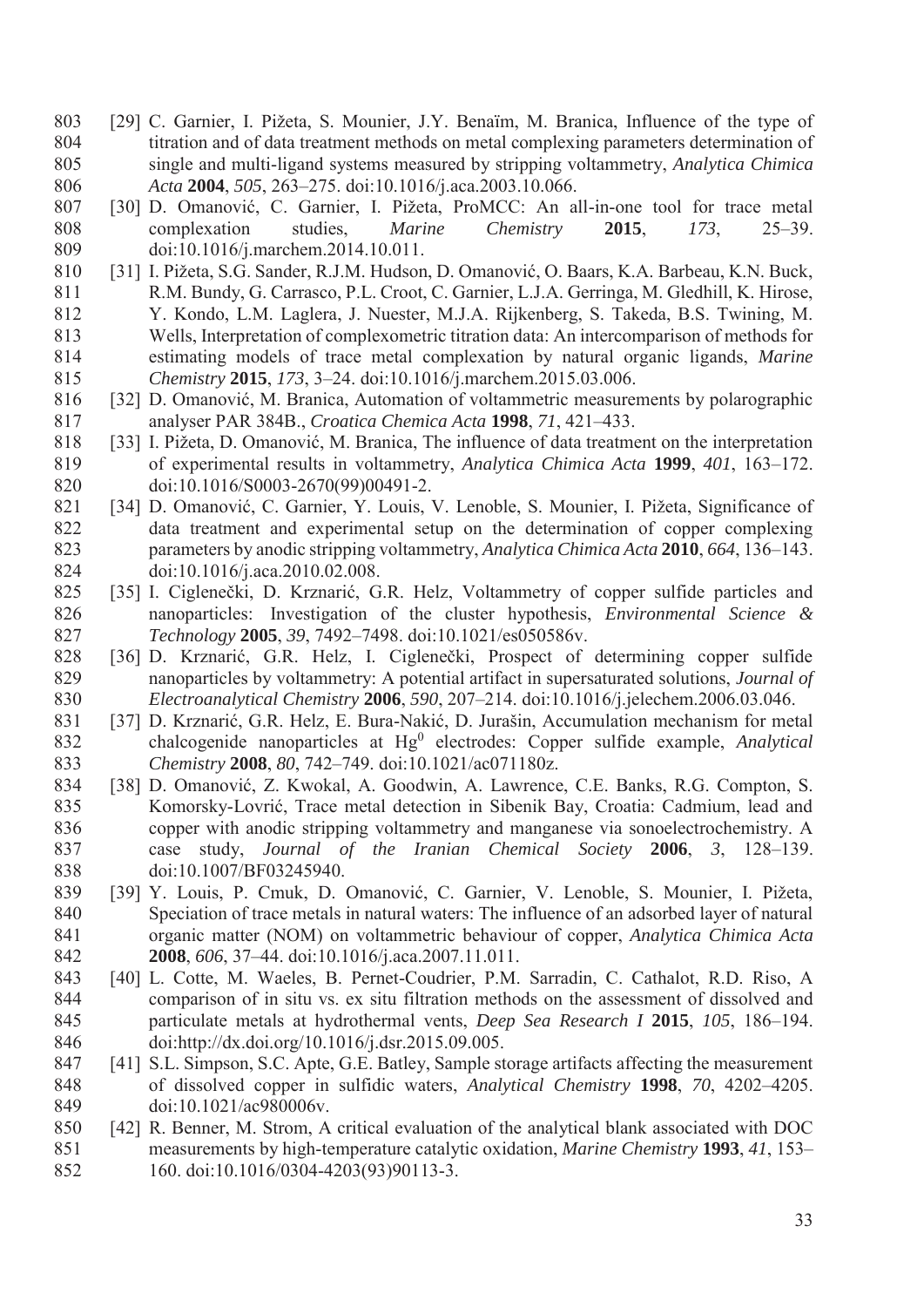- 853 [43] J.P. Cowen, G.J. Massoth, R.A. Feely, Scavenging rates of dissolved manganese in a 854 hydrothermal vent plume, *Deep Sea Research A* **1990**, *37*, 1619–1637. doi:10.1016/0198- 855 0149(90)90065-4.
- 856 [44] M.P. Field, R.M. Sherrell, Dissolved and particulate Fe in a hydrothermal plume at 857 9°45′N, East Pacific Rise: Slow Fe (II) oxidation kinetics in Pacific plumes, *Geochimica*  858 *et Cosmochimica Acta* **2000**, *64*, 619–628. doi:10.1016/S0016-7037(99)00333-6.
- 859 [45] P.A. Yeats, J.A. Dalziel, S.B. Moran, A comparison of dissolved and particulate Mn and 860 Al distributions in the Western North-Atlantic, *Oceanologica Acta* **1992**, *15*, 609–619.
- 861 [46] P.J.M. Buckley, C.M.G. van den Berg, Copper complexation profiles in the Atlantic 862 Ocean: A comparative study using electrochemical and ion exchange techniques, *Marine*  863 *Chemistry* **1986**, *19*, 281–296. doi:10.1016/0304-4203(86)90028-9.
- 864 [47] J.E. Jacquot, J.W. Moffett, Copper distribution and speciation across the International 865 GEOTRACES Section GA03, *Deep Sea Research II* **2015**, *116*, 187–207. 866 doi:10.1016/j.dsr2.2014.11.013.
- 867 [48] M. Waeles, L. Cotte, B. Pernet-Coudrier, V. Chavagnac, C. Cathalot, T. Leleu, A. Laës-868 Huon, A. Perhirin, R.D. Riso, P.-M. Sarradin, On the early fate of hydrothermal iron at 869 deep-sea vents: A reassessment after in-situ filtration, *Geophysical Research Letters* **2017**, 870 1–8. doi:10.1002/2017GL073315.
- 871 [49] I. Ciglenečki, B. Ćosović, Electrochemical study of sulfur species in seawater and marine 872 phytoplankton cultures, *Marine Chemistry* **1996**, *52*, 87–97. doi:10.1016/0304- 873 4203(95)00080-1.
- 874 [50] R. Al-Farawati, C.M.G. van den Berg, Metal–sulfide complexation in seawater, *Marine*  875 *Chemistry* **1999**, *63*, 331–352. doi:10.1016/S0304-4203(98)00056-5.
- 876 [51] I. Ciglenečki, B. Ćosović, Electrochemical determination of thiosulfate in seawater in the 877 presence of elemental sulfur and sulfide, *Electroanalysis* **1997**, *9*, 775–780. 878 doi:10.1002/elan.1140091009.
- 879 [52] F. Wang, A. Tessier, J. Buffle, Voltammetric determination of elemental sulfur in pore 880 waters, *Limnology and Oceanography* **1998**, *43*, 1353–1361.
- 881 [53] I. Ciglenečki, E. Bura-Nakić, M. Marguš, Zinc sulfide surface formation on Hg electrode 882 during cyclic voltammetric scan: an implication for previous and future research studies 883 on metal sulfide systems, *Journal of Solid State Electrochemistry* **2012**, *16*, 2041–2046. 884 doi:10.1007/s10008-011-1612-4.
- 885 [54] I. Ciglenečki, M. Marguš, E. Bura-Nakić, I. Milanović, Electroanalytical methods in 886 characterization of sulfur species in aqueous environment, *Journal of Electrochemical*  887 *Science and Engineering* **2014**, *4*, 155–163.
- 888 [55] I. Milanović, D. Krznarić, E. Bura-Nakić, I. Ciglenečki, Deposition and dissolution of 889 metal sulfide layers at the Hg electrode surface in seawater electrolyte conditions, 890 *Environmental Chemistry* **2013**, *11*, 167–172.
- 891 [56] T.F. Rozan, S.M. Theberge, G. Luther, Quantifying elemental sulfur  $(S<sup>0</sup>)$ , bisulfide (HS<sup>−</sup>) and polysulfides (Sx 2− 892 ) using a voltammetric method, *Analytica Chimica Acta* **2000**, *415*, 893 175–184. doi:10.1016/S0003-2670(00)00844-8.
- 894 [57] E. Bura-Nakić, D. Krznarić, D. Jurašin, G.R. Helz, I. Ciglenečki, Voltammetric 895 characterization of metal sulfide particles and nanoparticles in model solutions and natural 896 waters, *Analytica Chimica Acta* **2007**, *594*, 44–51. doi:10.1016/j.aca.2007.04.065.
- 897 [58] E. Bura-Nakić, D. Krznarić, G.R. Helz, I. Ciglenečki, Characterization of iron sulfide 898 species in model solutions by cyclic voltammetry. Revisiting an old problem, 899 *Electroanalysis* **2011**, *23*, 1376–1382. doi:10.1002/elan.201000675.
- 900 [59] R. Al-Farawati, C.M.G. van den Berg, The determination of sulfide in seawater by flow-901 analysis with voltammetric detection, *Marine Chemistry* **1997**, *57*, 277–286. 902 doi:10.1016/S0304-4203(97)00014-5.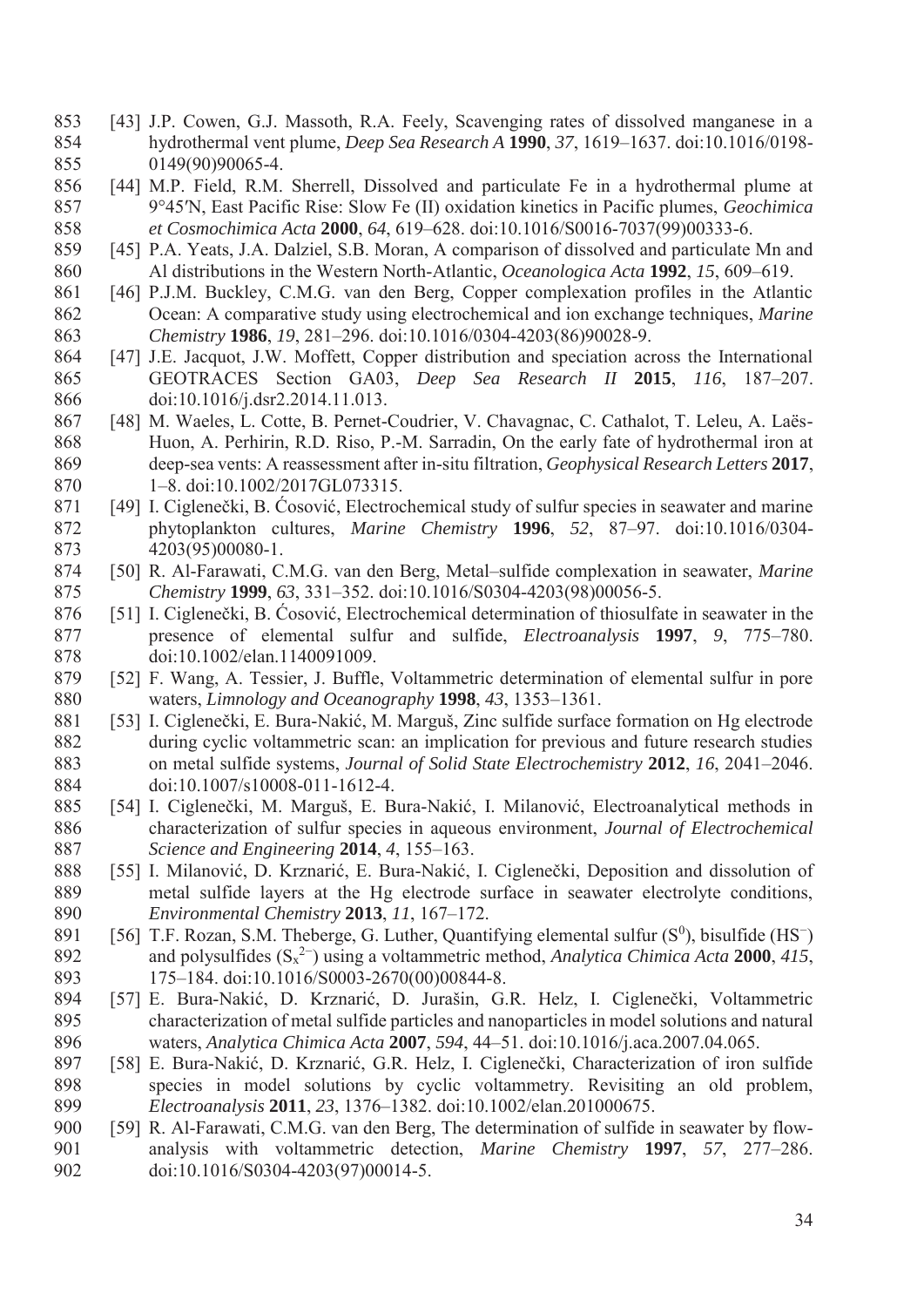- 903 [60] L.M. Laglera, C.M.G. van den Berg, Copper complexation by thiol compounds in 904 estuarine waters, *Marine Chemistry* **2003**, *82*, 71–89. doi:10.1016/S0304-4203(03)00053- 905 7.
- 906 [61] A. Gartman, M. Yücel, A.S. Madison, D.W. Chu, S. Ma, C.P. Janzen, E.L. Becker, R.A. 907 Beinart, P.R. Girguis, G.W. Luther, Sulfide oxidation across diffuse flow zones of 908 hydrothermal vents, *Aquatic Geochemistry* **2011**, *17*, 583–601. doi:10.1007/s10498-011- 909 9136-1.
- 910 [62] V. Klevenz, S.G. Sander, M. Perner, A. Koschinsky, Amelioration of free copper by 911 hydrothermal vent microbes as a response to high copper concentrations, *Chemistry and*  912 *Ecology* **2012**, *28*, 405–420. doi:10.1080/02757540.2012.666531.
- 913 [63] A.G. González, N. Pérez-Almeida, J. Magdalena Santana-Casiano, F.J. Millero, M. 914 González-Dávila, Redox interactions of Fe and Cu in seawater, *Marine Chemistry* **2016**, 915 *179*, 12–22. doi:10.1016/j.marchem.2016.01.004.
- 916 [64] M.F.C. Leal, C.M.G. van den Berg, Evidence for strong copper(I) complexation by 917 organic ligands in seawater, *Aquatic Geochemistry* **1998**, *4*, 49–75. 918 doi:10.1023/A:1009653002399.
- 919 [65] M.J. Walsh, B.A. Ahner, Determination of stability constants of Cu(I), Cd(II) & Zn(II) 920 complexes with thiols using fluorescent probes, *Journal of Inorganic Biochemistry* **2013**, 921 *128*, 112–123. doi:10.1016/j.jinorgbio.2013.07.012.
- 922 [66] N. Pérez-Almeida, M. González-Dávila, J. Magdalena Santana-Casiano, A.G. González, 923 M. Suárez de Tangil, Oxidation of Cu(I) in seawater at low oxygen concentrations, 924 *Environmental Science & Technology* **2013**, *47*, 1239–1247. doi:10.1021/es302465d.
- 925 [67] D.A. Hansell, Recalcitrant dissolved organic carbon fractions, *Annual Review of Marine*  926 *Science* **2013**, *5*, 421–445.
- 927 [68] L. Guo, P.H. Santschi, K.W. Warnken, Dynamics of dissolved organic carbon (DOC) in 928 oceanic environments, *Limnology and Oceanography* **1995**, *40*, 1392–1403. 929 doi:10.4319/lo.1995.40.8.1392.
- 930 [69] D.A. Hansell, C.A. Carlson, Deep-ocean gradients in the concentration of dissolved 931 organic carbon, *Nature* **1998**, *395*, 263–266. doi:10.1038/26200.
- 932 [70] S.Q. Lang, D.A. Butterfield, M.D. Lilley, H. Paul Johnson, J.I. Hedges, Dissolved organic 933 carbon in ridge-axis and ridge-flank hydrothermal systems, *Geochimica et Cosmochimica*  934 *Acta* **2006**, *70*, 3830–3842. doi:10.1016/j.gca.2006.04.031.
- 935 [71] J.A. Hawkes, P.E. Rossel, A. Stubbins, D. Butterfield, D.P. Connelly, E.P. Achterberg, A. 936 Koschinsky, V. Chavagnac, C.T. Hansen, W. Bach, T. Dittmar, Efficient removal of 937 recalcitrant deep-ocean dissolved organic matter during hydrothermal circulation, *Nature*  938 *Geoscience* **2015**, *8*, 856–860.
- 939 [72] S.A. Bennett, P.J. Statham, D.R.H. Green, N. Le Bris, J.M. McDermott, F. Prado, O.J. 940 Rouxel, K. Von Damm, C.R. German, Dissolved and particulate organic carbon in 941 hydrothermal plumes from the East Pacific Rise, 9°50′N, *Deep Sea Research I* **2011**, *58*, 942 922–931. doi:10.1016/j.dsr.2011.06.010.
- 943 [73] J.A. Hawkes, C.T. Hansen, T. Goldhammer, W. Bach, T. Dittmar, Molecular alteration of 944 marine dissolved organic matter under experimental hydrothermal conditions, 945 *Geochimica et Cosmochimica Acta* **2016**, *175*, 68–85. doi:10.1016/j.gca.2015.11.025.
- 946 [74] C. Konn, J.L. Charlou, N.G. Holm, O. Mousis, The production of methane, hydrogen, and 947 organic compounds in ultramafic-hosted hydrothermal vents of the Mid-Atlantic Ridge, 948 *Astrobiology* **2015**, *15*, 381–399.
- 949 [75] M.D. Schulte, K.L. Rogers, Thiols in hydrothermal solution: standard partial molal 950 properties and their role in the organic geochemistry of hydrothermal environments, 951 *Geochimica et Cosmochimica Acta* **2004**, *68*, 1087–1097. doi:10.1016/j.gca.2003.06.001.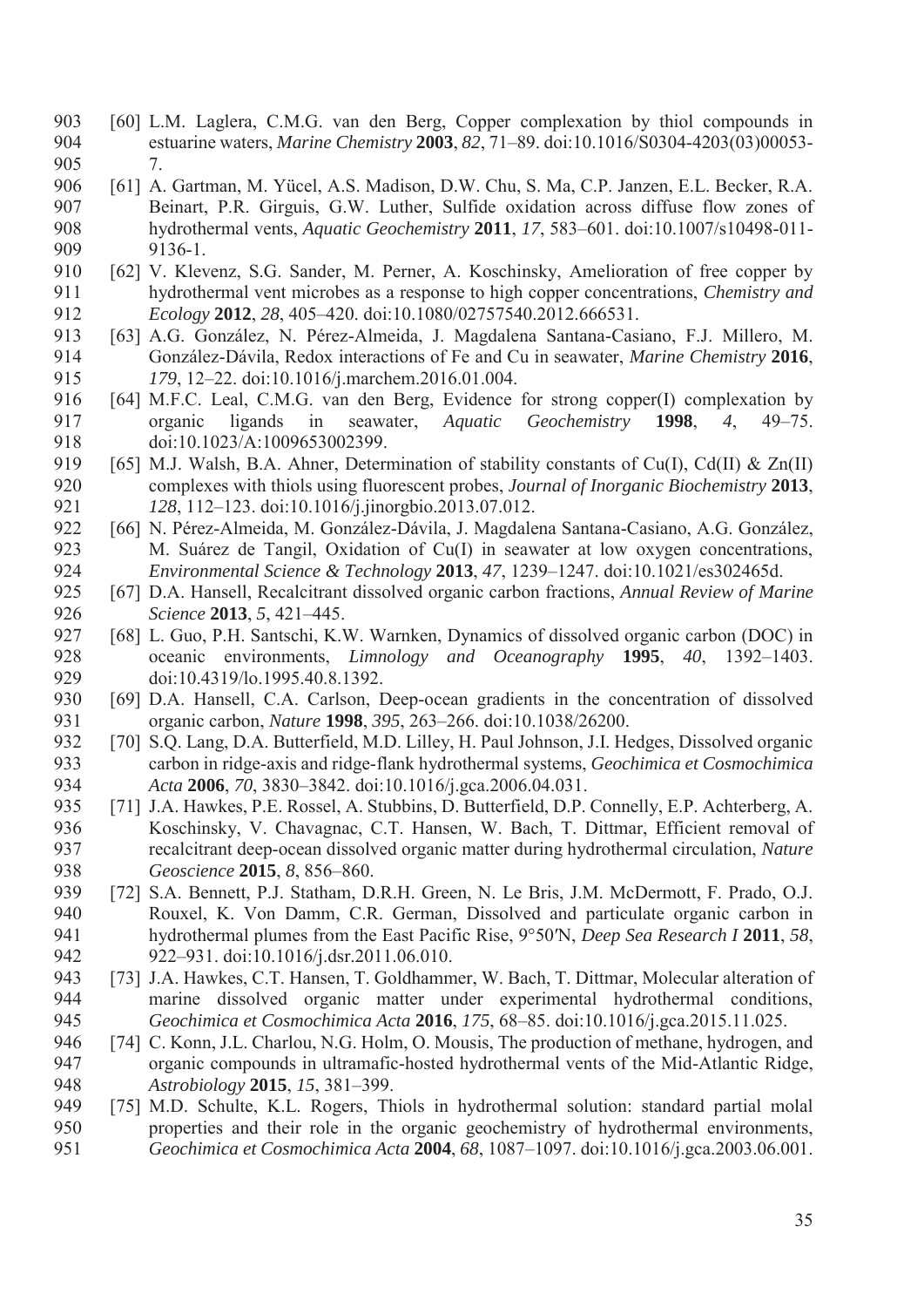- 952 [76] J.L. Charlou, J.P. Donval, C. Konn, H. Ondréas, Y. Fouquet, P. Jean-Baptiste, E. Fourré, 953 High production and fluxes of H2 and CH4 and evidence of abiotic hydrocarbon synthesis 954 by serpentinization in ultramafic-hosted hydrothermal systems on the Mid-Atlantic Ridge, 955 *Diversity of Hydrothermal Systems on Slow Spreading Ocean Ridges, Geophysical*  956 *Monograph Series* **2010**, *188*, 265–296.
- 957 [77] M. Bailly-Bechet, M. Kerszberg, F. Gaill, F. Pradillon, A modeling approach of the 958 influence of local hydrodynamic conditions on larval dispersal at hydrothermal vents, 959 *Journal of Theoretical Biology* **2008**, *255*, 320–331. doi:10.1016/j.jtbi.2008.08.016.
- 960 [78] M.C. Lohan, D.W. Crawford, D.A. Purdie, P.J. Statham, Iron and zinc enrichments in the 961 northeastern subarctic Pacific: Ligand production and zinc availability in response to 962 phytoplankton growth, *Limnology and Oceanography* **2005**, *50*, 1427–1437.
- 963 [79] B.W. Mountain, T.M. Seward, Hydrosulfide/sulfide complexes of copper(I): 964 Experimental confirmation of the stoechiometry and stability of  $Cu(HS)_2$  to elevated 965 temperatures, *Geochimica et Cosmochimica Acta* **2003**, *67*, 3005–3014. 966 doi:10.1016/S0016-7037(03)00303-X.
- 967 [80] J.Z. Zhang, F.J. Millero, Investigation of metal sulfide complexes in sea water using 968 cathodic stripping square wave voltammetry, *Analytica Chimica Acta* **1994**, *284*, 497– 969 504. doi:10.1016/0003-2670(94)85056-9.
- 970 [81] E. Mittelstaedt, J. Escartín, N. Gracias, J.A. Olive, T. Barreyre, A. Davaille, M. Cannat, 971 R. Garcia, Quantifying diffuse and discrete venting at the Tour Eiffel vent site, Lucky 972 Strike hydrothermal field, *Geochemistry, Geophysics, Geosystems* **2012**, *13*, 1–18. 973 doi:10.1029/2011GC003991.
- 974 [82] T.F. Rozan, G. Benoit, G.W. Luther, Measuring metal sulfide complexes in oxic river 975 waters with square wave voltammetry, *Environmental Science & Technology* **1999**, *33*, 976 3021-3026. doi:10.1021/es981206r.
- 977 [83] P.J. Superville, I. Pižeta, D. Omanović, G. Billon, Identification and on-line monitoring 978 of reduced sulphur species (RSS) by voltammetry in oxic waters, *Talanta* **2013**, *112*, 55– 979 62.
- 980
- 981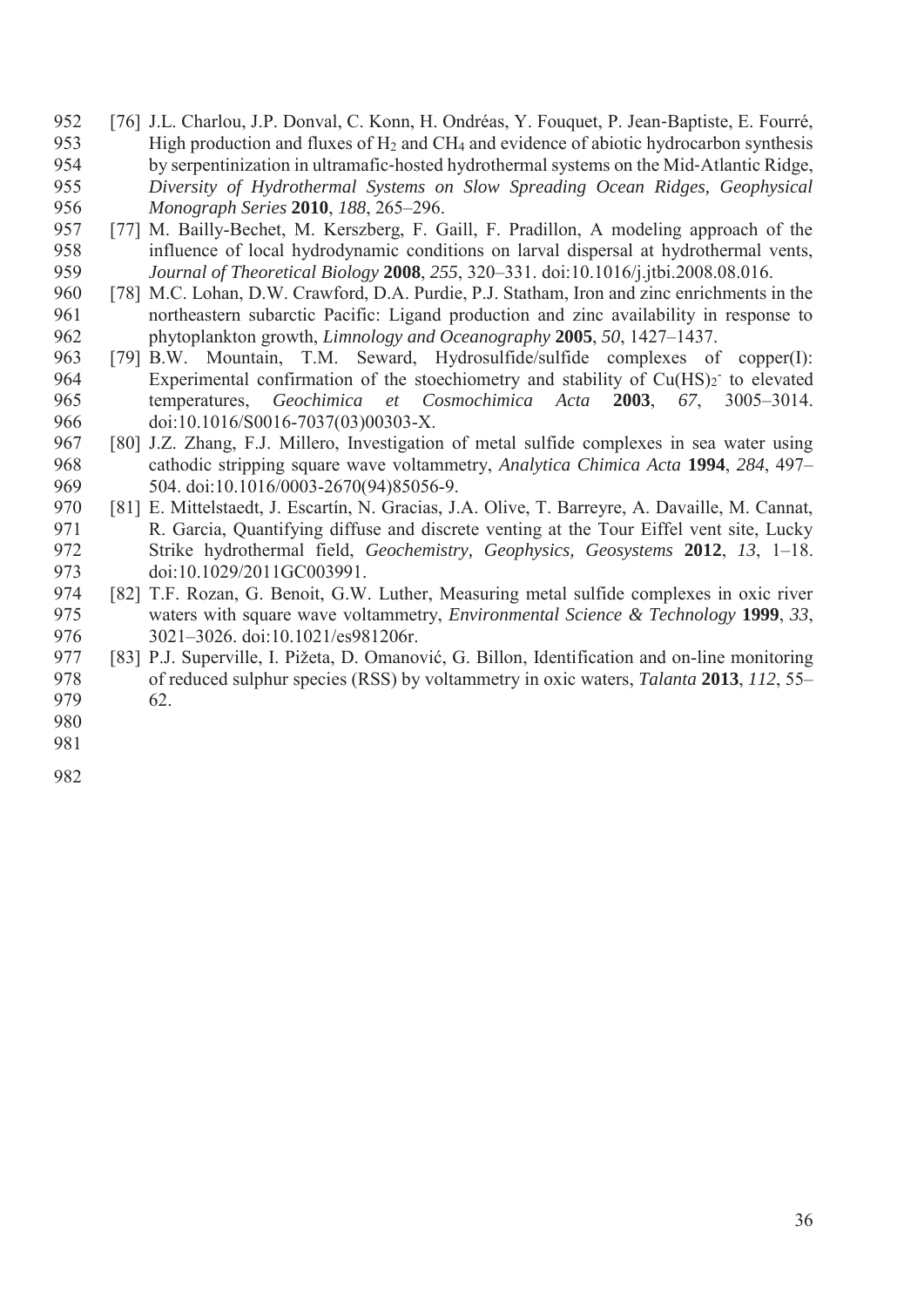983 **Table 1.** Calculated complexing parameters for Cu (L and K'<sub>CuL</sub>) obtained in untreated samples (2015)<br>984 from Aisics and Y3 hydrothermal vents (Lucky Strike, MAR). Mean temperature (recorded during from Aisics and Y3 hydrothermal vents (Lucky Strike, MAR). Mean temperature (recorded during 985 sampling) as well as natural pH, total dissolved manganese (dMn) and total dissolved copper (dCu) concentrations measured are also provided. 986 concentrations measured are also provided.

| Site   | Sample   | TPEPITO         | pH  | dMn     | dCu           | L              | $logK$ <sub>CuL</sub> |
|--------|----------|-----------------|-----|---------|---------------|----------------|-----------------------|
|        |          | $\rm ^{\circ}C$ |     | $\mu$ M | $\mathrm{nM}$ | nM             |                       |
|        | 02598 A1 | 5.27            | 7.5 | 1.08    | 12            |                |                       |
|        | 02598 A3 | 17.2            | 6.1 | 11.1    | 129           |                |                       |
|        | 02598 B1 | 31.1            | 5.6 | 19.9    | 771           | $2104 \pm 126$ | $12.86 \pm 0.15$      |
|        | 02598 B3 | 47.0            | 5.1 | 23.6    | 32            | $230 \pm 12$   | $13.03 \pm 0.07$      |
|        | 02598 C1 | 57.0            | 5.3 | 37.2    | 39            | $377 \pm 15$   | $12.68 \pm 0.05$      |
|        | 02598 C2 | 72.6            | 5.2 | 48.8    | 212           | $746 \pm 30$   | $13.38 \pm 0.07$      |
| Aisics | 02598 C3 | 67.6            | 5.2 | 44.9    | 119           | $1059 \pm 74$  | $12.95 \pm 0.10$      |
|        | 02598 D1 | 55.0            | 5.3 | 39.4    | 26            | $351 \pm 23$   | $12.95 \pm 0.08$      |
|        | 02598 D2 | 96.7            | 5.0 | 64.3    | 63            | $768 \pm 88$   | $12.91 \pm 0.17$      |
|        | 02598 D3 | 108             | 4.9 | 72.9    | 456           | $2972 \pm 156$ | $12.97 \pm 0.08$      |
|        | 02598 E1 | 121             | 4.9 | 83.4    | 50            | $336 \pm 25$   | $12.37 \pm 0.07$      |
|        | 02598 E3 | 154             | 4.7 | 102     | 312           | $742 \pm 89$   | $12.99 \pm 0.20$      |
|        | 10606 A1 | 4.97            | 7.4 | 0.65    | 13            | $32.5 \pm 2.6$ | $12.55 \pm 0.09$      |
|        | 10606 A2 | 10.0            | 6.7 | 4.26    | 32            | $61.5 \pm 5.5$ | $12.96 \pm 0.14$      |
|        | 10606 A3 | 20.3            | 6.2 | 11.8    | 76            | $175 \pm 12$   | $12.89 \pm 0.08$      |
|        | 10606 B2 | 35.4            | 5.8 | 26.9    | 365           | $519 \pm 20$   | $13.15 \pm 0.09$      |
| Y3     | 10606 B3 | 50.3            | 5.6 | 36.2    | 234           | $294 \pm 46$   | $12.69 \pm 0.32$      |
|        | 10606 C1 | 60.1            | 5.5 | 44.4    | 102           | $499 \pm 25$   | $12.57 \pm 0.05$      |
|        | 10606 C2 | 68.8            | 5.5 | 47.9    | 409           | $740 \pm 37$   | $12.95 \pm 0.10$      |
|        | 10606 C3 | 80.4            | 5.4 | 70.8    | 325           | $585 \pm 35$   | $12.98 \pm 0.10$      |
|        | 10606 D1 | 88.8            | 5.3 | 65.2    | 335           | $1024 \pm 33$  | $13.13 \pm 0.05$      |

**Table 2.** Calculated complexing parameters for Cu  $(L^*$  and  $K^*_{\text{Cul}})$  and dissolved Cu concentrations (dCu<sup>\*</sup>) obtained in pretreated (air purged-filtered) samples from Aisics hydrothermal vent (2016). Mean<br>990 temperature (recorded during sampling) as well as natural pH, total dissolved manganese (dMn), total 990 temperature (recorded during sampling) as well as natural pH, total dissolved manganese (dMn), total<br>991 dissolved copper (dCu) and DOC concentrations obtained before any pretreatment of these samples are dissolved copper (dCu) and DOC concentrations obtained before any pretreatment of these samples are

| 992 | also provided. |
|-----|----------------|

| Site   | Sample               | TPEPITO         | pH  | dMn     | dCu                      | $dCu^*$                  | <b>DOC</b> | $L^*$          | $logK^*_{\text{CuL}}$ |
|--------|----------------------|-----------------|-----|---------|--------------------------|--------------------------|------------|----------------|-----------------------|
|        |                      | $\rm ^{\circ}C$ |     | $\mu$ M | nM                       | nM                       | $\mu$ M    | nM             |                       |
| Aisics | 09632 A1             | 5.40            | 7.5 | 1.90    | $\qquad \qquad -$        | 2.5                      | 55.5       | -              |                       |
|        | 09632 A2             | 12.7            | 5.8 | 5.03    | 7                        | 3.6                      | 55.6       | ۰              | ٠                     |
|        | 09632 A3             | 19.1            | 5.4 | 9.85    | 121                      | 3.5                      | 49.3       |                |                       |
|        | 09632 B1             | 32.2            | 5.1 | 14.0    | 277                      | 10                       | 59.1       | $228 \pm 12$   | $13.04 \pm 0.05$      |
|        | 09632 B <sub>2</sub> | 56.4            | 5.4 | 42.5    | 55                       | 14                       | 51.2       | $26.9 \pm 7.5$ | $12.75 \pm 0.32$      |
|        | 09632 B3             | 73.6            | 5.2 | 38.4    | 410                      | $\overline{\phantom{0}}$ |            |                |                       |
|        | 09632 C1             | 87.5            | 4.6 | 68.8    | $\overline{\phantom{a}}$ | 6.2                      | 24.8       | $18.2 \pm 1.0$ | $12.61 \pm 0.05$      |
|        | 09632 C <sub>2</sub> | 114             | 4.7 | 77.5    | ۰                        | 6.3                      | 40.8       | $41.8 \pm 2.9$ | $12.57 \pm 0.06$      |
|        | 09632 C3             | 126             | 4.6 | 70.9    | 42                       | 3.1                      | 89.8       | $43.9 \pm 5.1$ | $12.96 \pm 0.10$      |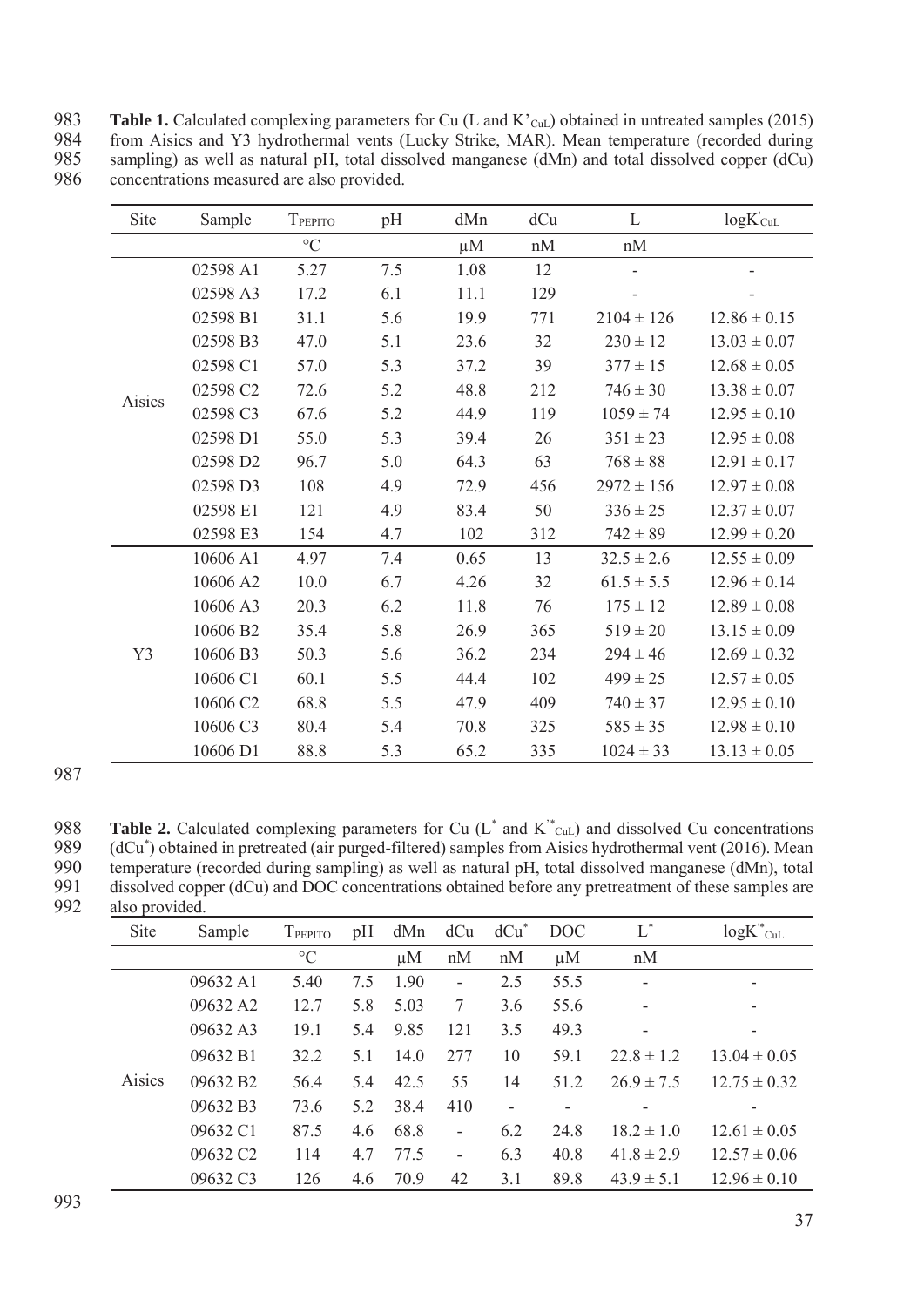| 995<br>996<br>manganese concentrations ( $dMn_{\rm SS}$ ) were estimated from $T_{\rm CHEMMI}$ thanks to the linear $dMn-T_{\rm PEPTO}$ | 994 | <b>Table 3.</b> Concentrations of $\Sigma S$ (H <sub>2</sub> S, HS <sup>-</sup> , S <sup>2</sup> ) and O <sub>2</sub> obtained with <i>in situ</i> instruments at Aisics and |
|-----------------------------------------------------------------------------------------------------------------------------------------|-----|------------------------------------------------------------------------------------------------------------------------------------------------------------------------------|
|                                                                                                                                         |     | Y3 hydrothermal vents. In order to plot all <i>in situ</i> parameters as a function of dMn, the corresponding                                                                |
|                                                                                                                                         |     |                                                                                                                                                                              |
| 997<br>relationship obtained at Aisics and Y3 (see SI).                                                                                 |     |                                                                                                                                                                              |

| Site and date              | Sample   | $T_{\text{CHEMINI}(ES)}$ | $dMn_{\Sigma S}$ | $\Sigma S$ | O <sub>2</sub>           |
|----------------------------|----------|--------------------------|------------------|------------|--------------------------|
|                            |          | $\rm ^{\circ}C$          | $\mu$ M          | $\mu$ M    | $\mu$ M                  |
|                            | 02598 A1 | 5.18                     | 0.83             | 0.98       | 276                      |
|                            | 02598 A3 | 17.2                     | 11.1             | 27.7       | 230                      |
|                            | 02598 B1 | 31.1                     | 19.9             | 62.6       | 243                      |
|                            | 02598 B3 | 47.0                     | 23.6             | 138        | 210                      |
|                            | 02598 C1 | 57.0                     | 37.2             | 321        | 190                      |
| Aisics                     | 02598 C2 | 72.6                     | 48.8             | 265        | 215                      |
| $(02598 - 2015)$           | 02598 C3 | 67.6                     | 44.9             | 237        | 189                      |
|                            | 02598 D1 | 55.0                     | 39.4             | 250        | 219                      |
|                            | 02598 D2 | 96.7                     | 64.3             | 231        | 186                      |
|                            | 02598 D3 | 108                      | 72.9             | 191        | 143                      |
|                            | 02598 E1 | 121                      | 83.4             | 169        | 162                      |
|                            | 02598 E3 | 154                      | 102              | 187        | 146                      |
|                            | 09632 A1 | 7.98                     | 2.71             | 5.25       |                          |
|                            | 09632 A2 | 11.4                     | 5.03             | 89.0       |                          |
|                            | 09632 A3 | 19.5                     | 10.6             | 160        |                          |
|                            | 09632 B1 | 30.3                     | 17.9             | 224        |                          |
| Aisics<br>$(09632 - 2016)$ | 09632 B2 | 54.1                     | 34.1             | 263        |                          |
|                            | 09632 B3 | 60.0                     | 38.1             | 286        |                          |
|                            | 09632 C1 | 108                      | 70.7             | 320        |                          |
|                            | 09632 C2 | 117                      | 76.6             | 335        |                          |
|                            | 09632 C3 | 120                      | 78.9             | 352        | ۰                        |
|                            | 07582 A1 | 5.98                     | 1.47             | 77.7       | $\overline{\phantom{a}}$ |
|                            | 07582 A2 | 9.90                     | 4.37             | 52.2       |                          |
|                            | 07582 A3 | 23.4                     | 14.4             | 132        |                          |
| Y3                         | 07582 B1 | 45.1                     | 30.4             | 275        |                          |
| $(07582 - 2014)$           | 07582 B2 | 54.7                     | 37.5             | 286        |                          |
|                            | 07582 B3 | 78.2                     | 55.0             | 363        |                          |
|                            | 07582 C1 | 97.5                     | 69.3             | 415        |                          |
|                            | 07582 C2 | 70.8                     | 49.5             | 266        |                          |
|                            | 10606 A1 |                          |                  |            | 247                      |
|                            | 10606 A2 |                          |                  |            |                          |
|                            | 10606 A3 |                          |                  |            | 264                      |
|                            | 10606 B2 |                          |                  |            | 249                      |
| Y3<br>$(10606 - 2015)$     | 10606 B3 |                          |                  |            | 240                      |
|                            | 10606 C1 |                          |                  |            | 209                      |
|                            | 10606 C2 |                          |                  |            | 242                      |
|                            | 10606 C3 |                          |                  |            | 183                      |
|                            | 10606 D1 |                          |                  |            | 183                      |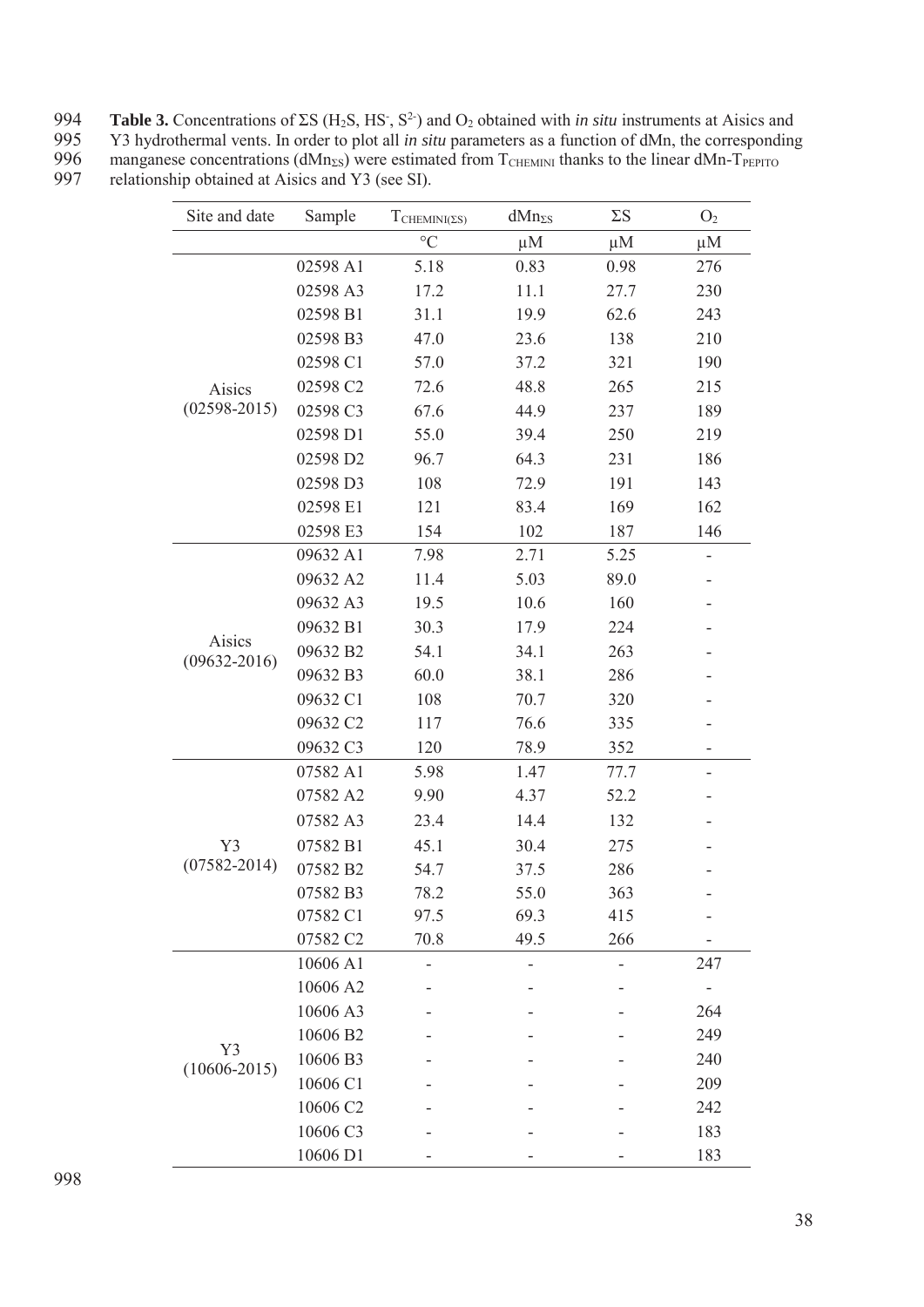

1000 **Figure 1. (A)** Main black smoker Aisics (Endmember temperature: 307°C) at the Lucky strike vent field 1001 (MAR) sampled during the Momarsat 2015 and 2016 cruises using the PEPITO sampler. The titanium-1001 (MAR) sampled during the Momarsat 2015 and 2016 cruises using the PEPITO sampler. The titanium-<br>1002 Silicon inlet coupled to the ROV temperature probe is also shown. (B) Main black smoker Y3 1002 Silicon inlet coupled to the ROV temperature probe is also shown. **(B)** Main black smoker Y3 (Endmember temperature: 326°C) during sampling. **(C)** Overall view of the site Y3, Lucky Strike 1003 (Endmember temperature: 326°C) during sampling. **(C)** Overall view of the site Y3, Lucky Strike 1004 (MAR). **(D)** PEPITO sampler implemented on the ROV with freshly collected samples filtered *in-situ*. The reader might see that 2 PVC-bags were attached to each filter holder: 2 bags for each sample were 1006 thus collected in 2015. After recovery, one bag was frozen at -20°C whereas the other one was poisoned 1007 with NaN<sub>3</sub> and stored at 4<sup>o</sup>C with the aim to compare the impact of sample storage on Cu speciation. 1008 As freezing was suspected to worsen the aggregation of colloidal phases, only poisoned bags were<br>1009 analyzed at that moment. Samples collected in 2016 were treated the same way, as indicated in the text. analyzed at that moment. Samples collected in 2016 were treated the same way, as indicated in the text.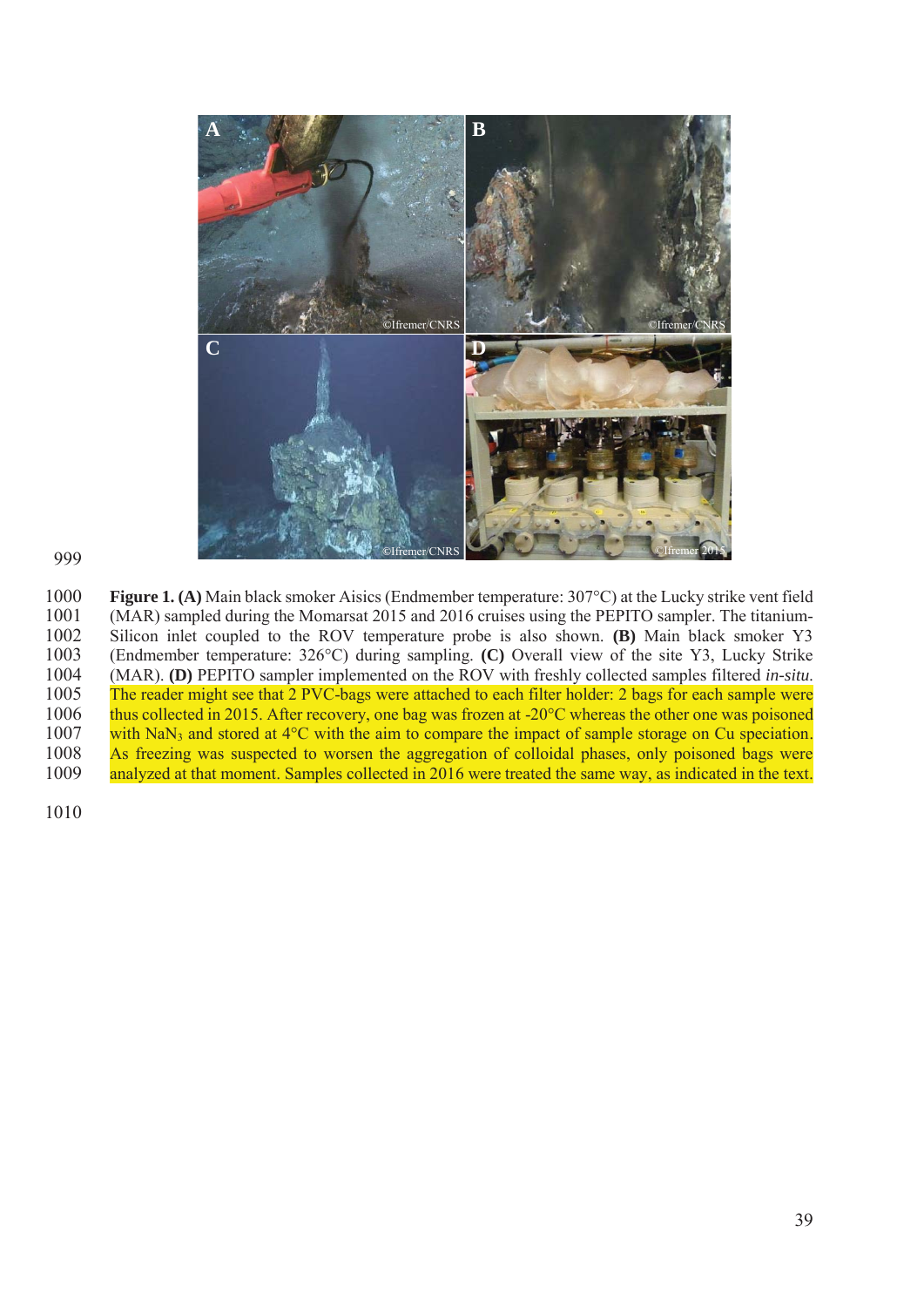

1011

1012 **Figure 2**. Summary diagram of the strategy used from the storage to the analyses for the assessment of 1013 the Cu complexing parameters. Samples stored in PFA-bottles were also analyzed by ICP for total 1013 the Cu complexing parameters. Samples stored in PFA-bottles were also analyzed by ICP for total dissolved copper (dCu) before being pretreated (see paragraph 2.5). RSS denote Reduced sulfide 1014 dissolved copper (dCu) before being pretreated (see paragraph 2.5). RSS denote Reduced sulfide species.

1017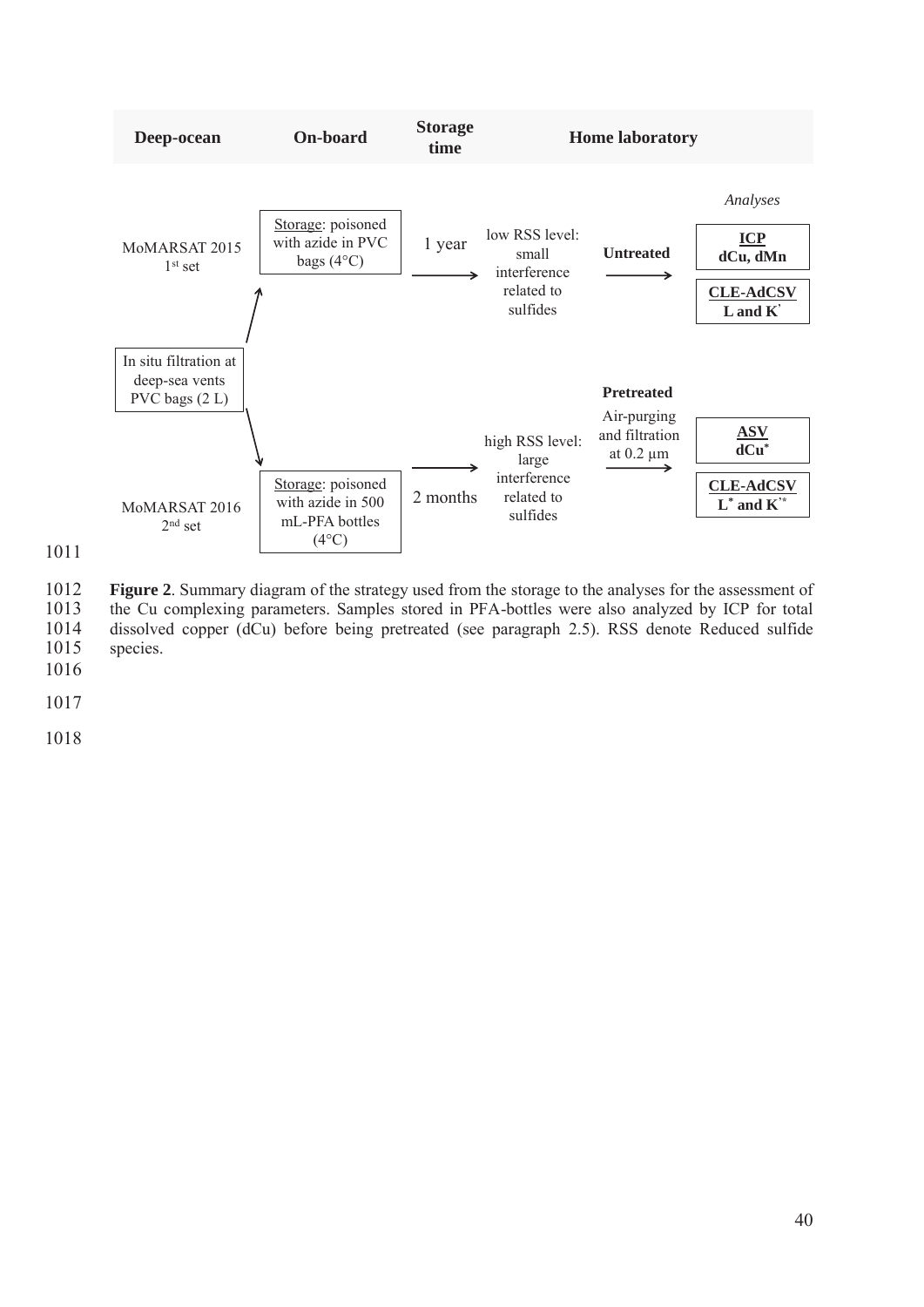

1019 **Figure 3.** A) Typical voltammogram obtained for complexometric titrations in the untreated samples 1020 (1st set; e.g. 02598 C1). Untreated samples were 10-fold diluted in UVSW. B) Typical voltammogram 1020 (1st set; e.g. 02598 C1). Untreated samples were 10-fold diluted in UVSW. B) Typical voltammogram<br>1021 obtained for the pretreated samples (e.g. 09632 C3). The right panel shows all Cu(SA)<sub>x</sub> signals for the obtained for the pretreated samples (e.g. 09632 C3). The right panel shows all  $Cu(SA)<sub>x</sub>$  signals for the 1022 whole titration experiment. The detailed scale of potential in the inset is provided in Figure S3. All 1023 titration experiments were performed after overnight equilibration at  $pH \sim 8.2$  and 4  $\mu$ M SA. Black 1024 signals correspond to the blank (UVSW). The Cu(SA)<sub>x</sub> signal was extracted from the interfering signals 1025 (i.e. 'shoulders' at -0.27 V vs Ag/AgCl) observed at low additions of Cu for both sets of samples. (i.e. 'shoulders' at -0.27 V vs Ag/AgCl) observed at low additions of Cu for both sets of samples. 1026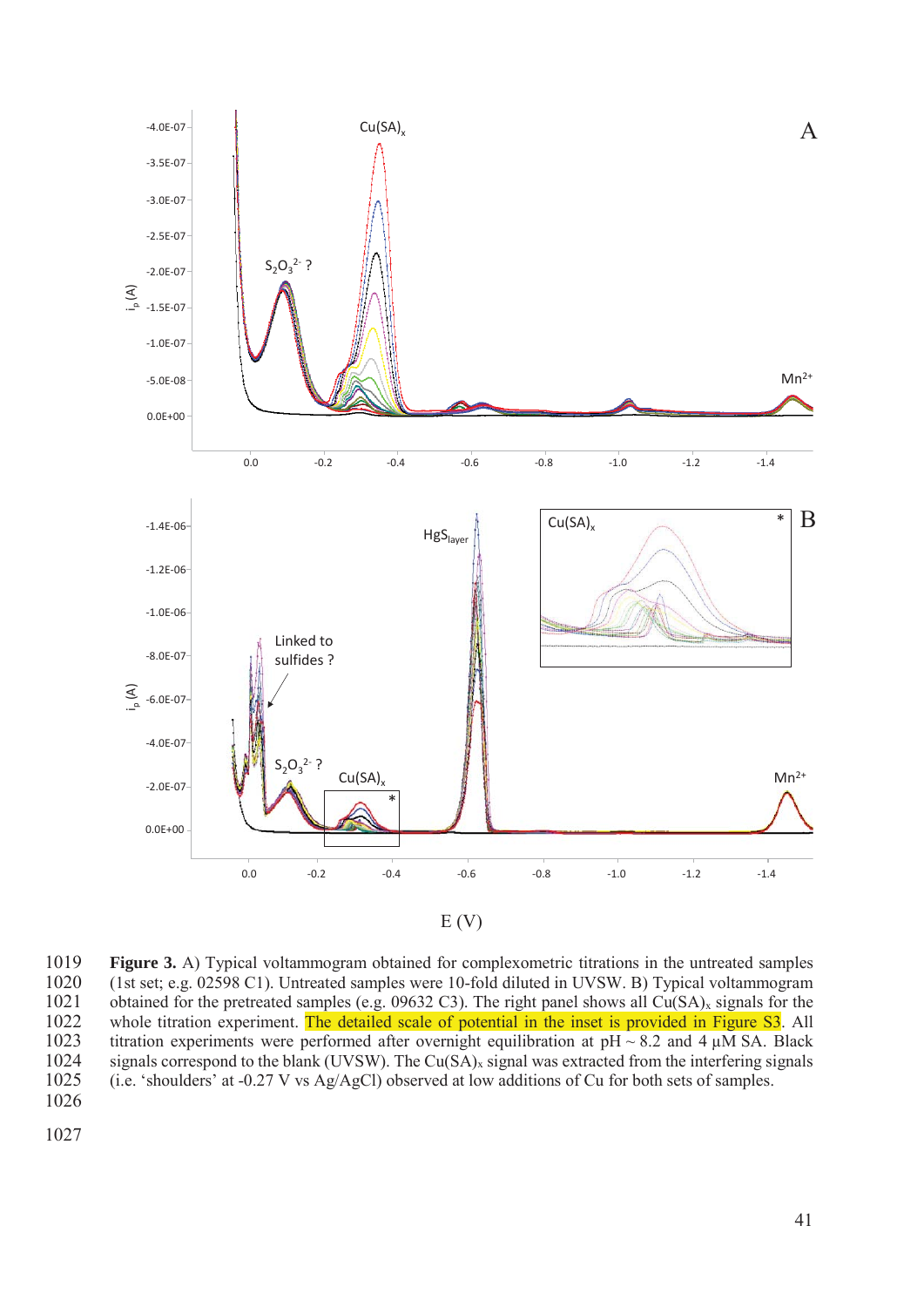

**Figure 4**. Typical titration curve obtained after voltammogram treatment and signal extraction (e.g. 1030 10606 C3, 2015) with 14 Cu-standard additions (5 or 4 replicates), 4  $\mu$ M of SA, 0.01 M borate buffer 1031 (pH ~ 8.2).  $(pH \sim 8.2)$ . 



**Figure 5**. Concentrations of Cu-binding ligands and *in-situ* concentrations of free sulfides (ΣS = H2S + 1036 HS<sup>-</sup> + S<sup>2-</sup>) measured with the CHEMINI analyzer at the main smoker of Aisics in 2015 (dive 02598). 1037 Blue dots refer to the *in-situ* concentrations of dissolved oxygen (O<sub>2</sub>) measured by the Optode 1038 (Aanderaa). The linear relationship between temperature and dMn is T ( $^{\circ}$ C) = 1.43(dMn) + 4; r<sup>2</sup> = 0.99 **(**Figure S4**)**, where the intercept refers to the deep seawater temperature. Errors bars for [L] are summarized in Table 1.